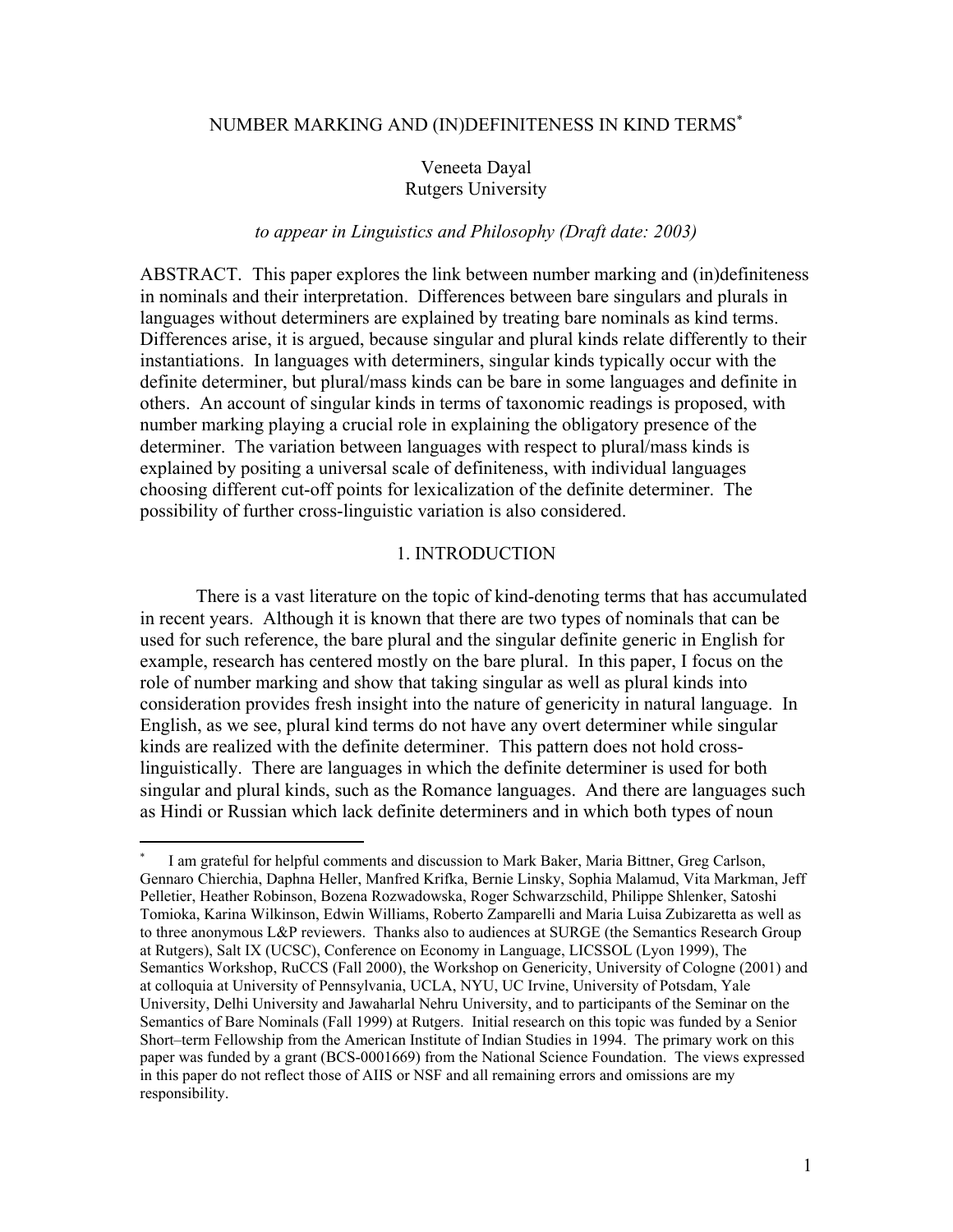phrases are bare. Of course, for distributional patterns to be interesting and worthy of theoretical investigation, there must be some patterns that are not attested. So far, no language is known to have a dedicated determiner for kind formation and no known language uses bare singulars and definite plurals for referring to kinds (ie the reverse of English). Observations such as these provide requisite controls for the study. It is obvious from even this preliminary introduction to the issues that will be explored here that a study of number distinction in kind terms will overlap with the study of definiteness. This represents something of a shift in research emphasis, since much of the recent work on generics, inspired by parallels between bare plurals and indefinite noun phrases, has been somewhat at the cost of recognizing the kinship between kinds and definite noun phrases. One of the goals of this study, then, is to re-examine the tension between reference to kinds and (in)definiteness from a cross-linguistic perspective.

Among the specific questions that this study bears on are the following: Are bare plurals, and by extension bare nominals in other languages, kind terms which yield indefinite interpretations in particular contexts or are they systematically ambiguous between kinds and indefinites? Are definite singular kind terms in languages like English trivial variants of bare plural kinds or is there a grammatical difference between them? And, as a corollary, if such a difference exists do definite plural kinds in languages like French and Italian belong with the English definite singular or with the bare plural? To what extent is it possible to predict whether kind terms in particular languages will be bare or definite and what range of readings will such nominals have? To give an idea of the arguments that will be brought to bear on these questions, I will present below some facts representative of the type of empirical evidence to be discussed in the sections to follow. The data I have chosen to illustrate the nature and scope of this investigation have either not been documented before or insufficiently analyzed in previous accounts.

Section 2 is concerned with the well-accepted generalization that in languages without determiners bare nominals do double-duty as definites and indefinites. A plausible null hypothesis is that these bare nominals are ambiguous with respect to  $(in)$ definiteness. This could be either because they are marked  $+$  and  $-$  definite or because they are not specified  $+$  or  $-$  definite. In the first case, bare nominals will be able to satisfy the felicity requirements for definites as well as indefinites; in the second case, the felicity requirements will not apply. In either case, both readings are predicted to be available unless a given context rules one of them out.

On the basis of Hindi and Russian data like (1) and (2), however, I argue against this null hypothesis:

1a.# caroN taraf cuuha hai

 four ways mouse is "The mouse/A particular mouse (the same one) is everywhere." b. caroN taraf cuuhe haiN four ways mice are "There are mice (different ones) everywhere." *Hindi* 

2a. # Sobaka byla vesde

dog was everywhere

"The dog/A particular dog (the same one) was everywhere."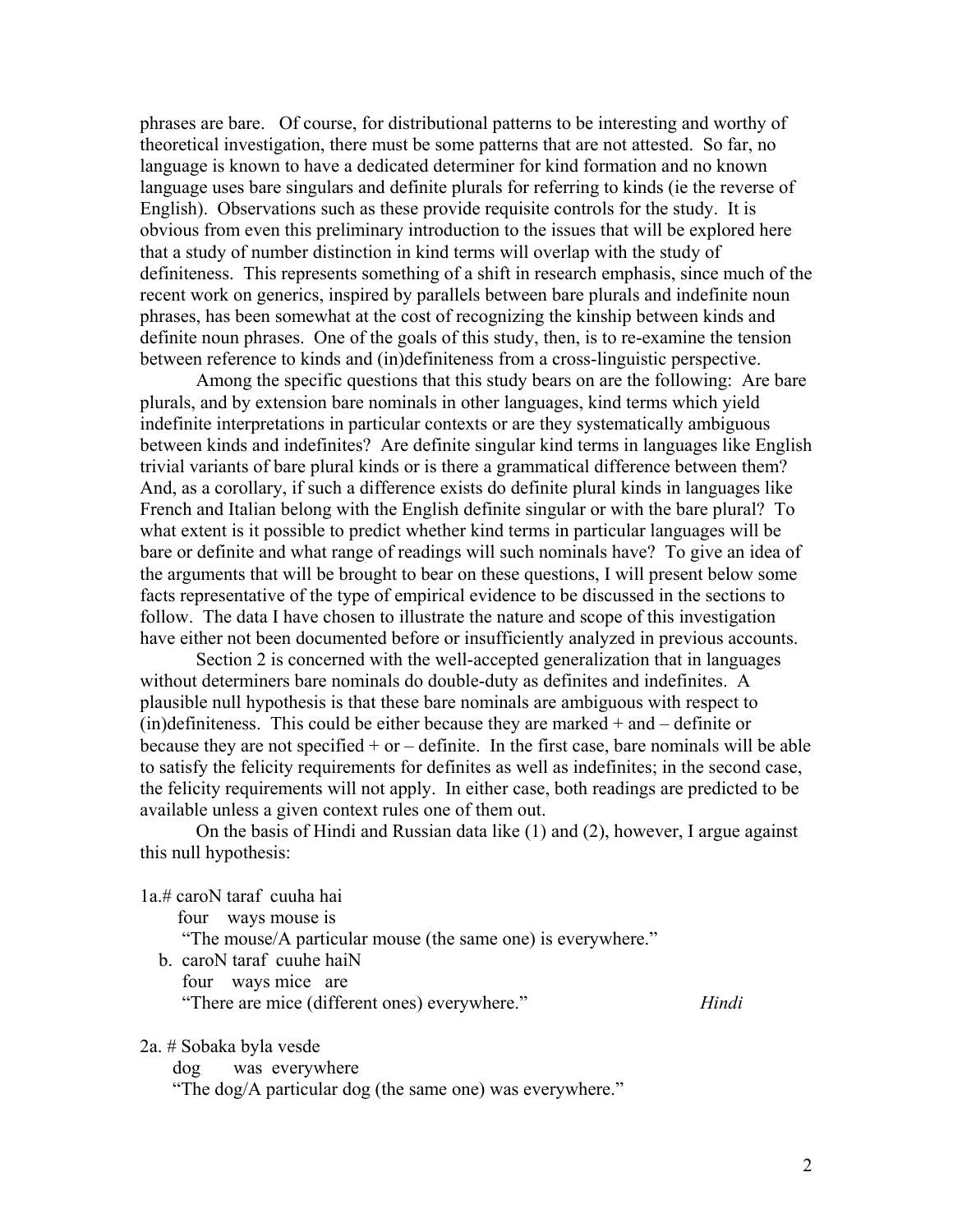#### b. Sobaki byli vesde

 dogs were everywhere "There were dogs (different ones) everywhere." *Russian*

As we can see above, the (a) and (b) sentences are minimal pairs which differ only in the plurality of the bare nominal. While the bare plural is able to have a plausible reading, where different mice/dogs are asserted to be in different places, the bare singular only has the implausible reading that a single entity is simultaneously in every place. This, as I will show in section 2, argues against the possibility of treating bare nominals as bona fide indefinites. Whether indefinites are existential quantifiers or predicates subject to existential closure, difference in number morphology should not impact on what looks like a scope effect in these examples. The alternative that I will propose is that bare nominals are ambiguous between definites and kind denoting terms. Number morphology I will claim constrains the cardinality of the instantiation set of the kind in a given situation. Examples like Hindi (1) and Russian (2) involve a subgroup interpretation. The plural examples have plausible readings because the kind can be instantiated by a plurality, subgroups of which can take scope under the universal. In the singular examples (1a) and (2a), the instantiation set is at best a singleton so no meaningful subgroup interpretation is available even with the universal taking wide scope. Evidence such as this establishes, at the very least, that there are natural languages in which bare nominals are not ambiguous between kinds and indefinites. It may suggest, as I will argue, something even stronger. The generalization that indefinite readings of kind-denoting terms are derivative on the basic kind interpretation holds crosslinguistically. Section 1, then, presents new evidence in favor of the position originally advocated for English by Carlson (1977) and extended recently by Chierchia (1998) to apply across languages.

In section 3 the focus shifts to singular vs. plural kinds in languages like English. Although properties of definite singular generics are well-documented in the literature, they have not been subjected to the same critical scrutiny as bare plurals. Most accounts, formal or informal, approach the issue by imputing some special properties to the socalled generic definite determiner. This move is partially motivated by the fact that noun phrases formed with the definite determiner, but not those formed with the indefinite determiner, seem compatible with true kind predication (cf. Krifka et al 1995):

3a. The lion might become extinct.

b. \* A lion might become extinct. *except under a taxonomic interpretation* 

This view, however, is open to challenge. (4b), due to Guerts (2001), shows that an indefinite is fully acceptable in such contexts, provided it names a novel kind:

4a. Babbage invented the computer.

b. This morning Fred invented a pumpkin-crusher.

The proposal I make in connection to the definite singular generic is that there is nothing special about the determiner. It is the common noun that has two possible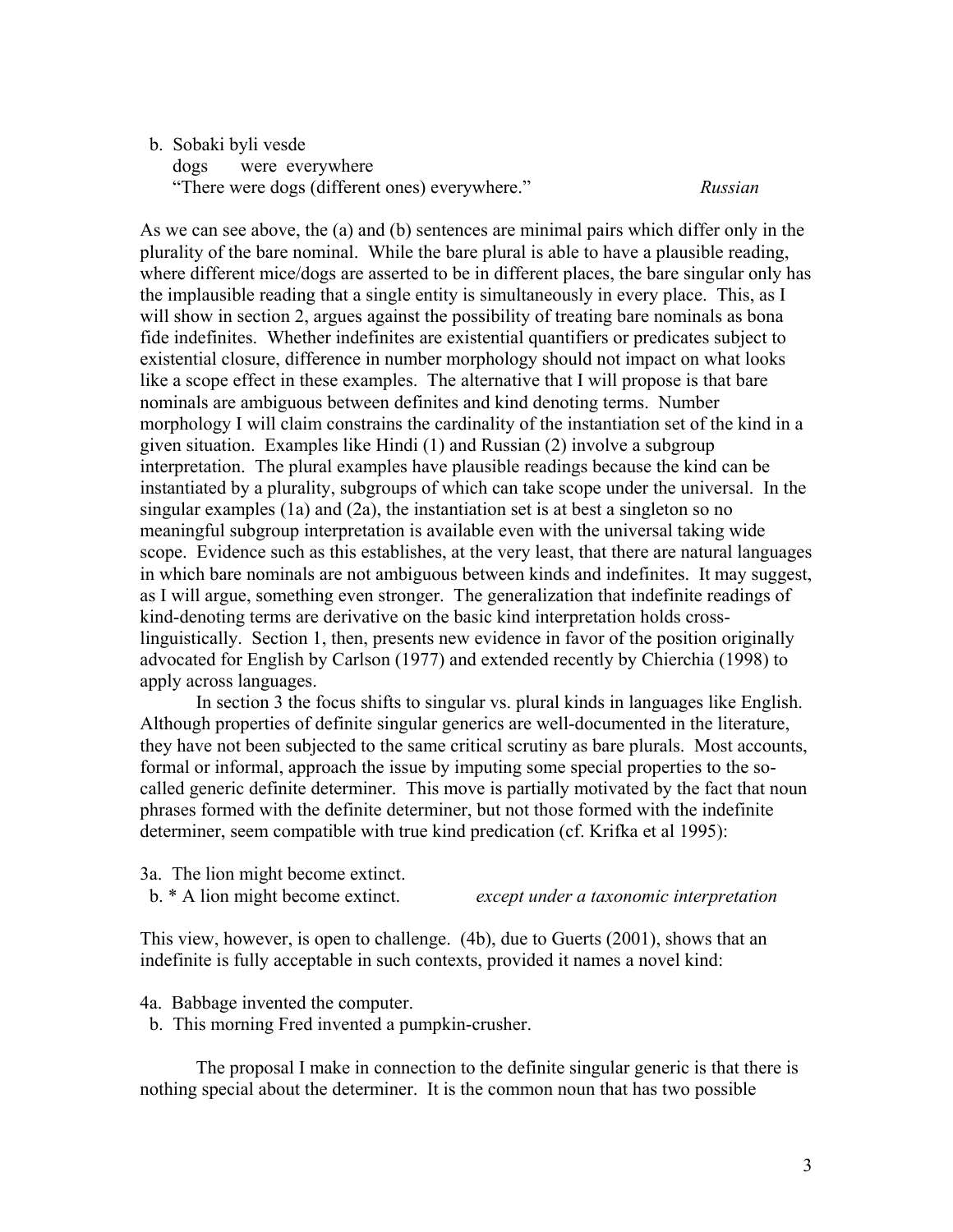denotations, one in the object domain, the other in the taxonomic domain. All determiners can combine with both meanings of the common noun. In the first case they yield the familiar readings, in the second case the taxonomic readings. The singular kind is simply an instance of a taxonomic noun phrase. It is therefore to be expected that it can occur with definite as well as indefinite determiners in English, depending on its status as a familiar or a novel entity in the discourse.

This account, however, is shown to be incomplete. Mass terms, even when they denote familiar kinds, cannot occur with a definite determiner:

5a. Man invented (\*the) steel.

b. (\*The) rice is produced locally.

It is argued here that such patterns of definiteness marking can be explained on the basis of an incompatibility between singular morphology and kind formation. This conflict is repaired by treating the common noun as a grammatically atomic, though conceptually plural, entity. The explanation for the English facts is also shown to have cross-linguistic validity.

Section 4 expands the inquiry to consider possible patterns of definiteness marking in plural kind terms. Languages like English require plural kinds to be bare while Romance languages like Italian require them to be definite. German represents a mixed type in allowing plural kinds to be definite or bare:

| 6a. Dogs / *The dogs are widespread.                       | English |
|------------------------------------------------------------|---------|
| b. I cani $\frac{*}{\text{cani}}$ sono diffusi             | Italian |
| the dogs dogs are widespread                               |         |
| c. Die Pandabären / Pandabären sind vom Aussterben bedroht | German  |
| pandas are facing extinction."<br>the pandas               |         |

Taking plural kind formation to be the intensional counterpart of the ι-operation typically associated with the definite determiner, it is claimed that the two belong in a scale of definiteness. Cross-linguistic variation emerges because languages use different cut-off points for lexicalization. Optionality of the kind seen in German is due to interaction between the proposed scale of definiteness and principles regulating the use of covert vs. overt type shift. This section also probes the possibility of languages having optional definiteness with singular terms. On the basis of data from Hebrew, it can be shown that this optionality is qualitatively different from the one seen in German plural kind terms. While the interpretation of bare singulars in languages with determiners remains to be fully understood, some conclusions can be drawn which bear on the crosslinguistic picture of genericity and (in)definiteness proposed here.

This brief survey was intended to convey the nature and scope of the investigation. In doing so, I tried to bring out some of the key issues I will be concerned with as well as to present some of the empirical motivations that underlie them. I turn now to a more detailed discussion of the facts.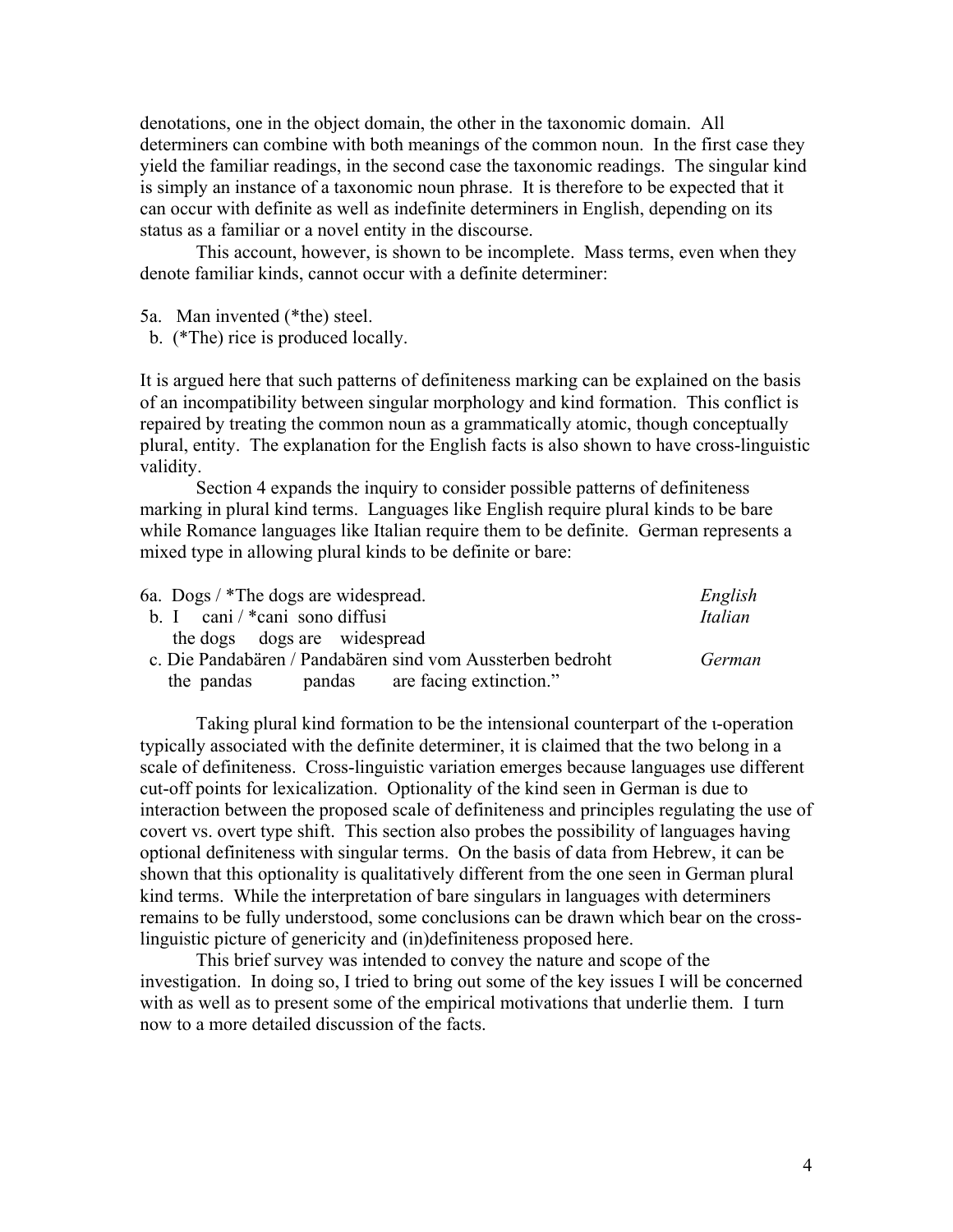### 2. KIND TERMS IN LANGUAGES WITHOUT DETERMINERS

#### 2.1. *Some Background*

The goal of this section is to show that a proper understanding of the behavior of bare nominals in determiner-less languages can lead to a better understanding of the nature of genericity. Although the primary focus of the investigation is on languages like Hindi and Russian which are similar to English in morphologically encoding number distinction in the common noun, languages like Chinese that do not distinguish between singular and plural are also discussed. As is well-known, there are two main approaches that have evolved in the literature on generics (see Krifka et al 1995). One takes English bare plurals to crucially refer to kinds (Carlson 1977 and 1989, Chierchia 1998), the other takes bare plurals as ambiguous between kind terms and indefinites (Wilkinson 1991, Gerstner and Krifka 1993, Kratzer 1995 and Diesing 1992). I will argue that languages without determiners can settle the issue in favor of the first approach. As such, I will begin with a brief review of the theoretical debate about bare plurals and reference to kinds.

In his analysis of English bare plurals, Carlson made the case for reference to kinds on the basis of three sorts of arguments. He pointed out that there are predicates that cannot apply to anything but kinds, that there is a predictable variability in quantification that depends on the lexical and aspectual properties of the predicate, and that there are systematic differences between bare plurals and indefinites with respect to scope. While the first of these arguments remains unshakeable, the second was undermined by research on the parallel quantificational variability of indefinites (Lewis 1975, Kamp 1981 and Heim 1982). Under the ambiguity hypothesis, this parallelism is taken to establish the status of bare plurals as indefinites. In the kinds-based approach this insight is incorporated by making bare plurals and indefinites subject to the same mapping algorithm while preserving a difference in their denotations. Quantificational variability, then, does not help decide between the two approaches. The scope facts, however, appear to me to still present a good test case.

Consider two of the contexts Carlson noted as differentiating bare plurals from indefinites, namely negation and opacity. While indefinites may take wide scope in such contexts, bare plurals cannot:

| 7a. John didn't read a book.         | $\neg \exists$ and $\exists \neg$    |
|--------------------------------------|--------------------------------------|
| b. John didn't read books.           | only: $\neg \exists$                 |
| 8a. John wants to meet a movie star. | want> $\exists$ and $\exists$ > want |
| b. John wants to meet movie stars.   | only: want $> \exists$               |

I will adopt, for concreteness, the version of the kinds approach in Chierchia (1998). Bare plurals, like other common nouns, start life as type  $\leq s, \leq e, t \geq$  and shift to type  $\leq s, e$  via a nominalization operation ('down'), defined as in (9a).  $\cap$  is a function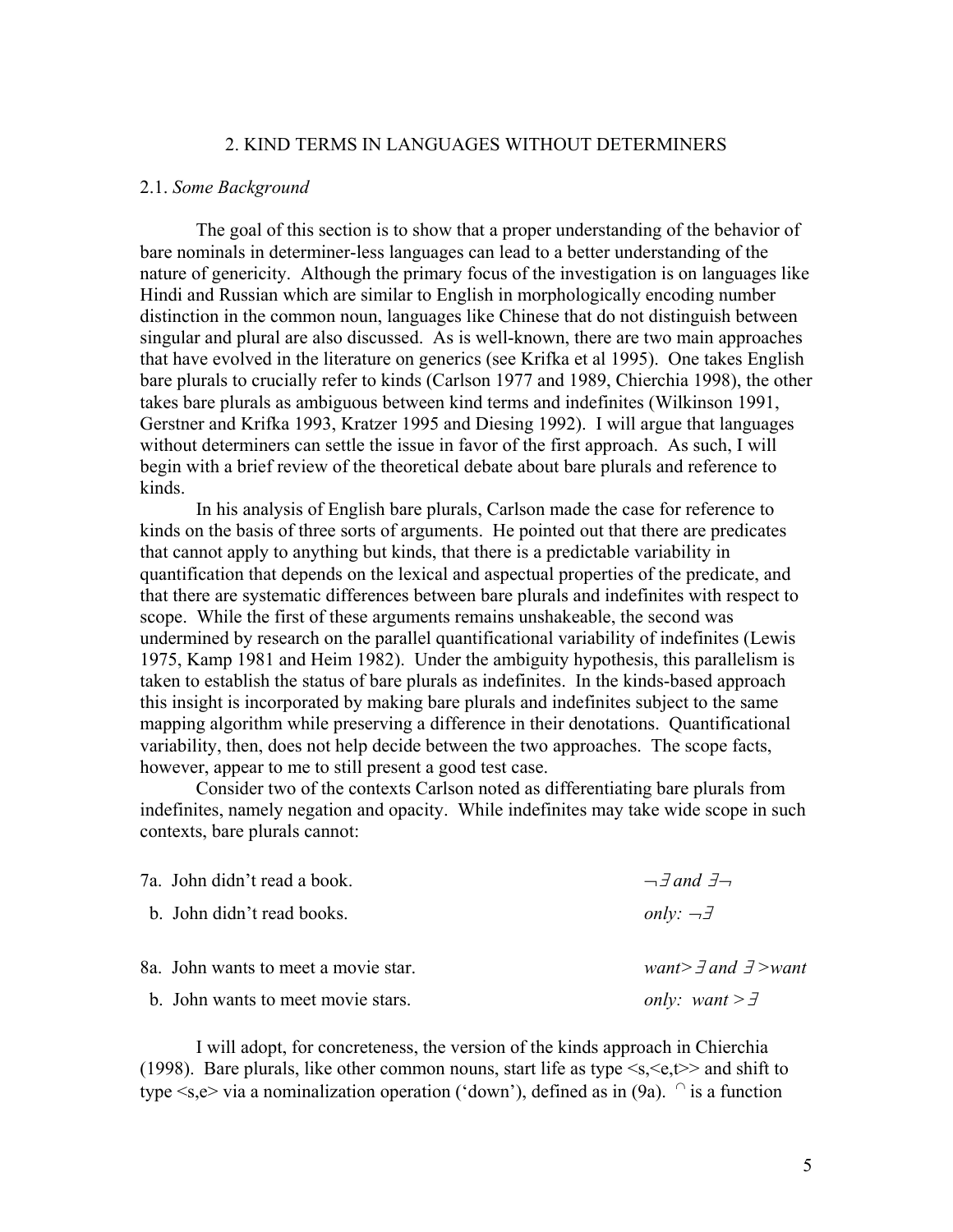from properties to functions from situations to the maximal entity that satisfies that property in that situation. The function is partial in that it requires the kind term to pick out distinct maximal individuals across situations, thereby capturing the inherently intensional nature of the term. [1](#page-5-0) This term can be a direct argument of a kind level predicate, as shown in (9b)-(9c):

- 9a.  $\bigcap_{x} \Omega_{\text{cscat}} > \lambda s$  ix  $[P_s(x)]$
- b. Dodos are extinct.
- c. extinct (<sup>∩</sup>dodos)

In object-level contexts, however, further operations come into play to repair the sort mismatch. As (10a) shows, this repair involves the introduction of existential quantification over the instantiations of the kind in a given situation. It draws on the inverse of  $\hat{ }$ , the predicativizer or 'up' operation  $\hat{ }$ , defined in (10b) to take kinds and return their instantiation sets in a given situation:

10a. *DKP*: If P applies to objects and k denotes a kind, then  $P(k) = \exists x \, \lbrack \forall k(x) \land P(x) \rbrack$ 

b.  $\forall$ :  $\lambda k_{\leq s.e}$   $\lambda x$  [ $x \leq k_s$ ]

<u>.</u>

c. Dogs didn't bark =  $\neg$  bark ( $\bigcirc$ dogs) =*DKP*  $\Rightarrow$   $\neg$   $\exists$ x  $\bigcirc$  $\bigcirc$ dogs(x)  $\land$  bark(x)]

To return to the scope facts, a sentence like (7a) has an indefinite noun phrase. Since the indefinite denotes a generalized quantifier, it can take wide or narrow scope with respect to negation. The bare plural, however, is a kind term which is a direct argument of the predicate, as shown in (10c). The existential introduced by DKP necessarily takes scope below negation.

It is, of course, also possible to account for these effects in the ambiguity approach with some auxiliary assumptions. Diesing (1992), for example, proposes that indefinites are systematically ambiguous between quantificational expressions, presupposing their domain set, and non-quantificational/weak indefinites. Bare plurals, on the other hand, are ambiguous between kinds and non-quantificational/weak indefintes. By eliminating text level existential closure, Diesing can derive the obligatory narrow scope we see above. If the domain of sentence-level existential closure is below negation, for example, the only way bare plurals can be interpreted is if they take narrow scope. $2$ 

While both approaches seem to handle these facts equally well, there are other contrasts discussed by Carlson that separate them. In the cases above, the bare plural lacks one of the two readings that indefinites have but in (11), where interaction is with an adverbial, the bare plural has a reading that the indefinite lacks:

11a. # John killed a rabbit/some rabbits for an hour. ∃ *> adv* 

<span id="page-5-0"></span><sup>1</sup> <sup>∩</sup> has to be restricted from applying to predicates like *these old shoes* whose denotation is contextually anchored to particular entities, or counterparts thereof.  $P_s$  is the extension of a property P at a situation s.

<span id="page-5-1"></span> $2^{\circ}$  Diesing herself does not discuss these scope effects though they follow from her claims.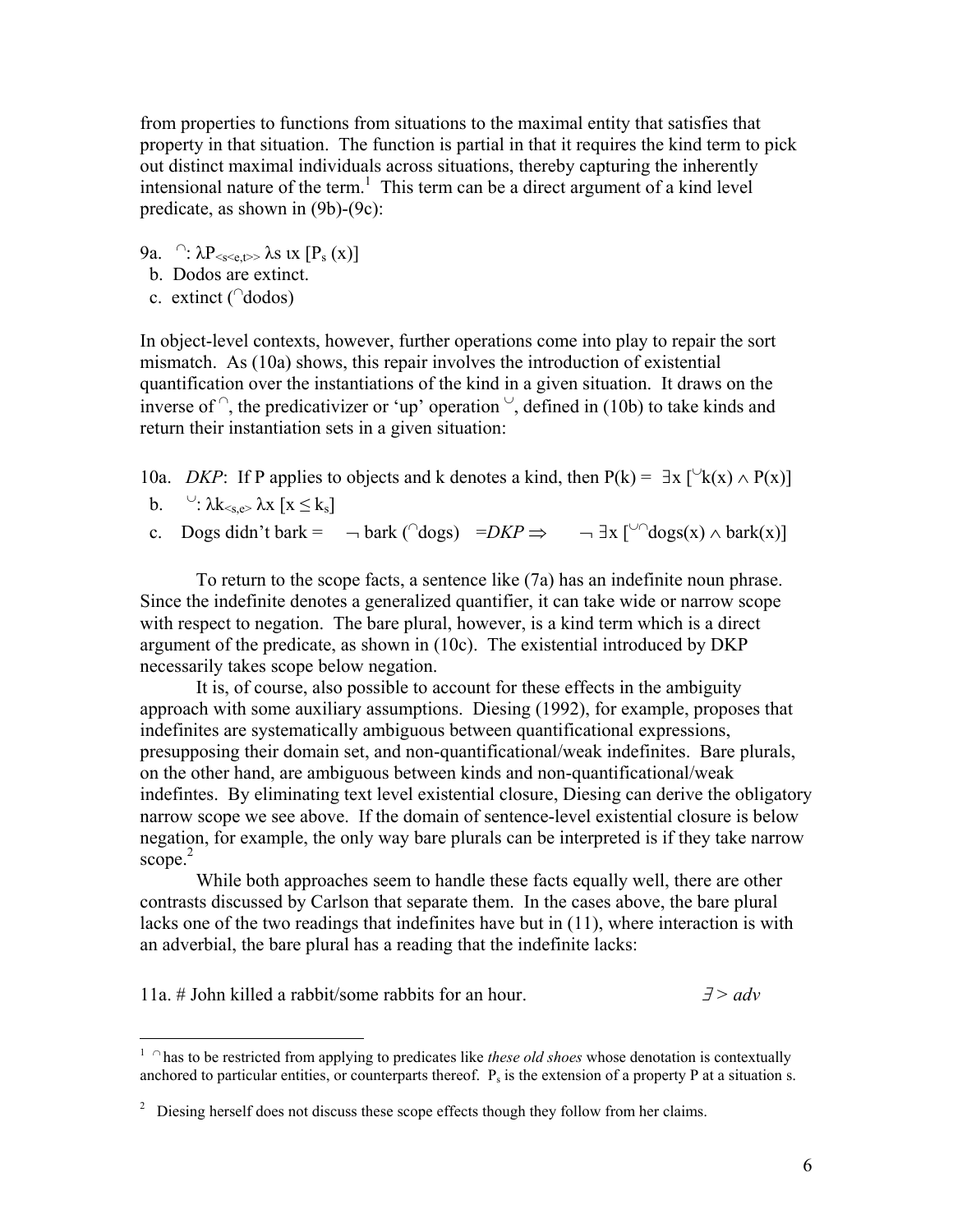b. John killed rabbits for an hour. *adv >* <sup>∃</sup>

In the kinds-based approach the indefinite and the bare plural are expected to take different scope positions due to the difference in types. If we assume that the indefinite must take scope over the adverbial, we get the implausible reading in (12a). The bare plural, however, can be a direct argument of the verb and after the intervention of DKP yield an existential with narrow scope:

12a. ∃y [rabbit(y) &  $\forall$ t [within-one-hour(t)  $\rightarrow$  killed-at-t(j,y)]]

b.  $\forall$ t [within-one-hour (t) → killed-at-t(j,  $\cap$ rabbits)]

*DKP*  $\Rightarrow$   $\forall$ t [within-one-hour(t)  $\rightarrow \exists$  y [<sup>∪∩</sup>rabbits(y) & killed-at-t(j,y)]]

For the ambiguity approach, the adverbial case appears problematic. Since the bare plural in object-level contexts is supposed to be a subtype of an indefinite, it is impossible to derive a weak reading for one while blocking it for the other. As we can see, if existential closure applies above the adverbial, as in (13a), we get the right reading for the indefinite but not the bare plural; if it applies below the adverbial, as in (13b), we have the opposite problem:<sup>[3](#page-6-0)</sup>

13a. ∃x [rabbit/rabbits(x)  $\land$  ∀t [within-one-hour(t)  $\rightarrow$  killed at t (j, x)]]

b. ∀t [within-one-hour(t)  $\rightarrow \exists x$ [rabbit/rabbits(x)  $\land$  killed at t (j, x)]]

The focus of most of the work in the ambiguity approach has been on explaining quantificational variability effects, where it has been undeniably successful. We have seen, however, that the scope facts present a non-trivial problem for this approach and suggest that reference to kinds must be taken as integral to the meaning of bare plurals.<sup>[4](#page-6-1)</sup> Against this background, I turn now to issues in the interpretation of bare nominals in languages without determiners and show that the ambiguity approach is not tenable for them. They thus provide further evidence in favor of the kinds-based approach.

### 2.2*. A New Argument for Kinds*

Our first foray into the semantics of bare nominals in determiner-less languages seems to reveal the expected. Although some of the facts I discuss below are not unknown in the literature I repeat them here for completeness, drawing specifically on Hindi, Russian and Chinese to make the points.

<span id="page-6-0"></span><sup>&</sup>lt;sup>3</sup> This is, of course, a somewhat simplistic rendering of the issues. See Krifka (1989) for a substantively different approach to the problem of scope interaction with adverbials, which could work within the ambiguity approach. Zucchi and White (1996), however, note some problems with that approach. The solution they suggest relies on reference to kinds for bare plurals and mass terms.

<span id="page-6-1"></span><sup>&</sup>lt;sup>4</sup> There is a third approach to weak readings of bare plurals that one might consider, namely the semantic incorporation account of Van Geenhoven (1998). See footnote 11 for a discussion of the crucial contrasts between bare singulars and bare plurals in determiner-less languages discussed below.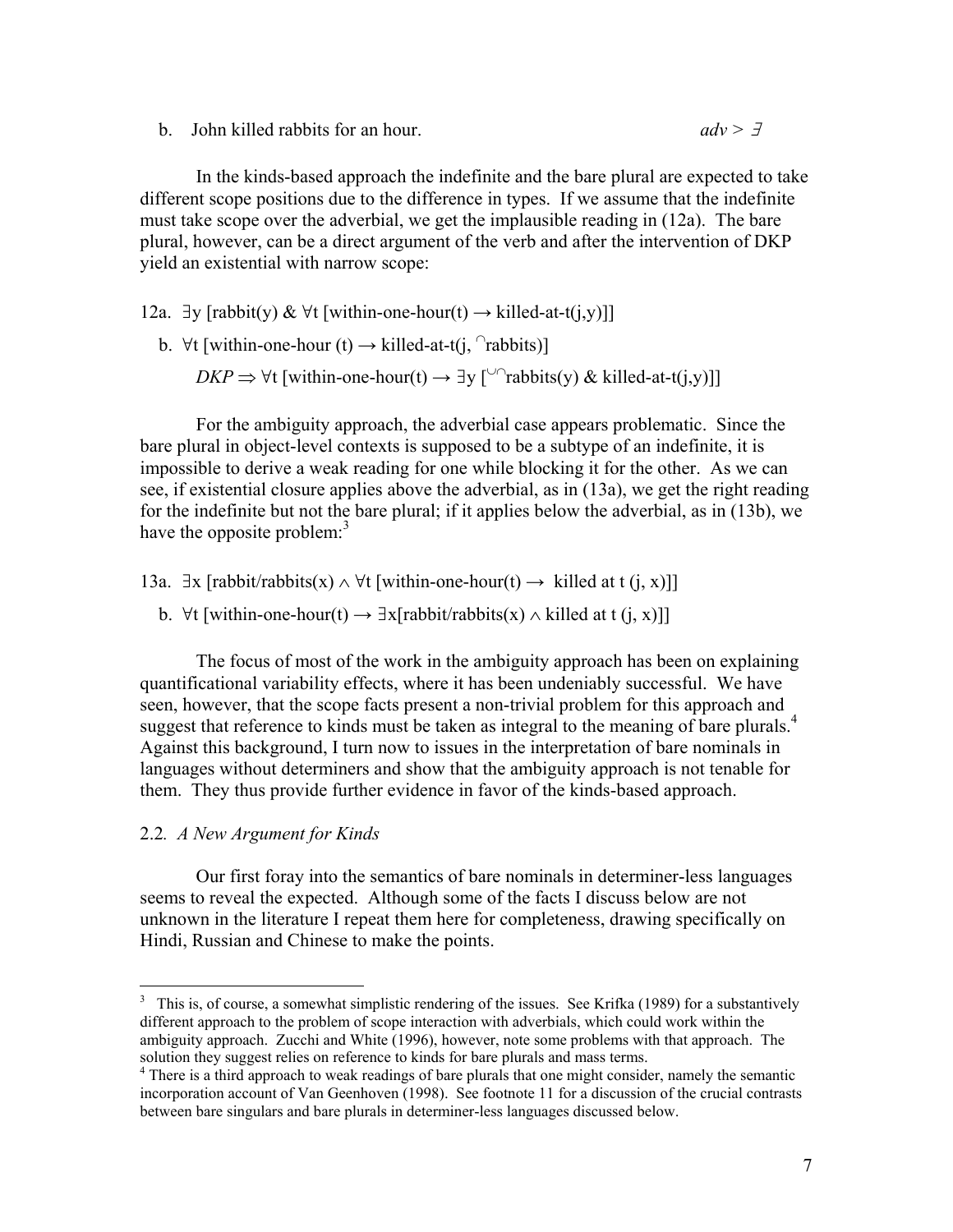As discussed in Porterfield and Srivastav (1988) and Dayal (1992, 1999) Hindi bare nominals are compatible with kind level predicates as well as object level predicates. This is also true for Russian and Chinese.<sup>[5](#page-7-0)6</sup>

| 14a. kutta aam jaanvar hai                                                                       |               |
|--------------------------------------------------------------------------------------------------|---------------|
| dog common animal is                                                                             |               |
| "The dog is a common animal"                                                                     |               |
| b. kutte yehaaN aam haiN                                                                         |               |
| dogs here common are                                                                             |               |
| "Dogs are common here."                                                                          | Hindi         |
| 15a. chelovek proizoshel ot obez'jani<br>man evolved from ape<br>"Man has evolved from the ape." |               |
| b. Ljudi proizoshli ot obez'jan                                                                  |               |
| men evolved from apes.                                                                           |               |
| "Men have evolved from apes."                                                                    | Russian       |
| 16. Gou juezhong le                                                                              |               |
| dog extinct Asp                                                                                  |               |
| "Dogs are extinct."                                                                              | <i>hinese</i> |

With object level predicates, the most notable fact about bare nominals in these languages is that they can also function like definites. Thus (17a)-(17c) can be read as generic statements about the properties of the species or a habitual statement about particular entities salient in the discourse. The ability of bare nominals to function as definites is also illustrated by (18a)-(18c), where the linguistic context brings out their anaphoric use. In the interest of conserving space, from this point on, I do not present singular as well as plural examples for Hindi and Russian when the facts hold for both:

- 17a. kutte bahut bhauNkte haiN dogs lot bark "The dogs/Dogs bark a lot." *Hindi* 
	- b. Slony edyat travu Elephants eat grass

<span id="page-7-0"></span> $\overline{a}$ <sup>5</sup> I owe much to Sophia Malamud, Vita Markman and Bozena Rozwadowska who participated in a reading group on Slavic Bare Nominals at Rutgers in '01. Particularly, for making me look more closely at bare singulars with indefinite-like readings. Special thanks to Vita Markman for follow-up discussions and judgements. Although I do not give Polish examples, what I say here is also intended to apply to Polish. The Chinese data draws on Yang (2001) as well as on information provided by Li Ping Chen. 6

<span id="page-7-1"></span> $6$  Chierchia (1998) notes that the Russian bare singular is not compatible with the kind level predicate *wymer* 'be extinct'and takes this to indicate that it is not kind referring. While it is true that this particular combination is not readily accepted, other kind-level predicates do accept bare singulars. Apart from the example in (15a), bare singulars are possible in the subject position of *zashchichen zakonom* 'be protected by law' as well as in the object position of *pridumal/izobrel* 'invent'. I should add that a corpus search conducted by Sophia Malamud discovered a significant number of bare singulars with the problematic *wymer*.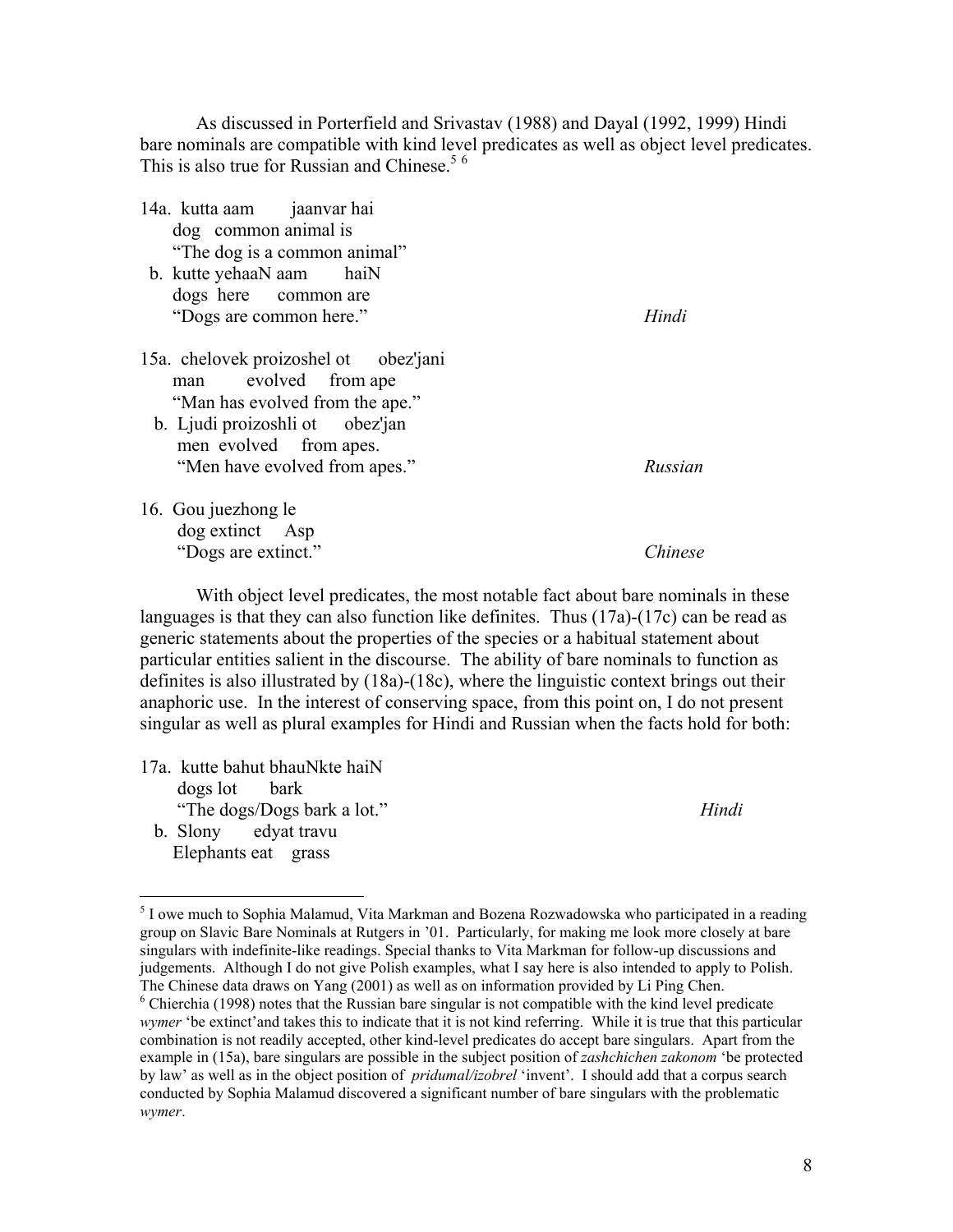| "The elephants/Elephants eat grass."                                   | Russian |
|------------------------------------------------------------------------|---------|
| c. Gou hen jiling                                                      |         |
| dog very smart                                                         |         |
| "The dogs/Dogs are intelligent."                                       | Chinese |
| 18a. kuch bacce andar aaye. bacce bahut khush the                      |         |
| some children inside came children very happy were                     |         |
| "Some children came in. The children were very happy."                 | Hindi   |
| b. Neskol'ko devochek i malchikov byli v komnate.                      |         |
| Several girls and boys were in room.                                   |         |
| Mal'chiki igrali v karty. Devochki chitali knizhki.                    |         |
| Boys played in cards. Girls read books.                                |         |
| "Several boys and girls were in the room. The boys were playing cards. |         |
| The girls were reading books."                                         | Russian |
| c. Wo kanjian yi-zhi mao. Mao zai huayuan-li                           |         |
| one-CL cat Cat at garden-inside<br>$\mathbf{I}$<br>see                 |         |
| "I see a cat. The cat is in the garden."                               | Chinese |

Setting aside the precise relation between kinds and definites for the moment, it seems clear from the above that these bare nominals are genuine kind terms as well as genuine definites. Let us turn now to their ability to function as indefinites.

It was noted for Hindi, as early as Verma (1966) and Gambhir (1981), that Hindi bare nominals can be interpreted as definites or indefinites. A similar claim for Russian is often made (see Chierchia 1998, for example). Similarly, Chinese bare nominals are also noted as having indefinite readings. (19a)-(19c) are examples of bare nominals cited in the literature as having indefinite readings:  $^{78}$  $^{78}$  $^{78}$  $^{78}$ 

| 19a. kamre meN cuuhaa hai |  |                                |       |
|---------------------------|--|--------------------------------|-------|
| room in mouse is          |  |                                |       |
|                           |  | "There's a mouse in the room." | Hindi |
|                           |  |                                |       |

<span id="page-8-0"></span>b. V komnate byli mal'chik i devocka

further discussion of the role of syntactic position in promoting particular readings see Dayal *in prep*.

i. kamre meN cuuhaa ghuum rahaa hai room in mouse moving is

"A mouse is moving around in the room."

ii. baahar ciRiyaa gaa rahii thii outside bird singing was "A bird was singing outside."

 7 I avoid using bare nominals in direct object position in demonstrating indefinite readings since an incorporation analysis may be applicable to them, at least in some languages (see in particular Mohanan 1995 and Dayal 1999 for Hindi). It is well known that incorporation has distinct interpretive possibilities. My goal here is to isolate contexts in which interpretive differences hinge on number marking alone. For

<span id="page-8-1"></span><sup>&</sup>lt;sup>8</sup> These readings are not restricted to existential contexts, as is shown in (i) and (ii). Note also that (19a) differs from (1) only in the nature of the locative phrase so the difference in interpretations cannot be attributed to the nature of the predicate involved: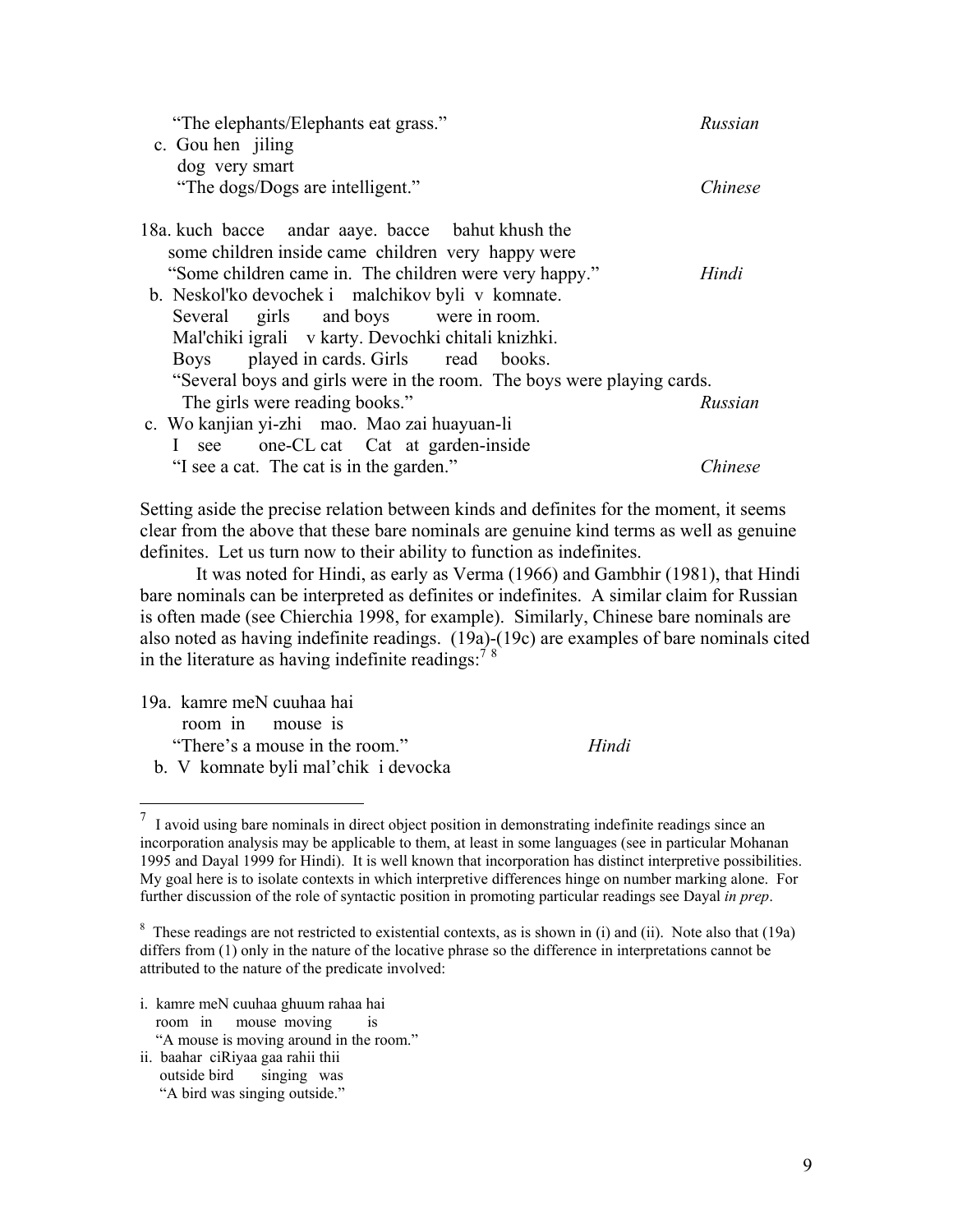| in room were boy and girl             |         |
|---------------------------------------|---------|
| "A boy and a girl were in the room."  | Russian |
| c. Waiman/Yuanchu gou zai-jiao        |         |
| outside far-away dog be-barking       |         |
| "Outside/Far away, dogs are barking." | Chinese |

There is some intuitive appeal to the notion that bare nominals function as definites and indefinites in languages that do not have articles. However, the status of bare nominals as indefinites needs to be probed a bit further. If we apply the familiar diagnostics, we see that bare nominals only allow weak indefinite readings:<sup>[9](#page-9-0)</sup>

|  |  | 20a. kamre meN cuhee nahiiN haiN |                                      | Hindi                      |
|--|--|----------------------------------|--------------------------------------|----------------------------|
|  |  | room in mice not are             |                                      |                            |
|  |  |                                  | "There aren't any mice in the room." | $only \rightarrow \exists$ |

 b. mujhe lagtaa hai ki kamre meN cuhaa ghuum rahaa hai to-me seems that room in mouse moving around is "It seems to me that a mouse is moving around in the room." *only seem >* <sup>∃</sup>

| 21a. kot ne sidit na stule<br>cat not sits on stool                              | Russian                     |
|----------------------------------------------------------------------------------|-----------------------------|
| "There isn't any cat sitting on the stool"                                       | only $\neg \exists$         |
| b. mne kazhetsja chto v komnate mysh'<br>that in room<br>me seems<br>mouse       |                             |
| "It seems to me that there is some mouse in the room."                           | only seem $> \exists$       |
| 22a. Waiman gou mei zai-jiao<br>outside dog not be-barking                       | Chinese                     |
| "Dogs are not barking outside."                                                  | only $\neg \exists$         |
| b. Wo xiang waiman gou keneng zai-jiao<br>think outside dogs probably be-barking |                             |
| "I think dogs are probably barking outside."                                     | only think $\geq$ $\exists$ |

<span id="page-9-0"></span><sup>&</sup>lt;sup>9</sup> In the adverbial case, the bare plural shows the plausible narrow scope reading. However, the behavior of bare singulars in these contexts is different, as shown by Hindi (i)and (ii). Such facts are the focus of the next section:

- i. puure din kamre meN cuuhee ghuste rahee whole day room in mice kept coming in "Mice kept coming into the room the whole day."
- ii. # puure din kamre meN cuuhaa ghustaa rahaa whole day room in mouse kept coming in

 <sup>&</sup>quot;The same mouse kept coming into the room the whole day."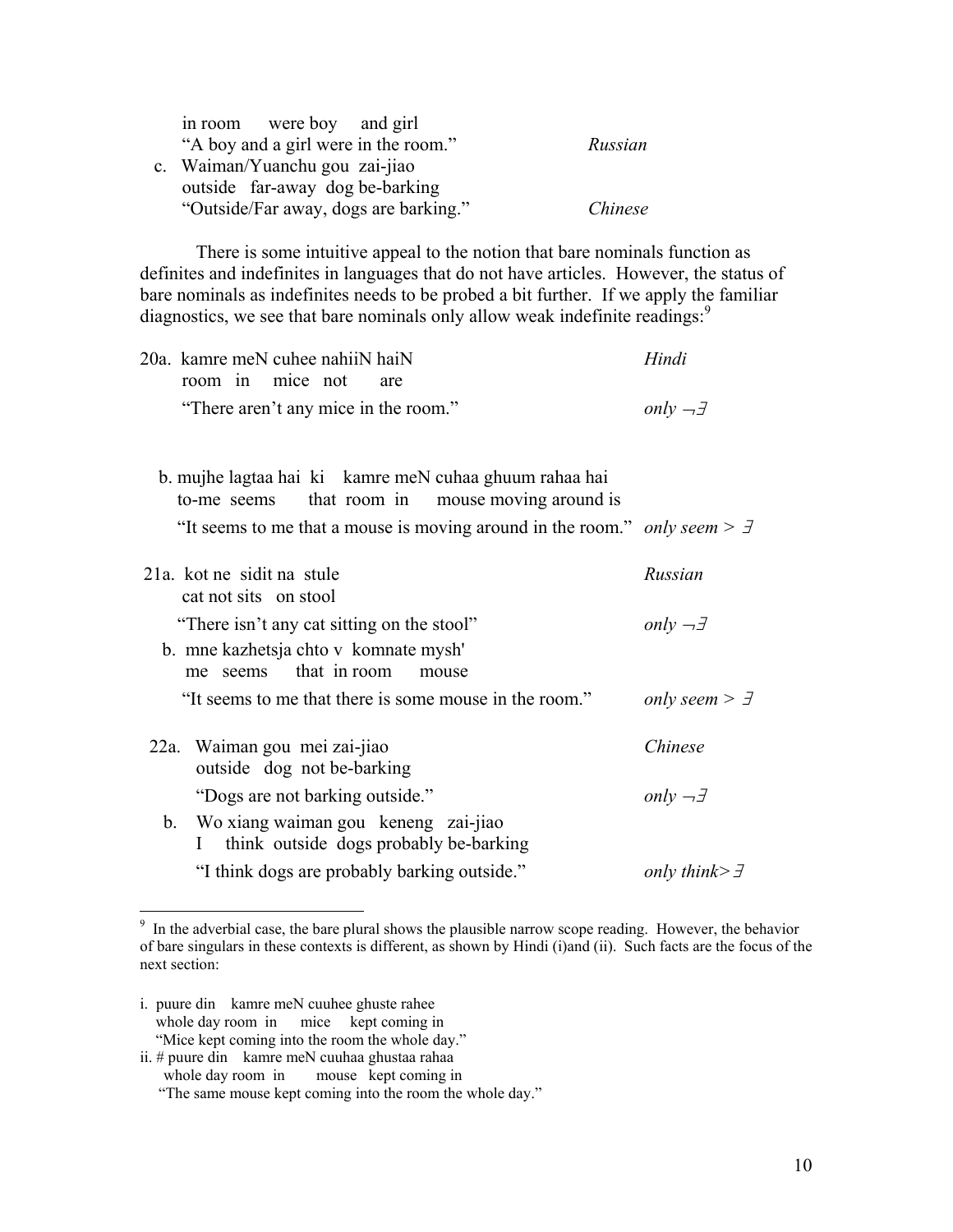In each of the cases above, we have a narrow scope existential reading.<sup>10</sup> A definite interpretation is also possible with certain intonation patterns. Crucially, what is missing is a wide scope existential reading where the bare nominal picks out a specific individual out of a set of like individuals. In this respect, then, these bare nominals pattern with English bare plurals and can be treated similarly. In the kinds-based approach they can be thought of as involving quantification over instances of the kind, with DKP ensuring obligatory narrow scope. In the ambiguity approach they can be thought of as non-quantificational/weak indefinites that must occur within the sentencelevel existential closure in non-generic sentences to have an interpretation.

What we have seen so far of the behavior of bare nominals in determiner-less languages, then, is compatible with both approaches to genericity developed on the basis of English. The only feature in which these bare nominals differ from English bare plurals is in the possibility of definite interpretations. However, there are differences between bare singulars and bare plurals in these languages that pose an interesting challenge to current theories. The contrasts in (1), replicated in the examples in (23), as well as (24) from Hindi are illustrative:

23a.# caroN taraf baccaa khel rahaa thaa four ways child was-playing "The same child was playing everywhere."

- b. caroN taraf bacce khel rahe the four ways children were-playing "Children (different ones) were playing everywhere."
- 24a. # kamre meN bacca khel rahaa thaa aur bacca so (bhii) rahaa thaa room in child was playing and child was sleeping (also) "The same child was playing and sleeping in the room."
	- b. kamre meN bacce khel rahe the aur bacce so (bhii) rahe the room in children were playing and children were sleeping (also) "Children (different ones) were playing and sleeping in the room."

Similar differences emerge in Russian. Apart from (2), repeated below as (25), we have the contrast in (26):

25a. #Sobaka byla vesde

 $\overline{a}$ 

dog was everywhere

"The dog/A particular dog (the same one) was everywhere."

<span id="page-10-0"></span> $10$  An anonymous reviewer points out a potential problem with the bare singular examples. Anticipating the discussion to follow, (s)he notes that examples like (20b) should mean that there is a unique mouse such that I think it is in the room. While (20b) does have the meaning where a unique contextually salient mouse is referred to, this is not the reading of interest here. Perhaps the uniqueness presupposition does not project because bare singulars in these languages do not enforce familiarity, as discussed below. In other cases where the bare singular is in object position, an incorporation account could be given and the narrow scope reading would be predicted.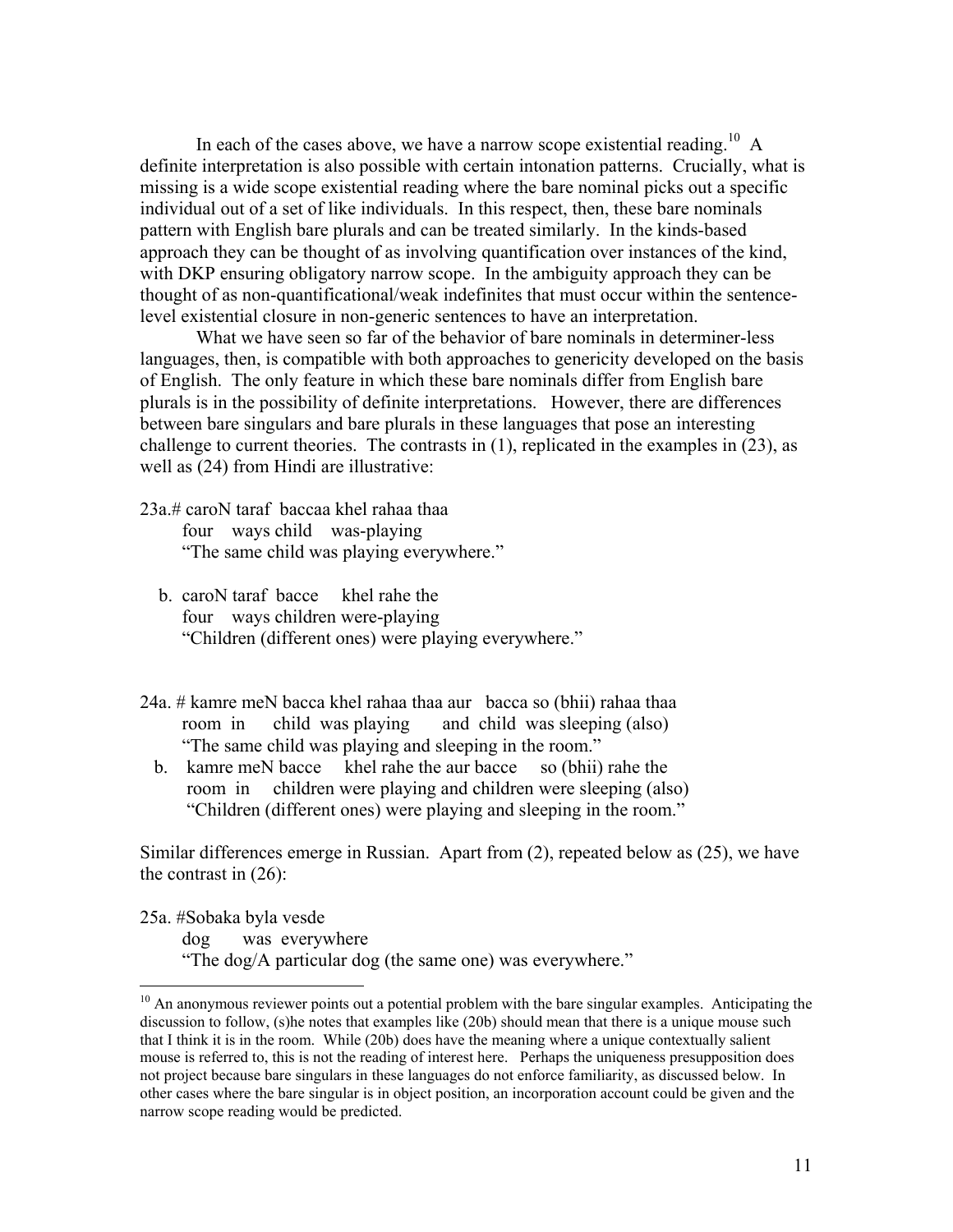b. Sobaki byli vesde

 $\overline{a}$ 

 dogs were everywhere "There were dogs (different groups) everywhere."

 $26a \#V$  etoj kletke, tigr jest i tigr spit

In this cage, tiger is eating and tiger is sleeping

b. V etoj kletke, tigri jedjat i tigri spjat.

In this cage, tigers are eating and tigers are sleeping

These data are interesting because the only locus of difference is the number marking on the bare nominal. Neither of the two approaches to bare nominals tap into this difference to explain the facts. In the kinds-only approach, for example, we would get (27a) as the logical representation for Hindi (23), which is incorrect for (23a). The ambiguity approach would result in representations such as (27b)-(27c), depending on where existential closure applies. (27b) is correct for the plural case but not for the singular, (27c) is correct for the singular but not for the plural. The same problem arises with the Russian examples in  $(25)$ :<sup>11</sup>

- 27a.  $\forall$ x [place(x) → ∃y [<sup>∪∩</sup>kid/kids(y) ∧ play-in-x(y)]]
	- b.  $\forall x$  [place(x)  $\rightarrow \exists y$  [kid/kids(y)  $\land$  play-in-x(y)]]
	- c.  $\exists y$  [kid/kids(y)  $\land \forall x$  [place(x)  $\rightarrow$  play-in-x(y)]]

Clearly, the interpretation of bare nominals in Hindi and Russian requires some modification of our working assumptions about genericity. Such a modification, I suggest, is naturally incorporated into the kinds-only view but not into the ambiguity view.

There are two ways in which the data under discussion can be handled under the kinds-based approach. If we take object-level predicates to apply to instantiations of kinds, one possibility is to impose the requirement that even though kinds are conceptually plural, number morphology constrains the size of the instantiation set, as shown in (28a). In section 3.3 we will see some further evidence for such a constraint:

28a. For all situations s such that  $\forall K_s \neq \emptyset$ ,  $|\forall K_s| = 1$  if K is a singular term and  $\vert\vert$ <sup>∪</sup>K<sub>s</sub> $\vert$  ≥ 1 if K is a plural term

b. 
$$
\forall x
$$
 [place(x)  $\rightarrow \exists y$  [<sup>U</sup>  $\cap$   $kid_s(y) / \cup \cap$   $kids_s(y) \land play-in-x(y)$ ]]

The problematic contrast between singulars and plurals now becomes tractable, as shown in (28b). In the case of the singular expression, even a narrow scope existential cannot yield a plausible reading since the instantiation set of the kind in the given situation is a singleton. No such constraint holds for the plural and different subgroups can take scope

<span id="page-11-0"></span><sup>&</sup>lt;sup>11</sup> Note that the semantic incorporation account of Van Geenhoven (1998) will not help here. If we take the cue from the plural case, for example, and treat the above examples as involving incorporation, we would expect the singular to get incorporated as well. But in that case, we would incorrectly predict that the singular would have a number neutral interpretation, synonymous to the plural.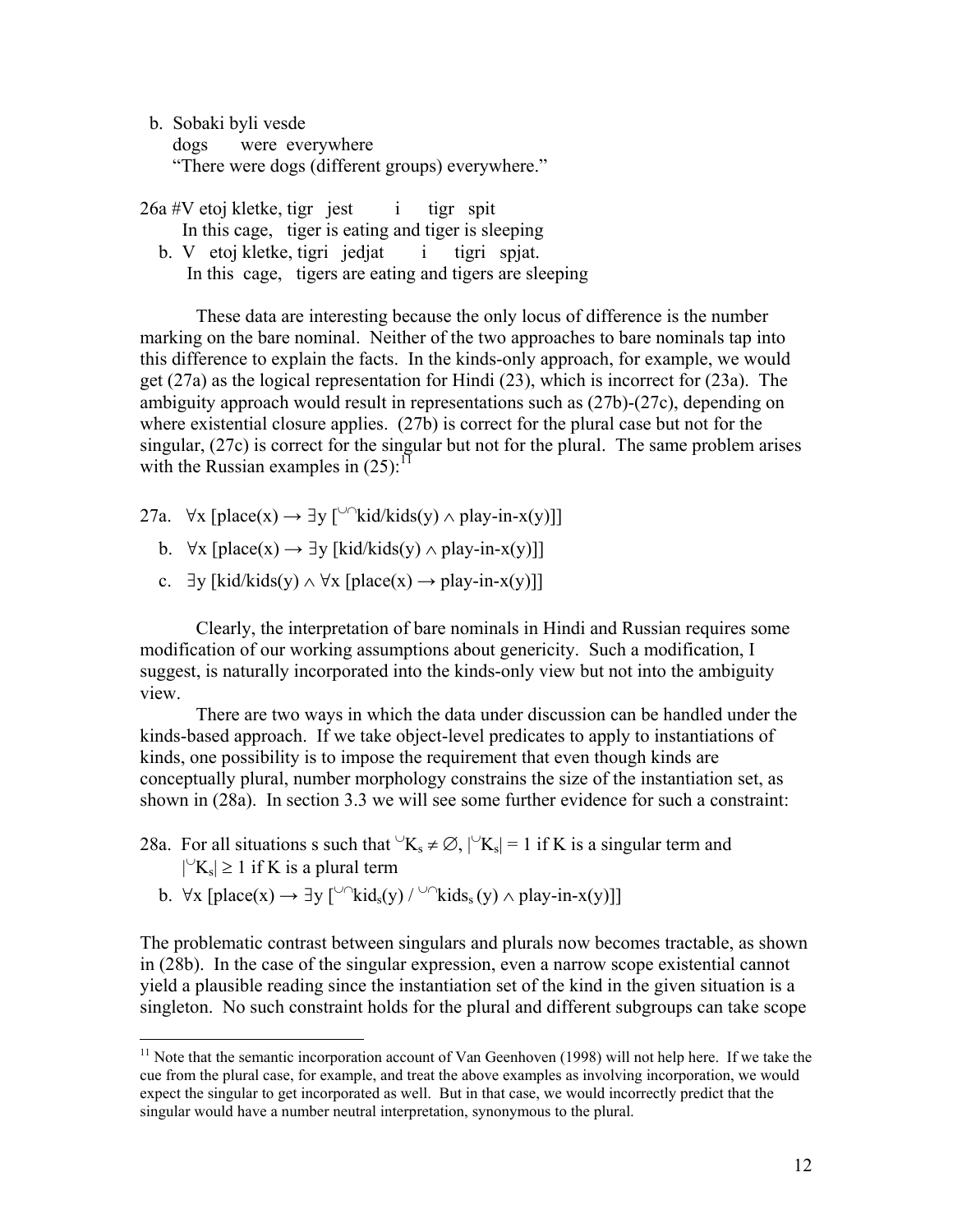under the universal, resulting in a plausible reading. It is not obvious that a comparable modification centering on number morphology can be made to the ambiguity theory, given its commitment to aligning bare plurals with singular indefinites.

Another way of dealing with the facts would be to suggest that plural and singular kinds, again due to the implicatures generated by number morphology, differ in their ability to allow access to their instantiation sets. While plural kinds are transparent with respect to the objects in their extension, singular kinds are atomic entities that do not allow semantic operations from kinds to objects. This approach leads us to modify our position on the status of bare singulars in object-level contexts. All instances of bare singulars in non-kind level contexts must now be derived without reference to kind formation. One possibility that immediately suggests itself is through the application of ι. Let us see how the sentences in (23) would be interpreted under this approach:

29a.  $\forall$ x [place(x)  $\rightarrow$  play-in-x(iy[kid<sub>s</sub>(y)/kids<sub>s</sub>(y)]]

b.  $\forall x$  [place(x)  $\rightarrow \exists y$  [<sup>∪∩</sup>kids<sub>s</sub>(y)  $\land$  play-in-x(y)]]

Consider first the singular case shown in (29a). ι in combination with singular morphology gets us uniqueness and we are left with the implausible reading, as desired. Turning to the plural case in (29a), we see that a similar implausibility arises there. It is possible to derive the available plausible reading here by appealing to DKP, which we are claiming is available to plural kind terms (29b). Thus, under either approach, reference to kinds must be taken as integral to the interpretation of kind terms in object level contexts.

This strategy is essentially the one proposed earlier in Dayal (1992) and (1999) but at that time I did not pay sufficient attention to examples like (19a)-(19b) which have bare singulars in them but are readily classified by native speakers as having *indefinite* interpretations. These examples show that in order to pursue this strategy further we must consider the issue of familiarity presuppositions typically associated with ι. If we consider the kinds of contexts where we get the judgement of indefiniteness, we can gain some insight into the problem. Crucially, speakers think of contexts where the entity referred to is not salient. Such a context for (19a), for example, could be one where the speaker hears a noise and guesses that there must be a mouse or one in which the speaker has just noticed a mouse scurrying around. In other words, the entity denoted by the bare nominal is not firmly established in the common ground. The point to note is that these are cases in which uniqueness is not violated though familiarity is not satisfied.

To conclude this point, the claim we can safely make about singular bare nominals is that they can only denote a unique individual per situation but this does not entail that the entity referred to be familiar. This can be accomplished by requiring singular kinds to have unique instantiation sets or by taking singular kinds to be atomic and taking object-level bare singulars to denote unique but not necessarily familiar entities. The choice between these two approaches must await the discussion of singular kinds in other languages in section 3. To continue with our current concerns, if bare singulars are able to refer to non-familiar entities, we might well ask if they can also introduce new entities into the discourse as long as they are unique. In the next subsection we will explore this question further.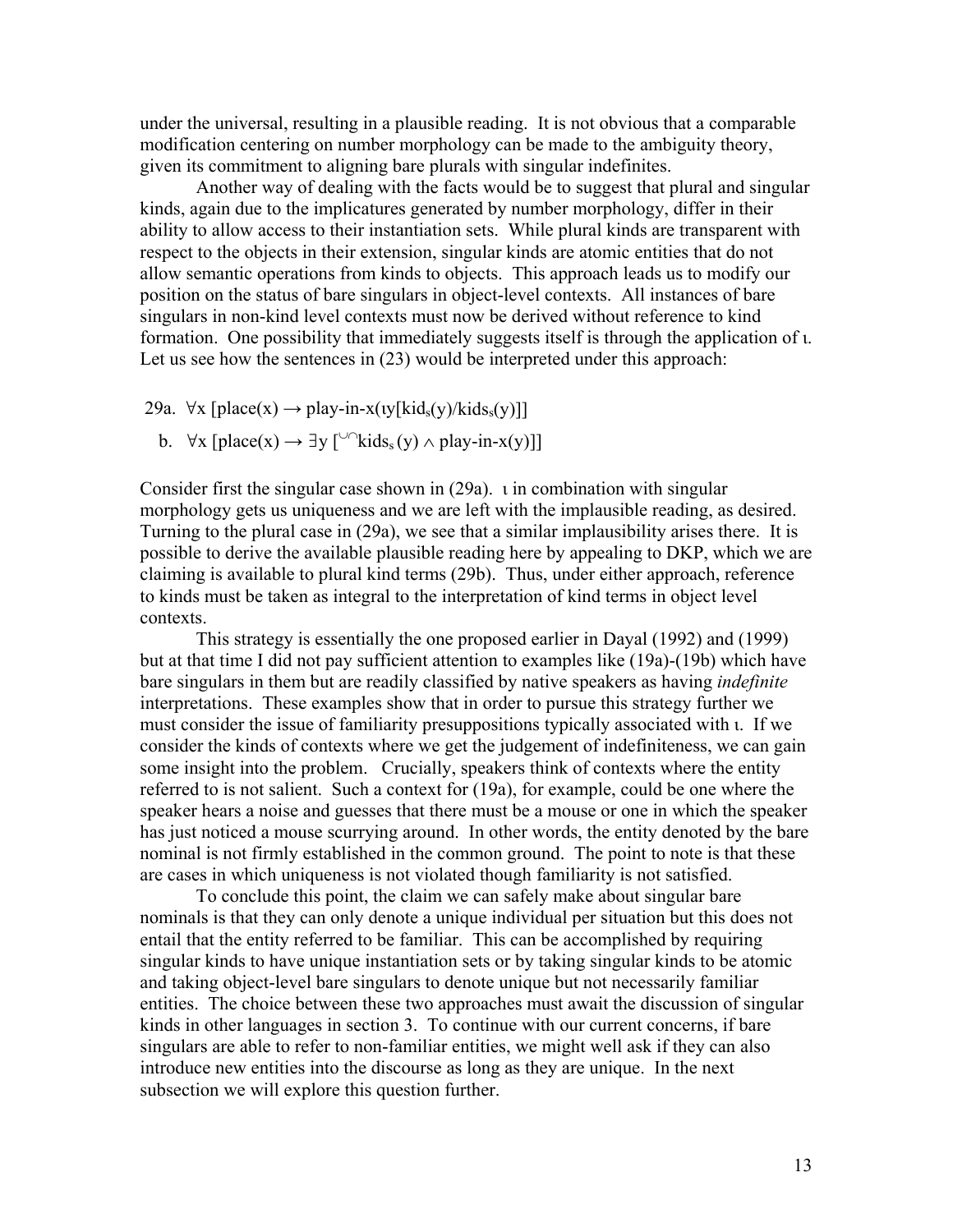### 2.3. *More on Uniqueness and (Non)-Familiarity*

I have argued in previous work (Porterfield and Srivastav 1988, Dayal 1992, 1999) that bare nominals cannot introduce discourse referents, but since the judgements sometimes appear shaky it may be worth going over some of the cases. An example like (30a) shows clearly that a bare noun phrase cannot be used to pick out a novel entity from a previously introduced set. (30b) has a presentational context, and it too does not support the use of a bare nominal. (30c) shows that bare singulars do not make good antecedents for pronominal discourse anaphora. A full nominal would have to be used in the second sentence to establish coreference:

- 30a. vahaaN kaii log the. \*(ek) laRkii \*(ek) laRke ke-saath naach rahii thii. there several people were. one girl one boy with was dancing ek aur laRkii do aurotoN ke-saath baat kar rahii thii one more girl two women with was talking "There were several people there. A girl was dancing with a boy, another girl was talking to two women."
- b. bahut saal pahle, yehaaN \*(ek) aurat rahtii thii. aurat bahut bahadur thii... many years ago here one woman lived woman very brave was "Once upon a time, a woman used to live here. The woman was very brave"
- c. kamre meN #(ek) laRkii baiThii thii. us-ke saamne ek aurat khaRii thii room in one girl was sitting Her front one woman was standing "A girl was sitting in the room. In front of her a woman was standing." *Hindi*

Judgements for (30a) are as uncontroversial as judgements for the examples on which I have based my case for uniqueness,  $(23)-(26)$ .<sup>12</sup> Although most people also agree with my judgement about sentences like (30b), there is some variation that suggests a more nuanced discussion of the facts is in order. It seems to me that bare singulars are possible in situations where uniqueness is satisfied. They also countenance absence of familiarity, as long as the entity denoted is not the primary focus of interest and not likely to be referred to in subsequent discourse. There is variation in acceptability because judgements are affected by potentially different expectations people can have about the relevance of the entity referred to in the discourse. What this state of affairs highlights is that intuitive judgments about *(in)definiteness* are made along two dimensions, *(non) familiarity* and *(non)-uniqueness*. It is the latter, I am claiming here, that is critical in the analysis of bare singulars.

To reiterate the significance of uniqueness, let us consider one more piece of evidence. (31a), fashioned after an example in Porterfield and Srivastav (1988), when

<span id="page-13-0"></span> $12$  In fact, the restriction against partitive readings is so strong that bare nominals are ruled out even in direct object positions which are generally more liberal with regard to indefinite readings, due to incorporation. Thus *There were several books lying around. I picked up a book and started reading* could not be translated with a bare nominal for the underlined phrase. These issues are further explored in Dayal *in prep* where tests such as those discussed by Szabolcsi (1997) are also applied to the cases at hand.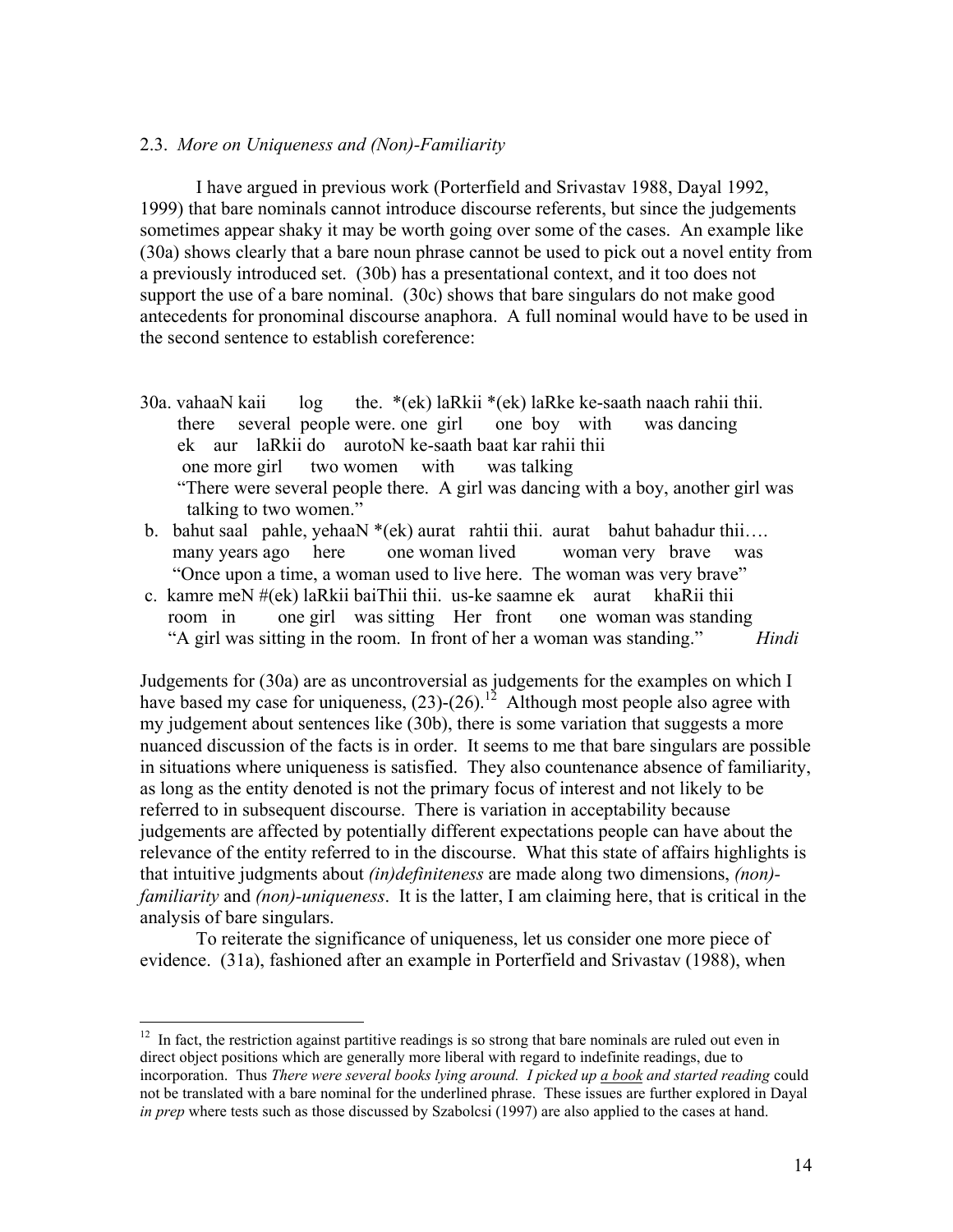uttered in a context with more than one woman is infelicitous. The unstressed numeral *ek* 'one' needs to be used: $13$ 

| 31a. *(ek) aurat / AURAT Daak laa rahii hai     |  |  |                                                                         |
|-------------------------------------------------|--|--|-------------------------------------------------------------------------|
| one woman WOMAN mail is bringing                |  |  |                                                                         |
|                                                 |  |  | "It's a woman who's bringing the mail." NOT "A woman is bringing mail." |
| b. $\exists$ x [is-bringin-mail-today(x)]       |  |  | pressuposition                                                          |
| c. woman( $(x$ [is-bringing-mail-today( $x$ )]) |  |  | assertion                                                               |

However, Porterfield and Srivastav (1988) also note that the sentence becomes acceptable if the bare nominal bears intonational stress. This, I suggest, is because focus induces an existential presupposition and the bare nominal predicates something about the presupposed entity. The so-called indefinite reading is really a focus-dependent predicative reading, as shown in (31b)-(31c). An interesting fact about the effect of focus, pointed out to me by Vita Markman (p.c.), is that acceptability is not improved in contexts where the domain consists solely of women. Under the present analysis, the reason for this is clear. Once the presupposition is satisfied, the assertion is entailed in such contexts and the statement as a whole becomes uninformative. A close examination of the apparent counterexample to the claim of uniqueness, we see, turns out actually to be evidence in its favor.<sup>14</sup>

Another aspect of the present proposal that bears some discussion has to do with the setting of the situation variable on the bare nominal. Compare the following sentences:

|  |  | $32a.$ #V etoj kletke tigr spit i tigr jest.                    |  |  |  |
|--|--|-----------------------------------------------------------------|--|--|--|
|  |  | In this cage tiger is sleeping and tiger is eating              |  |  |  |
|  |  | b. V etoj kletke tigr spit $\cdot$ i v toj kletje tigr jest.    |  |  |  |
|  |  | In this cage tiger is sleeping and in that cage tiger is eating |  |  |  |

<span id="page-14-0"></span><sup>&</sup>lt;sup>13</sup> In earlier work, I had noted that bare plurals differ from bare singulars in allowing an indefinite reading in subject position. Thus (i) would contrast with (31):

i. aurateeN Daak la rahii haiN women mail are bringing "Women are bringing the mail."

 $\overline{a}$ 

- ii.  $∃x [∵\wedge women_s(x) ∧ bringing-mail(x)]$
- iii.  $\exists x \, [\cup \cap \text{woman}_s(x) \land \text{bringing-mail}(x)] / \text{bringing-mail}(x \, [\text{woman}(x))]$

Under the present approach, this contrast can be explained in the following way. As shown in (i), in the plural case reference is to some subgroup of a plurality of women while in the singular case there is a unique singular individual. It is difficult for speakers to imagine contexts in which there would be a unique girl, without that girl also being salient (cf. the special contexts noted in connection with (19a)). It is relatively easier to imagine contexts which merely allow for the existence of a plurality of girls. The bare plural can then denote some subgroup of the maximal entity in this set without necessitating salience.

<span id="page-14-1"></span><sup>14</sup> It is worth noting that intonational focus does not redeem examples (23)-(26) and it should be clear from the account given for (31) why this is so.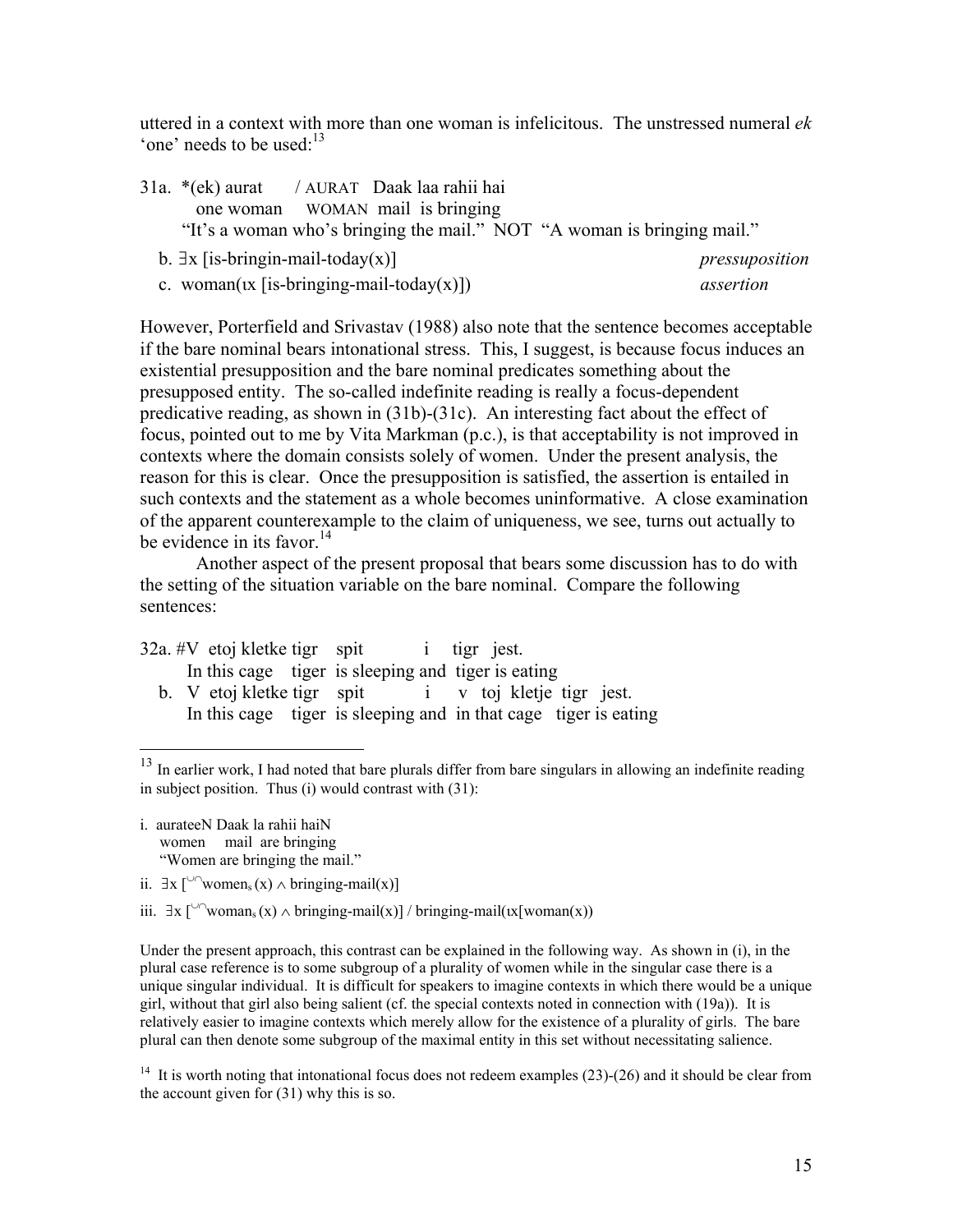c.# Sobaka byla vesde dog was everywhere *Russian* 

- 33a. kal billii duudh pii gayii aur aaj billii khaanaa meN muNh lagaa dii yesterday cat milk drank up and today cat food in mouth put "Yesterday the cat drank up the milk and today it got into the food." b. #do ghante tak kamre meN billi ghustii rahii
	- two hours till room in cat kept entering "For two hours the (same) cat kept entering the room." *Hindi*

(32a), we have seen, does not have a sensible interpretation because *tigr* 'tiger' in both conjuncts draws on the same singleton set. In (32b) both conjuncts have the same temporal parameter, but they differ in location. The fact that the sentence is acceptable shows that the two bare nominals can have distinct situation indices. The impossibility of a sensible interpretation for (32c) shows that the quantification introduced by the locative does not bind the situation variable on the bare nominal. (33a)-(33b) make the same point along the temporal parameter. (33a) does not carry the necessary implication that the same cat is involved in both events, showing that there can be two distinct situations at which the instantiation sets are accessed.<sup>15</sup> (33b) shows, once again, that quantification induced by an adverbial phrase does not permit a similar variation in denotation, resulting in an implausible reading. Our conclusion, therefore, is that the situation index on the bare nominal is set at the sentential level and can only be manipulated by locative and temporal phrases that can function as topics. Crucial to the explanation for differences in singular and plural phrases is the fact that the existential quantification associated with bare nominals is always local. Whenever there is DKP-induced existential closure inside a quantificational structure within a situation, a difference in interpretation between singular and plural terms is predicted due to the restriction on singular kind terms.

To conclude this section, I have argued for encoding number restriction in the instantiation sets of kind terms, using contrasts between bare singulars and bare plurals in Hindi and Russian as crucial evidence. A question that legitimately arises in this connection is the status of nominals in languages like Chinese, Japanese or Korean that do not distinguish between singular and plural. Applying our diagnostics to Chinese, for example, we see that they pattern with bare plurals rather than with bare singulars:

34a. Gou zai meigeren-de houyuan-li jiao dog at everyone-DE backyard-inside bark "Dogs (different ones) are barking in everyone's backyard." b. zai zheli you ren zai kanshu (ye) you ren zai shuijiao

 $\overline{a}$ 

 at here there are people reading also there are people sleeping "In here there are people reading and people sleeping." *Chinese* 

<span id="page-15-0"></span><sup>&</sup>lt;sup>15</sup> I should note that the sentence would not be falsified if it turned out that more than one cat had been involved in each of the events. The point to emphasize is that grammatically only one entity of the relevant kind is available for predication per situation. This issue is explored further in Markman (2002).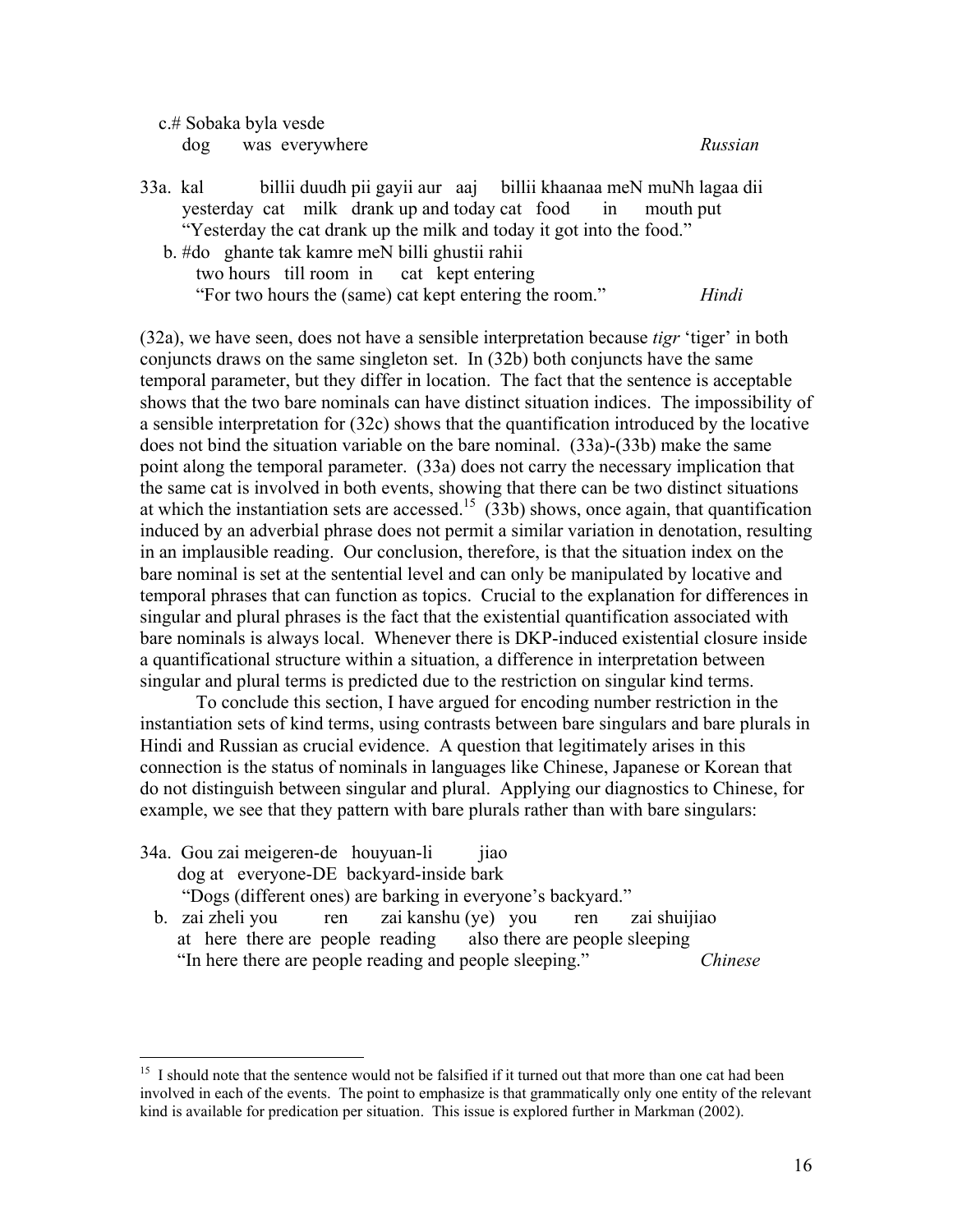This plural-like behavior is not unexpected if we make the straightforward assumption that a language that does not mark number on kind terms does not impose any constraints on the size/accessibility of their instantiation sets, effectively aligning it with bare plurals.

### 2.4. *Syntactic Restrictions and Null Determiners*

I have argued above, primarily on empirical grounds, that bare nominals in languages without determiners are only ambiguous between kinds and definites. The apparent indefinite reading arises from the intervention of DKP and is constrained by morphologically triggered number restrictions. In this and the next subsection we will examine why bare nominals are not bona fide indefinites.

It might be best if I started by making explicit my working assumptions about the syntax of bare nominals as they relate to issues of interpretation. The picture of noun phrase denotations I am working with is as given in (35) below (cf. Partee 1987, Chierchia 1998):

| 35a. $\langle e, t \rangle = (\bigcap, 1, 1) \Rightarrow \langle e \rangle / \langle e, t \rangle$ |                                                        |
|----------------------------------------------------------------------------------------------------|--------------------------------------------------------|
| $b.$ $\mathfrak{t}$ :                                                                              | $\lambda P$ ix $[P_s(x)]$                              |
| $c.$ $\bigcap$                                                                                     | $\lambda P \lambda s$ ix $[P_s(x)]$                    |
| $d +$                                                                                              | $\lambda P \lambda Q \exists x [P_s(x) \wedge Q_s(x)]$ |

 $\overline{a}$ 

I follow the standard view that common nouns denote in the <e,t> domain, with lexical determiners encoding type shift operations required to turn them into the argumental types  $\leq e$  or  $\leq \leq t$ , t if the DP analysis of noun phrases, this amounts to saying that NP's are of type  $\langle e, t \rangle$ , DP's of type  $\langle e \rangle$  or  $\langle \langle e, t \rangle$ , with determiners facilitating the requisite shift.

The syntax-semantics map is less clear in the case of bare nominals. Three possibilities that have been argued for are represented schematically below:



The option in (36a) takes there to be a null determiner, the one in (36b) assumes covert type-shift, while the option in (36c) assumes  $N\rightarrow D$  raising. The first option has been

<span id="page-16-0"></span> $16$  Although this is the predominant view, it is by no means held unanimously. Chierchia (1998), for example allows this for count nouns only, reserving *e* for the basic type of mass nouns. Baker (2001) suggests type *e* for all NP's. Also, the analysis of definites and indefinites in DRT requires a somewhat nuanced application (see Partee 1987). Finally, since I do not follow Chierchia in his analysis of mass nouns as type *e* I remain neutral on the question of whether bare plurals denote only plural entities or whether their denotation includes singular and plural entities.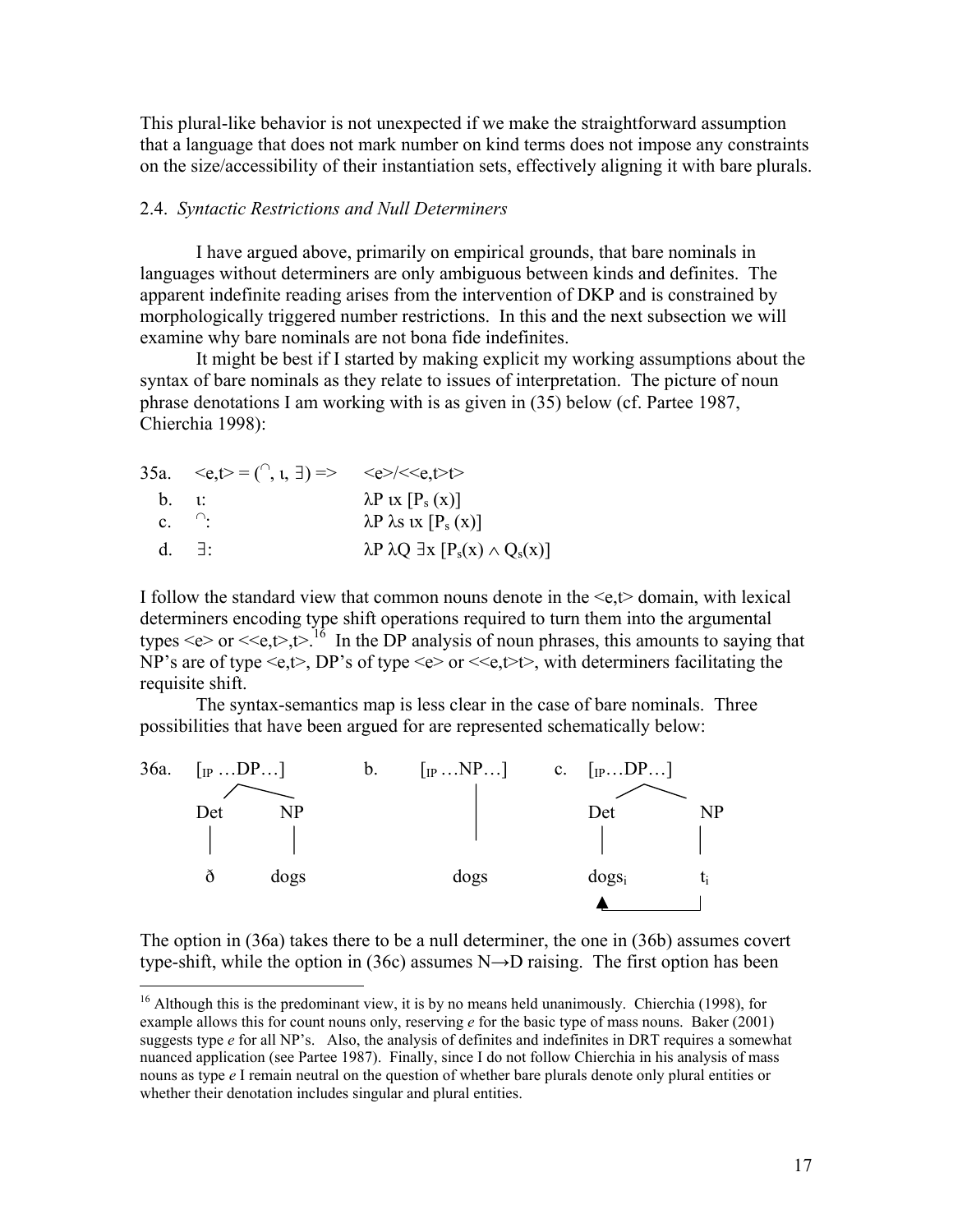argued for by Longobardi (1994, 1999) on the basis of Romance bare plurals, which occur only in certain restricted positions. Positing a null determiner accounts for their distribution, since the presence of null elements is thought to be contingent on some form of syntactic licensing. Within this line of argument, then, it would be plausible to posit a structure like (36b) for bare nominals in languages that freely allow them, as has been done by Carlson (1977) and Chierchia (1998). Longobardi, however, claims that noun phrases universally must be DP's and the reason some languages do not show syntactic restrictions is due to the fact that they have structures like (36c). Here the DP has neither an overt nor a null determiner so distributional restrictions do not apply. It is worth noting that having null determiners or positing N→D raising addresses the issue of syntactic restrictions on the acceptability of bare plurals but it does not directly address the issue of interpretation.<sup>[17](#page-17-0)</sup>

Recall that in making the case for reference to kinds, I drew on bare nominals in subject position. As mentioned in footnote (7), the crucial contrasts are not really discernible in object position where bare singulars (in Hindi at least) may receive existential interpretations due to incorporation. Since this difference in interpretation can be classified as a subject-object asymmetry one might well ask whether a null determiner approach could also be used to explain the behavior of bare singulars. Roughly put, the explanation would go as follows. Hindi and Russian would be languages with a null ∃ determiner in bare singulars, effectively restricting bare singulars to object positions. The other option for bare singulars would be to have  $N\rightarrow D$  raising which would allow them to occur in all syntactic positions. This would account for the fact that such terms have indefinite readings only in object position but definite readings in all positions. A proposal very like this was, in fact, made by Li (1997) in order to explain what appeared to be similar effects in Chinese.<sup>18</sup>

Appealing though this approach may seem, there are several problems with it. To begin with, the account cannot actually block the indefinite reading it is intended to block (see Longobardi for an attempt to resolve this problem by imposing ordering restrictions on interpretation and raising). We know that Chinese nominals in subject position can lend themselves to generic interpretations (cf. 17c). This means that there is a variable available for generic binding after N→D raising. It is hard to see why this variable would not be available for ∃ binding in episodic sentences. But then, of course, the difference between an indefinite reading due to a null ∃ in object position and an indefinite reading after N→D raising in subject position would be neutralized. This problem can also be demonstrated by considering bare plurals in episodic sentences. Since these do allow indefinite readings in subject position, where they presumably can occur only after N→D raising, it shows that ∃ binding of the variable contributed by the

<span id="page-17-0"></span> $17$  The interpretation of such nominals as kinds, definites or indefinites remains open. It can be accomplished by means of general type shift principles or by encoding specific shifts into the meaning of the null determiner or into the N→D raised structure.

<span id="page-17-1"></span><sup>&</sup>lt;sup>18</sup> Note that our discussion of Chinese here does not support the empirical generalization which Li's account was intended to capture. I follow Yang (2001) who shows that indefinite readings are, in fact, available in subject position though the propensity of Chinese for topic-oriented structures may tilt the interpretation in favor of the definite. Examples like (34a) where a definite reading is pragmatically implausible show what Yang describes as the "peeking out effect" of an available indefinite reading.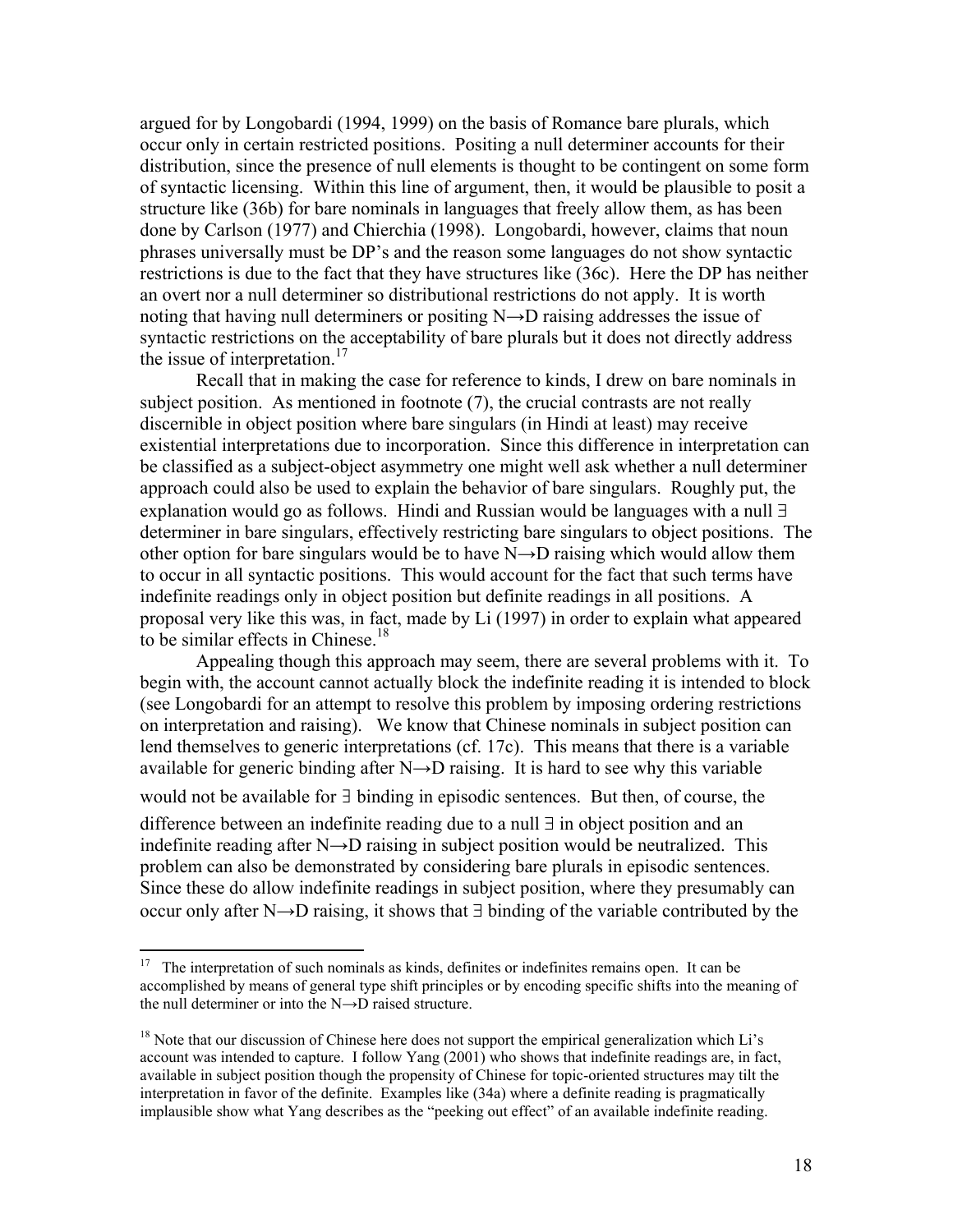bare nominal is possible. If so, the case for blocking ∃ binding of the variable contributed by a bare singular in the same language simply cannot be made.

Finally, as Longobardi's original discussion revealed, the ban on null determiners in subject position is not absolute. For reasons that need not concern us here, a number of conditions serve to redeem an Italian bare plural in subject position. I give two of them below:

- 37a. Hanno telefonato studenti che volevano sapere la data dell'esame have telephoned students that want to find out the date of the exam
	- b. Studenti e colleghi hanno telfonato students and colleagues have telephoned *Italian*
- 38a. #caro taraf kutta jo bimaar hai so rahaa hai four ways dog that ill is is sleeping "Everywhere the dog who is ill is sleeping." b. #caro taraf kutta aur bacca khel rahe haiN four ways dog and child are playing "Everywhere the dog and the child are playing." *Hindi*

(37a) shows that heaviness makes an Italian bare plural acceptable in subject position, (37b) that conjunction has the same effect. If the absence of the indefinite reading in Hindi/Russian bare singulars were due to an unlicensed null determiner, we would predict similar effects. However, the modified nominal in (38a) does not have the relevant narrow scope indefinite reading, neither does the conjoined term in (38b). These facts also hold for Russian.

It seems clear, then, that for theoretical as well as empirical reasons, appealing to null determiners to explain missing readings is not tenable. I will therefore assume that null determiners can be used to explain restricted syntactic distribution of bare nominals in languages like Italian. In order to explain the restriction of bare nominals to kind, generic and definite readings in determiner-less languages we must continue to look within a semantic framework that regulates type-shifting options available to predicates in argument position.

### 2.5. *Blocking and Ranking Effects in Type-shifts*

Chierchia (1998) argues for two kinds of restrictions on type shifts, given below in (39a)-(39b):

39a. *Blocking Principle* (Type Shifting as Last Resort): For any type shifting operation  $\pi$  and any X:  $*\pi(X)$  if there is a determiner D such that for any set X in its domain,  $D(X) = \pi(X)$ .

b. *Meaning Preservation*:  $\cap$  > {*i*,  $\exists$ }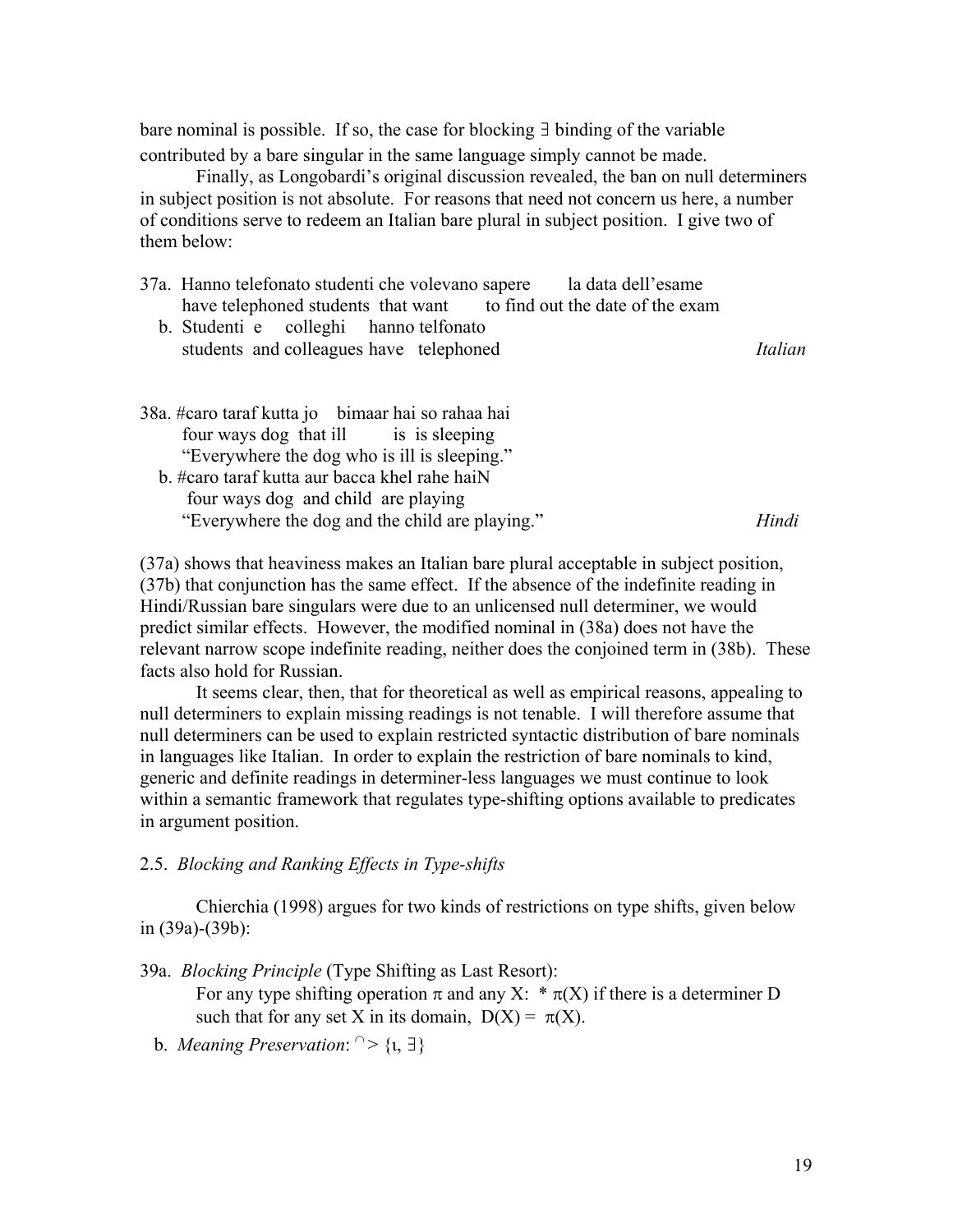Consider first the Blocking Principle in (39a). The intuition behind this principle is that for considerations of economy lexical items must be exploited to the fullest by a language before covert type-shift operations are used. This explains the difference between English bare plurals and bare nominals in Hindi, Russian and Chinese with respect to the possibility of definite interpretations. The examples in (40a)-(40b) remind us of the core facts. There is no lexical definite determiner in Hindi, the reasoning goes, making a as well as  $\alpha$  available options for bare nominals. In English, bare plurals can avail of <sup>∩</sup> but not ι because of the presence of the lexical definite *the*. Although in subsequent sections I will present data that will require a somewhat different approach to blocking effects, the principle in (39a) seems to work quite well for the facts considered so far:

| 40a. Some children came in. *(The) children were happy.             | English |
|---------------------------------------------------------------------|---------|
| b. kuch bacce <sub>i</sub> aaye bacce <sub>i</sub> bahut khush lage |         |
| some children came children very happy seemed                       |         |
| 'Some children came. The children seemed very happy.'               | Hindi   |

The assumption we might probe a bit, though, is how we can know that Hindi and other determiner-less languages lack lexical items of the relevant sort. That is, the Blocking Principle raises the question of an independent diagnostic for classifying determiners. For example, Hindi, Russian and Chinese are generally considered to be languages without determiners but they typically use demonstratives in many places that English uses *the*. Similarly, we have seen that the unstressed numeral 'one' is used in many examples where English *a* would be used. It seems worth taking a moment to show that, in fact, the traditional view that these languages do not have genuine determiners does hold up under scrutiny.

Löbner (1985) proposes a diagnostic he terms *consistency* that separates true definites from demonstratives. While noun phrases with *the* in English yield only a contradictory reading when a predicate and its negation is applied to it, the Hindi *vo*  readily admits a sensible interpretation:

| 41a. #The boy is sleeping and the boy is not sleeping.        |         |
|---------------------------------------------------------------|---------|
| b. That boy is sleeping and that boy is not.                  | English |
| c. vo laRkaa so rahaa hai lekin vo laRkaa nahiiN so rahaa hai |         |
| that boy is sleeping but that boy not is sleeping             |         |
| "That boy is sleeping but that boy is not sleeping."          | Hindi   |

For indefinites, the genericity test discussed in Kratzer (1998) and Chierchia (1998) separates English *a* from the unstressed numeral *one* in languages like Hindi and Russian. Again, I demonstrate with Hindi but the facts hold generally:<sup>19</sup>

42a. A dog barks. *Generic reading*

b. Some dog barks. *\*Generic reading*

c. ek kutta bhaunktaa hai

<span id="page-19-0"></span><sup>19</sup> 19 The article *a* is argued by Kratzer to denote choice functions or indefinites while *some* is argued to denote only choice functions.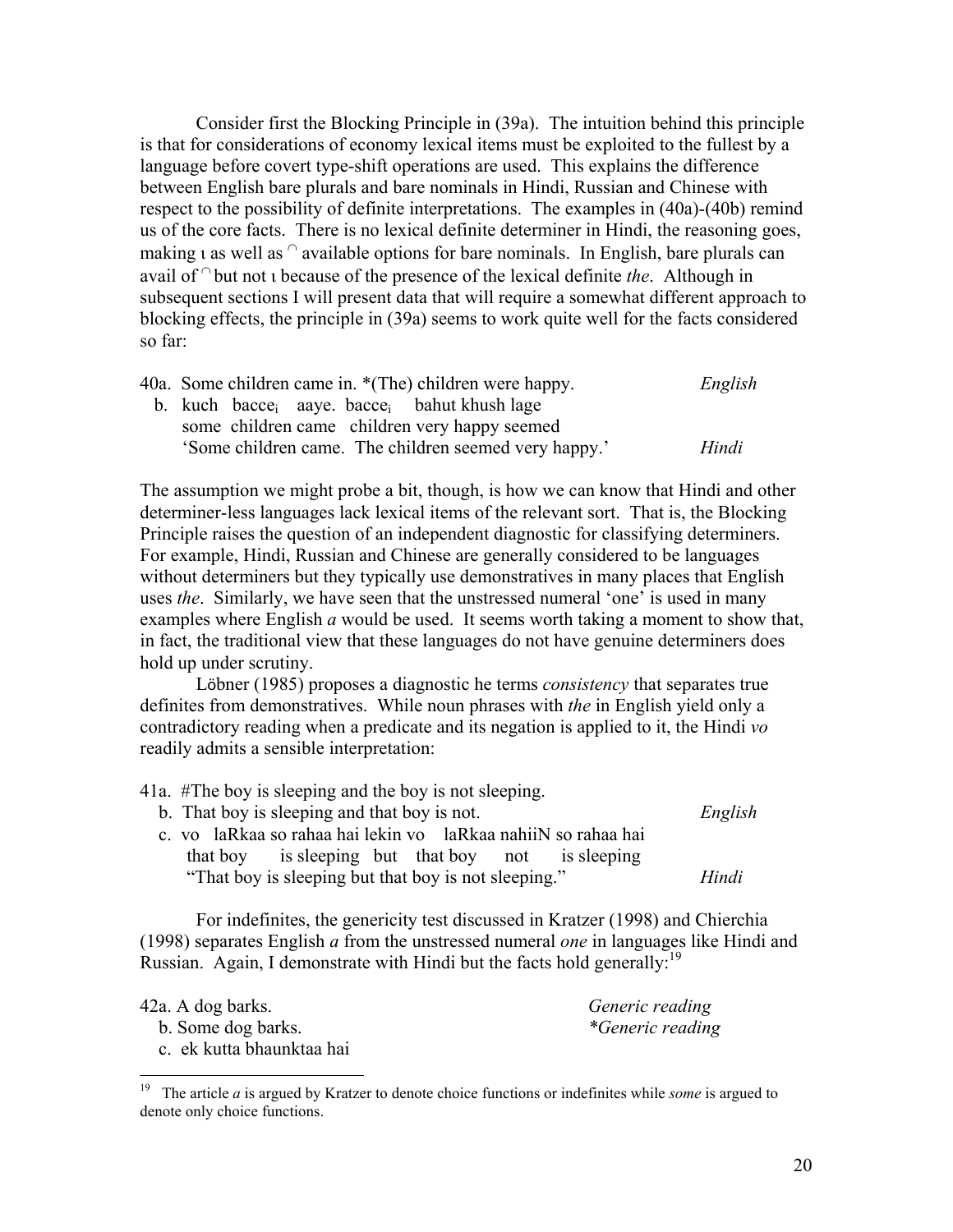d. #nahiiN, kamre meN ek cuuhaa nahii hai no room in one mouse not is "No, there's one mouse which is not in the room" OR "No, not even one mouse is there in the room."

Furthermore, the unstressed numeral cannot be used to yield normal narrow scope interpretations. (42d), for example, cannot be an answer to the question *Is there a mouse in the room?* The numeral does not have a neutral narrow scope interpretation with respect to negation, only a scalar interpretation.

The point is significant, for if Hindi *ek* could be classified as an indefinite determiner it would provide an obvious explanation for some of the effects we have been looking at. One could say that the indefinite reading for bare singulars in languages like Hindi is due to lexical blocking by the numeral *one*, a possibility pointed out to me by an anonymous reviewer and Manfred Krifka. Under this view, these languages would be classified as having an indefinite determiner but not a definite determiner and the Blocking Principle would predict that bare nominals would type shift via  $\cap$  and  $\iota$  but not via  $\exists$ .<sup>20</sup> As we have seen, however, this line of approach is not tenable since the numeral does not have the requisite properties for blocking. The question therefore remains why bare nominals in languages like Hindi, Russian or Chinese are not able to shift via all three type shifts, <sup>∩</sup>*,* ι and ∃.

This brings us to the second principle proposed by Chierchia, namely the ranking of the three type shifts, given in (39b) and repeated below. He bases it on English bare plurals that do not denote kinds, noted by Carlson (1977) to allow scope permutations uncharacteristic of kind denoting bare plurals. (43a) shows that *parts of this machine* is not compatible with true kind predication, presumably because the definite inside the NP would force the extension of the noun phrase to be constant across worlds. (43b) shows that this bare plural can interact with negation, a diagnostic that separates indefinites from kind terms (but see Van Geenhoven 1999). The contrast is with cases like (44) where possibility of kind reference results in the loss of scope interaction. According to Chierchia, these facts follow from the ranking in (39b). In (43)  $\degree$  does not apply and *i* is lexically blocked, so ∃ becomes available. In (44), the simpler type shift  $\textcirc$  effectively blocks ∃:

39b. *Meaning Preservation*:  $\cap$  > {*i*,  $\exists$ }

 $\overline{a}$ 

*c. Revised Meaning Preservation*:  $\{ \cap, \iota \} > \exists$ 

<span id="page-20-0"></span><sup>&</sup>lt;sup>20</sup> Note that had it been possible to treat the numeral as a lexicalization of  $\exists$ , the question of kinds vs. ambiguity would have to be reopened. The ambiguity approach would treat these languages as a minor variant of English. That is, bare plurals would be ambiguous between kinds, definites and indefinites. Bare singulars between kinds and definites only because of the presence of the numeral.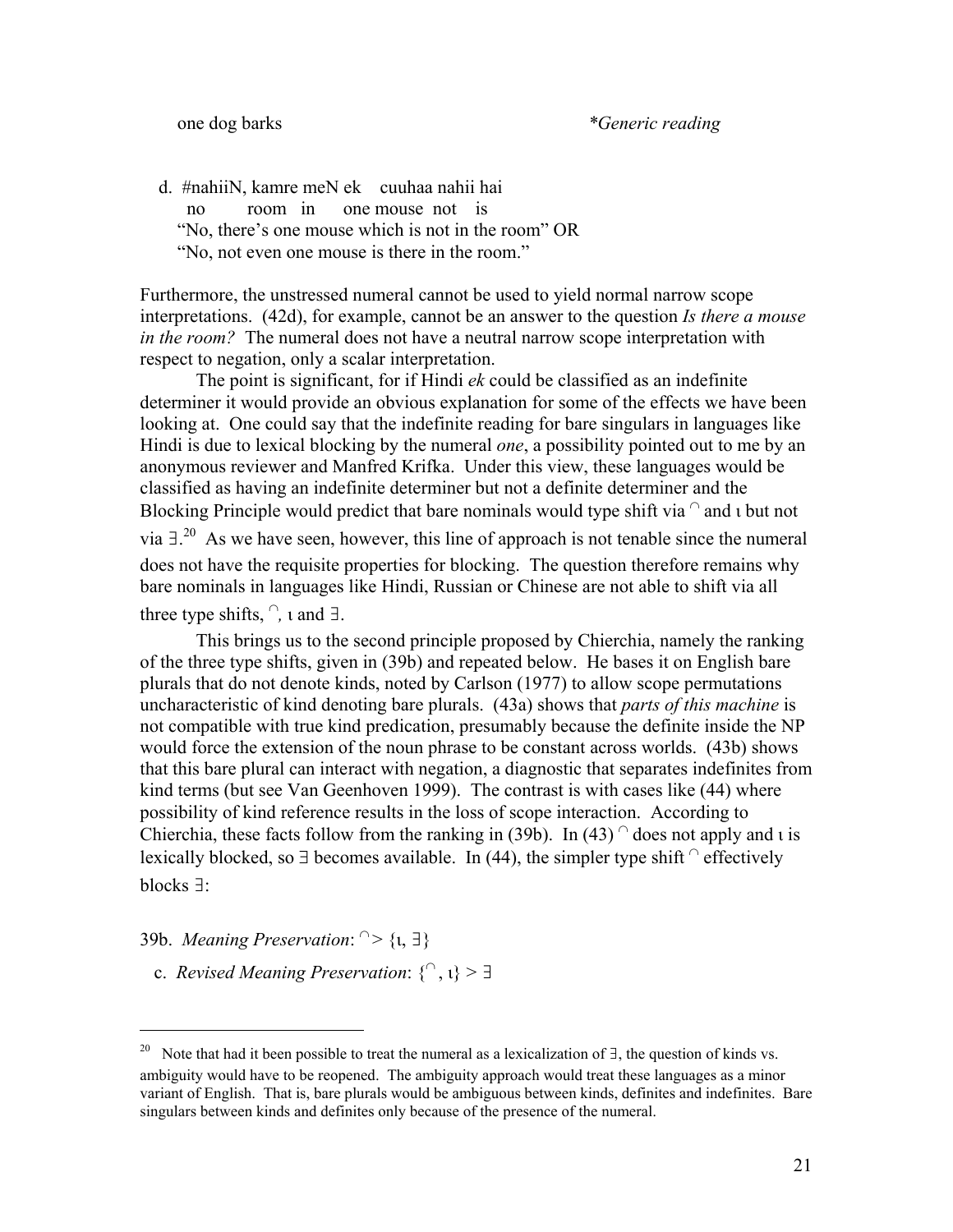- <span id="page-21-0"></span>43a.\* Parts of this machine are widespread. b. John didn't see parts of this machine. ∃¬ *and*¬∃
- 44a. Spots on the floor are a common sight.
	- b. John didn't see spots on the floor. *only*  $\neg \exists$

While these facts seem to follow from (39b), there is actually an inconsistency in the application of the principle. Going back to Hindi, Russian or Chinese, note that (39b) predicts that the possibility of kind reference should block the indefinite as well as the definite reading, but we have seen that bare nominals can denote kinds as well as contextually salient entities. That both readings are readily available for bare nominals in languages without definite determiners suggests the revision in (39c). And, in fact, this revision would be justified also on the basis of the reasoning Chierchia gives for ranking  $\alpha$  above  $\exists$ . According to him, the former is simpler since it changes the type without introducing quantificational force. The same obviously applies to ι*.* The revised ranking now predicts that bare nominals in determiner-less languages would shift via  $\hat{ }$  and  $\bf{u}$  but not shift via ∃, explaining the scope effects observed in the previous subsections.

There is further evidence from Hindi in support of the proposed ranking of typeshifts. Consider the Hindi data in (45), corresponding to (43). As (45a) shows, the Hindi bare plural is not compatible with true kind predication, for the same reasons as its English counterpart. (45b) shows, however, that the bare plural does not admit a wide scope existential reading. It appears to have only the scopally frozen reading due to DKP, a puzzle if the term cannot undergo  $\hat{ }$  in the first place:

45a.\* is mashin ke TukRe aam haiN this machine of parts common are 'Parts of this machine are common.'

<span id="page-21-2"></span> $\overline{a}$ 

- b. anu-ne is mashiin ke TukRe nahiiN dekhe Anu-ERG this machine of parts not see-P 'Anu didn't see any/the parts of this machine.'
- c.  $\neg \exists x[p-o-t-m(x) \land \text{see}(a,x)]$  *but not*  $\exists x[p-o-t-m(x) \land \neg \text{see}(a,x)]$
- d.  $\neg \exists x[p-o-t-m(x) \land \text{see}(a,x)] \Leftrightarrow \neg \text{see}(a, \text{tx}[p-o-t-m(x)])$

<span id="page-21-1"></span>The solution to the puzzle is quite simple under the current proposal. We have already seen that *i* is freely available in Hindi, and given the kinship between *i* and  $\alpha$  we have classified it as a simpler type shift than ∃ for turning predicative expressions into arguments. It is then predicted that in the absence of  $\hat{ }$ , the availability of  $\hat{ }$  will still block ∃. What we took to be the frozen existential reading is, in fact, the (non-familiar) definite reading of a sentence with negation (cf. 45d).<sup>[21](#page-21-0) 22</sup> Thus, even in those selective cases where English bare plurals are bona fide indefinites, Hindi bare plurals are not.<sup>23</sup>

<sup>&</sup>lt;sup>21</sup> One might think that the relevant reading of (45b) is due to incorporation, not due to the blocking effect of ι. That this is not the case can be shown by looking at bare plurals in subject position. The Hindi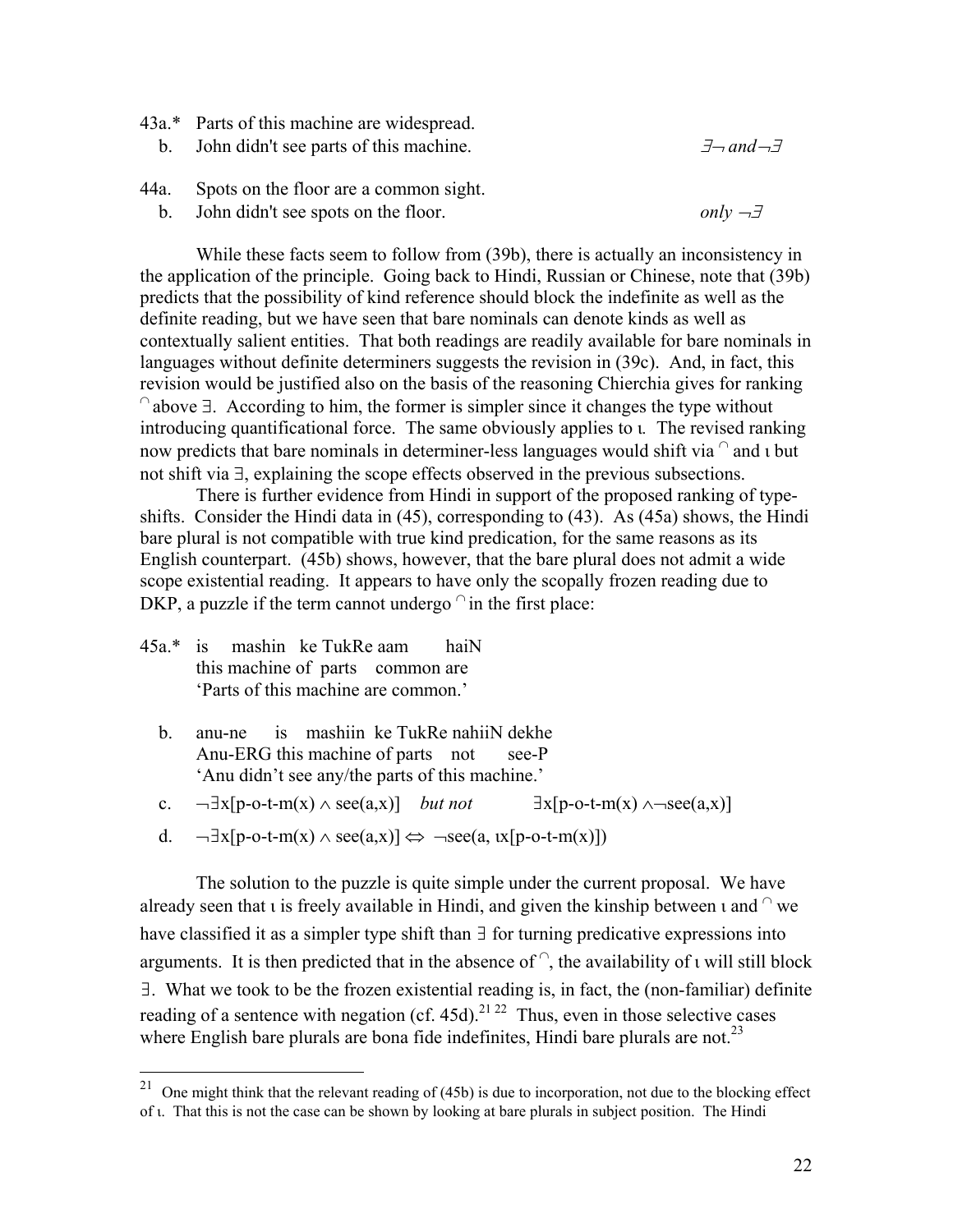To conclude this section, I have presented a range of facts to show that even in the absence of determiners in a language, bare nominals cannot simply be classified as indefinites. This conclusion is supported by the parallel behavior of bare plurals and bare singulars in many contexts but the crucial data drew on some rather unexpected differences in interpretation between terms contrasting only in the morphological encoding of number on the common noun. Adopting the neo-Carlsonian approach, I have argued for a ranking among type-shifting principles that allows bare nominals in these languages to shift via  $\cap$  or  $\iota$  but not via  $\exists$ . As further supporting evidence for this, I noted a subtle but clear difference between bare plurals in English-type languages and those without determiners in non kind-denoting contexts. Thus the argument for a kind based approach has been made on language-internal as well as cross-linguistic considerations.

The crucial contrasts on which the argument for kinds was based left open two possible ways of approaching the issue of singular kind terms, either by taking singular number morphology to restrict their instantiation sets to singletons or by disallowing operations to instantiation sets altogether. We will return to the choice between these two approaches after the discussion in the next section.

## 3. SINGULAR DEFINITE KIND TERMS

### 3.1. *The Problem of the Singular Generic Determiner*

In the previous section I have argued, primarily on the basis of data from Hindi and Russian, that the two type shifts from  $\leq e$ , to  $\leq e$ , namely  $\cap$  and  $\iota$  group together and rank above  $\exists$ , the type shift from <e,t> to <<e,t>t>. Examining the definitions for the two higher ranked operations, we see that they differ only in intensionality. While  $\cap$ is a function whose extension we take to vary from situation to situation, ι is a constant function to a contextually anchored entity. Considering the two operations in these terms, it would be obvious, provides an explanation for the well-known fact that no natural language is known to have a dedicated generic determiner (see Krifka et al 1995).

 counterpart of *Parts of this machine are in the next room* differs from the English sentence in having only a definite reading.

<sup>22</sup> Although we have shown that Russian does not instantiate the kind of language in which  $\iota$  and  $\exists$  are freely available, as claimed by Chierchia, one might ask whether such a language would be permitted within the present framework. It would have to be a language with no ranking between  $\hat{C}$ , and  $\exists$ , making all of them equally accessible. Certainly, cross-linguistic variation in ranking is a viable option (see Prince and Smolensky 1993 for crucial discussion). However, not all possible rankings are likely to be possible. For example, a ranking like  $\exists$  >  $\iota$  >  $\cap$  does not seem to me to be in keeping with notions of markedness that form the conceptual underpinning of the proposal. I leave this question for future research. Thanks to Paul Pietroski for raising this question.

<sup>&</sup>lt;sup>23</sup> Note that the difference in scopal properties of kind vs. non-kind denoting English bare plurals and the absence of such differences in Hindi would be unrelated properties if the ability to refer to kinds and objects were a case of simple ambiguity between kinds and indefinites.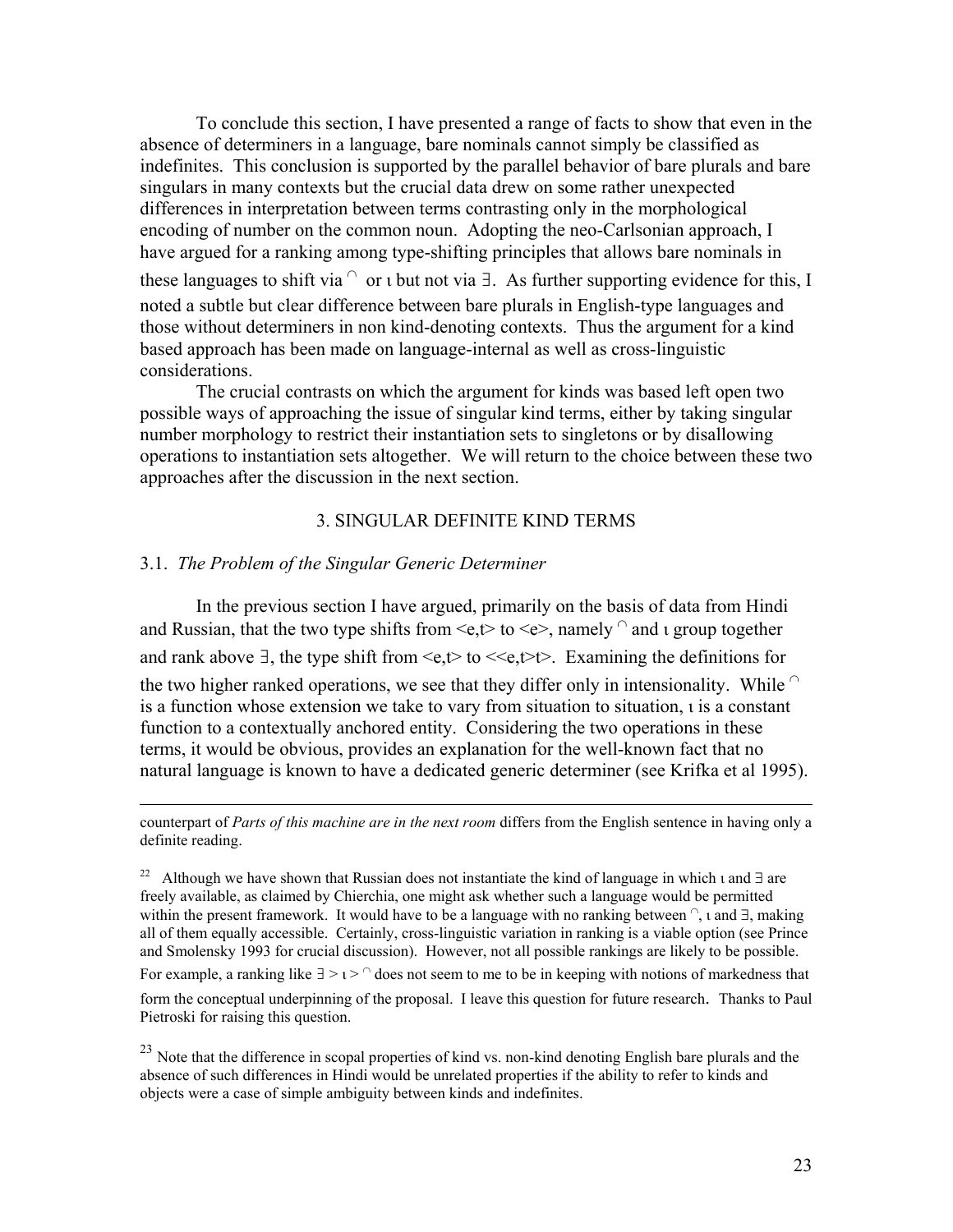In every attested language, kind terms are either bare or occur with the definite determiner. This is not surprising if kind formation is really just an intensional version of normal definiteness. The picture, however, is a little more complex since this view gives rise to other expectations that appear not to be borne out.

For example, one might speculate that if  $\{\bigcap_{n=1}^{\infty}$  are a set of like operations, languages may choose to lexicalize neither or both. We have already looked at languages like Hindi, Russian and Chinese, which fall into the first typological class. The Romance languages that we will look at in section 4 instantiate the second type. However, there are mixed languages in which only one of these operations, namely ι, appear to be lexicalized, English being the most familiar example of such a case. Another fact that does not immediately follow from our current conclusions is that in English singular kinds obligatorily occur with the definite determiner. In our discussion so far we have entertained the possibility that singular kind terms are formed by the application of  $\hat{C}$ , albeit with a restriction on instantiation sets. The question raised by mixed languages is why singular kinds should be accompanied by a definite determiner. If this were just a random fact about English, one might be tempted to set this question aside but crosslinguistic generalizations are surprisingly stable. A language can have bare singular kind terms only if it allows plural/mass kind terms to be bare. Bare plural/ mass kind terms occur in languages in which singular kind terms are bare (cf. Hindi, Russian, Chinese) as well as in languages in which singular kinds are definite (cf. English). The English paradigm, which we can illustrate by comparing singular and mass kind terms, is representative: [24](#page-23-0) [25](#page-23-1)

- 46a. The dinosaur / \*Dinosaur is extinct.
	- b. Babbage invented the computer / \*computer.
- 47a. (\*The) water is becoming scarce.
	- d. (\*The) gold is rare.

 $\overline{a}$ 

The particular question I am interested in exploring in this section is why it is that in English, and other mixed languages, it is the singular kind term that always occurs with the lexical determiner.

Although the singular definite generic has been discussed in the literature, it would be fair to say that it has not received the same attention as the bare plural. Among the formal analyses that have been proposed, two broad lines of approach can be identified. In one approach, due to Gerstner-Link (1988) and Krifka (1995), the definite determiner in this construction is treated as a formal marker of definiteness and is therefore expected to be compatible with names of kinds. Krifka, for example, accounts for the definite generic by treating the definite determiner as an identity function *λx.x*, which combines with kind-denoting common nouns such as  $\dim \circ \circ aur^k$ . The analogy that is drawn is with proper names that require a definite determiner, namely *the Sudan* or *the* 

<span id="page-23-0"></span> $24$  Thanks to Richie Kayne and Manfred Krifka for bringing up the issue of mass kind terms and definiteness marking. Their questions lead to much rethinking of my position on this question.<br><sup>25</sup> Although mass terms have sometimes been referred to as singular terms due to verb agreement, I do not

<span id="page-23-1"></span>follow that convention. I only refer to count nouns as (morphologically) singular or plural, taking mass terms to be (morphologically) neutral.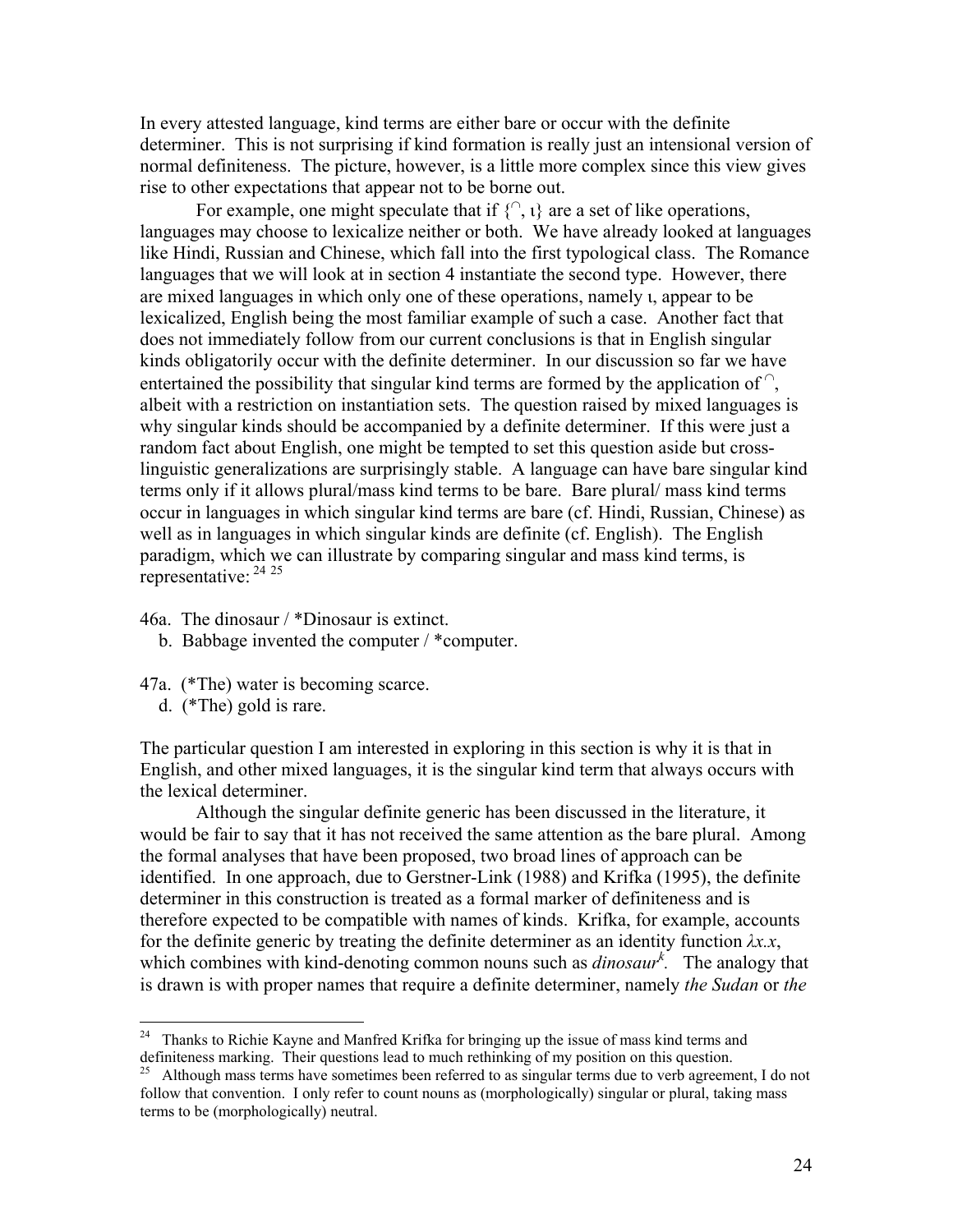*Sahara*. He accounts for bare mass terms by positing a syntactic rule from NP→N (DP→NP in current terms) but he does not address the problem of interest here. Mass terms, we know, can occur as complements of DET to form well-formed noun phrases. If the definite determiner has the option of denoting an identity function and mass terms the option of denoting kinds, the possibility of the two combining in a structure like *[DP the*<sup> $\lambda x.x$ </sup> [NP water<sup>k</sup>]] remains, but this meaning is unavailable. Something more has to be said to force the definite determiner in such structures to exclusively denote ι.

A second approach to the definite generic that has been proposed in the literature starts with the normal meaning of the definite determiner, namely ι, but builds in special operations that override the uniqueness requirements imposed by singular morphology on the common noun. Ojeda (1991) and Chierchia (1998) can be characterized in these terms (see also Dayal 1992, 1999). Under this approach too it is unclear why ι should not apply to plural/mass kinds. After all, in the absence of singular morphology, *the* should combine quite happily to yield the desired meaning.

These approaches, we can see, touch upon the semantic properties of the singular definite generic but they do not address the question of interest here, namely the difference between singular and plural/mass kind terms with respect to definiteness marking. I would like to approach the problem of the singular definite generic with an eye to explaining the differential status of definiteness marking on singular vs. mass kind terms. I will begin by focusing on the properties of definite singular generics in the next two subsections. In section 3.2 I will propose that the singular definite generic is formed by combining the normal meaning of the definite determiner with a taxonomic common noun and in section 3.3 I will show that the singular definite generic does not allow free access to instantiations of the kind, returning to issues we had discussed in relation to Hindi/Russian. The differential status of definiteness marking is the focus of section 3.4. The conclusions we come to in this connection sets the stage for the discussion to follow in section 4.

# 3.2. *The Singular Definite Generic and Taxonomic NPs*

In trying to get a better understanding of the nature of the singular definite generic, we might begin by looking at sentences like (48)-(50), which Krifka et al (1995) analyze as involving quantification over sub-kinds. The relevant domain of quantification draws on taxonomic hierarchies like the one shown in  $(51)$ :<sup>26</sup>

- 48a. Every/a/one (kind of) lion is extinct.
	- b. Two/three/most (kinds of) lions are extinct.
- 49a. Every/a/one lion is majestic.
	- b. Two/three/most lions are majestic.
- 50a. Every/a/one lion roars (when it is hungry). b. Two/three/most lions are majestic.
- 51. MAMMAL

<span id="page-24-0"></span><sup>&</sup>lt;sup>26</sup> I use capitals to indicate the taxonomic domain, while reserving lower case for kinds associated with bare plurals.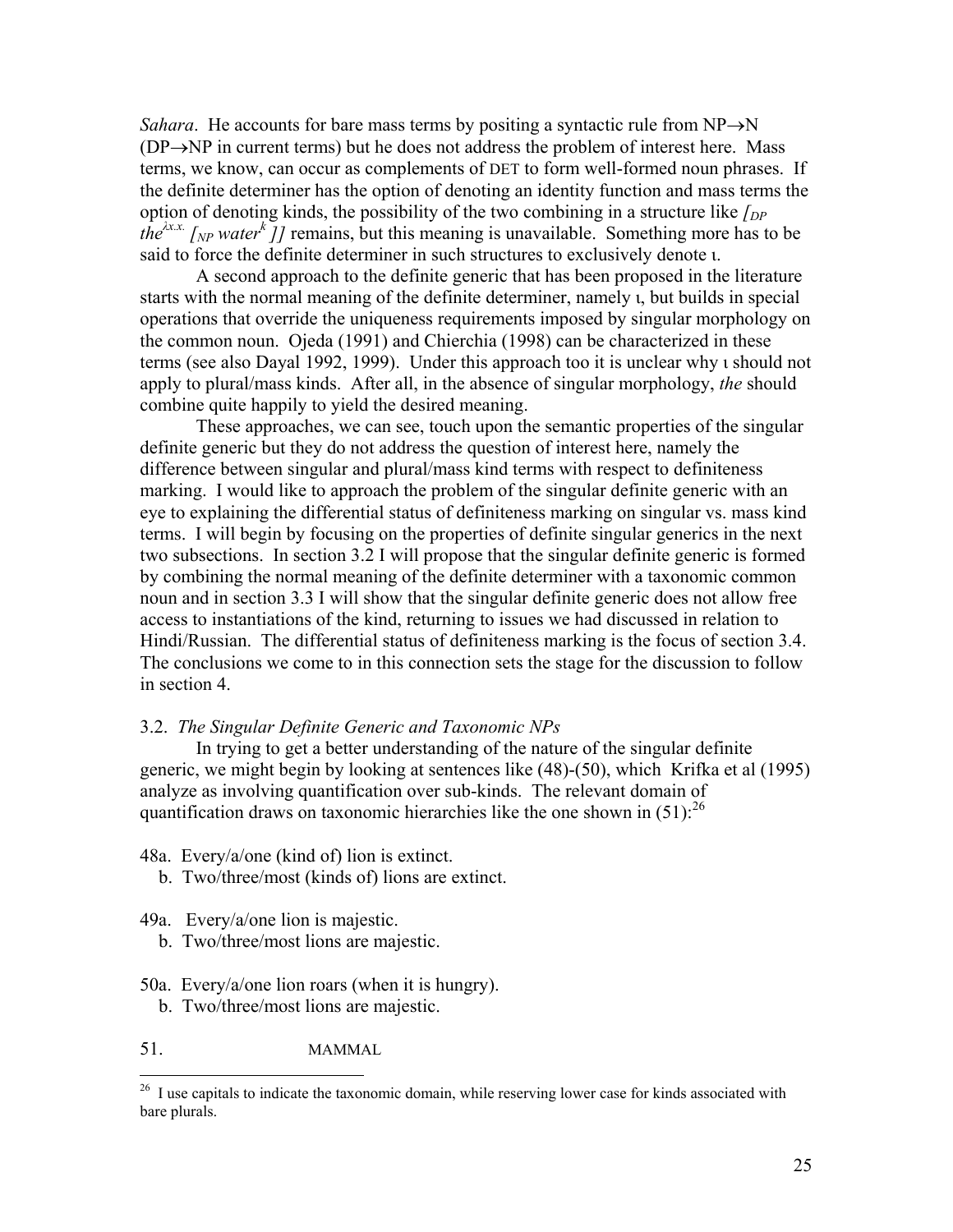

(48) shows quite clearly that the domain of quantification has to be sub-kinds of the species *lion* since the predicate is kind-level. With individual level predicates too we get taxonomic interpretations, as in  $(49)-(50)^{27}$  Now there are two ways of deriving the taxonomic interpretation, either by building an ambiguity into the denotation of the common noun or into the determiner. Common nouns, under the first approach, would systematically denote properties of ordinary individuals or properties of sub-kinds and standard determiners would combine compositionally with the latter to yield taxonomic readings. Alternatively, determiners could be ambiguous between the familiar functions built on properties of individuals and functions that would take properties of individuals but map them onto the taxonomic domain before building up the relevant meanings. For convenience, I will adopt the first approach, though the proposal I want to make regarding definite generics does not hinge on this choice (see Krifka et al and references cited there for further discussion). All we need to keep in mind is that a taxonomic domain has to be recognized as relevant in the interpretation of English noun phrases.

Given what we have seen so far, it seems reasonable to ask if noun phrases with the definite determiner also allow for taxonomic readings. Since every natural language determiner is able to combine with properties of kinds, there is no reason why the definite determiner, in the singular or the plural case, should not also be able to do so. In fact, it is easily verified that plural definite noun phrases lend themselves to taxonomic readings: $28$ 

- 52a. The crustaceans evolved simultaneously.
	- b. The dinosaurs became extinct at various points in time.
- 53a. The lion is likely to become extinct.
	- b. The whale is a mammal.

 $\overline{a}$ 

The kind level predicates in (52) must clearly apply to sub-kinds of crustaceans and dinosaurs. If all determiners, including the definite determiner combining with a plural common noun, can denote at two levels it seems plausible to assume that the definite

<span id="page-25-0"></span> $27$  The availability of such readings may be affected by the choice of particular predicates or by overt reference to kinds *type/kind/sort of lion.* For example, *one lion is majestic* is easily interpreted as an object level statement, which may obscure its taxonomic interpretation but I assume that the taxonomic interpretation is potentially available in all cases.

<span id="page-25-1"></span><sup>&</sup>lt;sup>28</sup> Wilkinson (1991) notes that (52a) would be unacceptable without the definite determiner. Note, however, that it is possible to omit the determiner if the aspect supports a generic interpretation: *Crustaceans can evolve simultaneously*. While the plural definite in (52a), which is an episodic statement, denotes the sum of the sub-kinds in the actual world, the bare plural would be a function from possible worlds to possibly different maximal kind entities.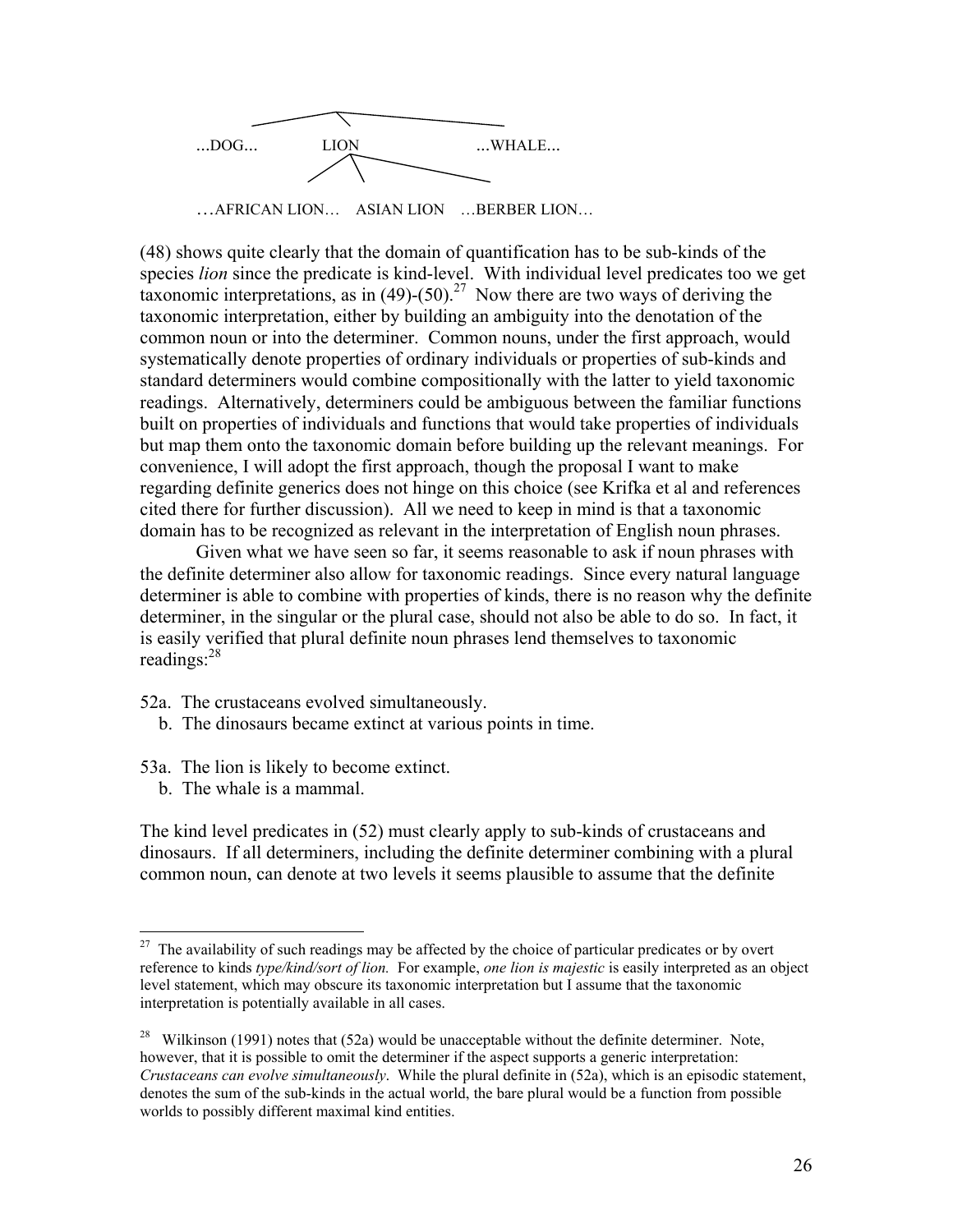determiner would be able to do so also in combination with a singular common noun.<sup>29</sup> [30](#page-26-1) In fact, it is quite unclear what principles one could appeal to in blocking a reading that is generally available in the language in just a single case. If so, what else could that reading be but the one we associate with the definite generic?

Suppose we take the definite determiner to have a generic denotation analogous to its standard denotation. That is, *λP ιX [P(X)]*, where X ranges over entities in the taxonomic domain. The uniqueness requirement of the ι-operator in combination with a singular common noun will be satisfied if the domain of quantification does not include sub-kinds of the relevant type. (53a) could be interpreted as (54a). If the domain of quantification is the set of taxonomic entities in (54b), the extension of the predicate *LION* will be as in (54c) and we will get the relevant interpretation. (55) illustrates the case of a more standard taxonomic statement. Here the quantificational domain includes sub-kinds of lions. I am assuming here that context determines what level of the hierarchy will be relevant to the interpretation in a particular case, allowing us to include one or more individuals in the denotation of the singular predicative term *LION*:

- 54a. Become-extinct (ιX[LION(X))
	- b.  $U_C = \{LION, WHALE, DOG\}$
	- c.  $LION' = \{LION\}$
- 55a. The African Lion is a lion.
	- b. lion  $(\iota X \mid \text{AFL}(X))$
	- c.  $LION' = \{AFL, ASL, BL\}^{31}$  $LION' = \{AFL, ASL, BL\}^{31}$  $LION' = \{AFL, ASL, BL\}^{31}$

i. The factory produces two kinds of bottles, a green one for medicinal purposes and a clear one for cosmetics. The green bottle has a long neck. The clear bottle…

ii. Of all the places I am forced to spend time waiting during my numerous commutes, the airport is my least favorite. At least from the train station, it is possible to go out into the town.

The perceived restriction may have to do with the conditions under which a noun phrase can denote a (unique) sub-kind. Kay 1971 argues that an entity qualifies as a sub-kind iff it belongs in a contrast set. That is, for *x* to be a taxonomic entity, there must be a  $y \neq x$  and a  $z \neq x$  *and y*, such that *x* and *y* can be considered sub-kinds of *z*. Any common noun can thus denote a singular kind, given an appropriate context. According to Linsky and Pelletier (2000) perhaps only a common noun like *being* would not be a felicitous singular kind. It would be impossible to invoke the relevant taxonomic structure because it is unclear what entity it would be in a contrast set with. I take the propensity of singular kind terms for wellestablished kinds to be a pragmatic effect, rather than an inherent restriction on singular kind formation.

<span id="page-26-0"></span><sup>29</sup> The view that the definite generic in English is a taxonomic definite has been independently suggested by Graff (2001) and by Zamparelli (1998). See also Zucchi and White (2001).

<span id="page-26-1"></span><sup>&</sup>lt;sup>30</sup> Singular definite generics are sometimes thought to be restricted to well-established kinds, as shown by the contrast between *Green bottles have long necks* and *#The green bottle has a long neck*, due to Partee (Carlson 1977). Or *#The airport is a busy place* vs. *Airports are busy places*. However, Dayal 1992 showed that contextual manipulation can render such definite generics acceptable:

<span id="page-26-2"></span><sup>&</sup>lt;sup>31</sup> A reviewer notes that the statement *The Lion is a lion* is a true predicative sentence, suggesting that the denotation of the taxonomic common noun LION must include not only the sub-kinds but also the generic kind LION.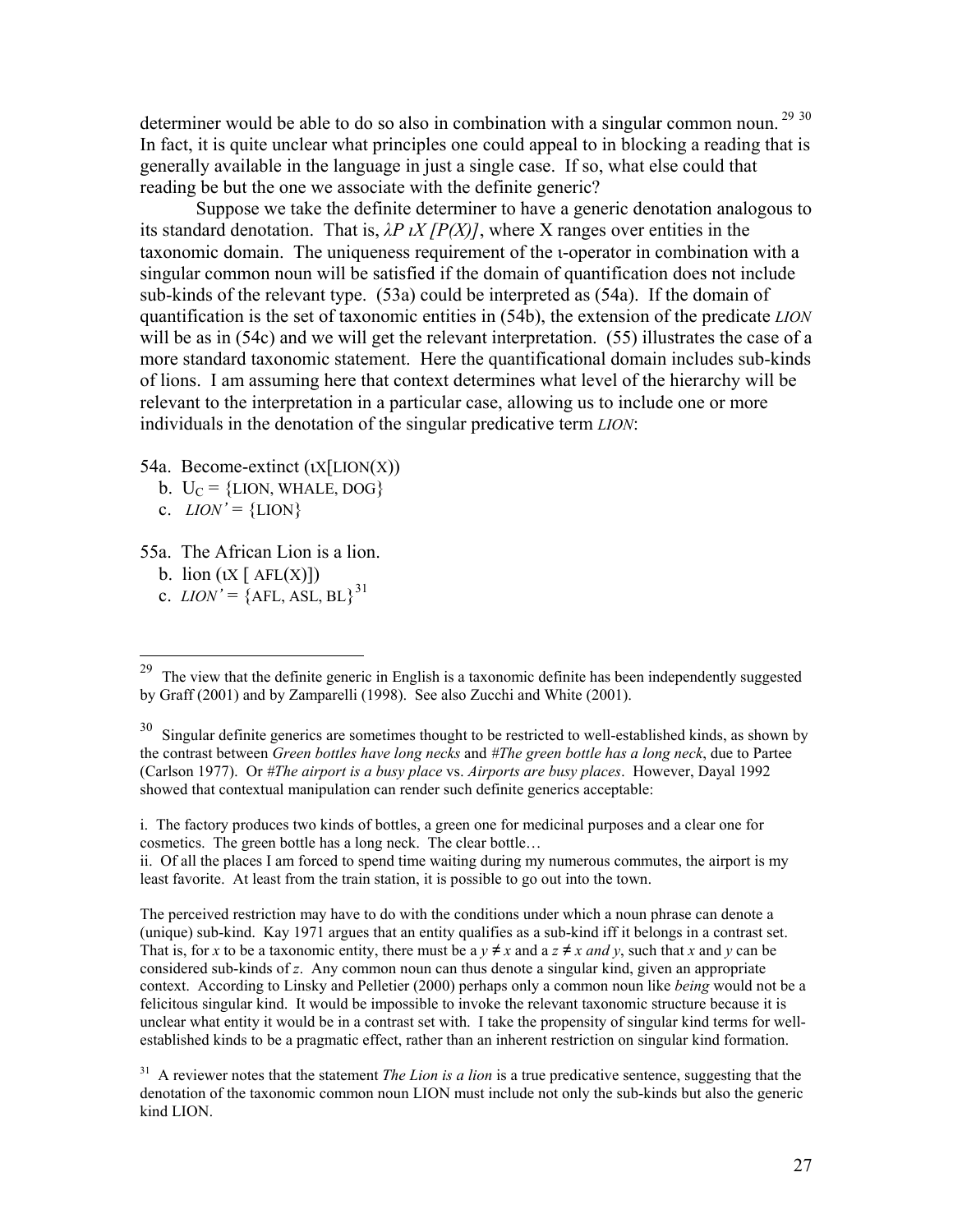56a. The lions are becoming extinct.

b. becoming extinct ( $\alpha$  [{AFL + ASL+BL, AFL+ASL, AFL+BL, ASL+BL, AFL, ASL,  $BL\}(X)$ ])

It may be worth looking at (56) to see how plurality plays out in the taxonomic domain. The nodes in the hierarchy in  $(51)$  do not represent sum individuals.<sup>32</sup> Rather, the singular- plural distinction is interpreted using the lattice structure familiar to us from the regular domain. Thus the plural predicate *LIONS* denotes the closure under sum formation of the sub-kinds being discussed, the choice of which is determined by context. If there are three basic lion-kinds, we will have the denotation given in (56b) and ι will pick out the unique maximal entity in that set, namely AFL+ASL+BL.

If the definite generic is derived compositionally from the meaning of the definite determiner combining with a common noun denoting a set of taxonomic entities, a question that one might ask is why it is not intuitively recognized as being a taxonomic noun phrase. Let us consider some concrete examples containing instances of the definite generic as well as noun phrases readily identified as involving taxonomic readings:

- 57a. The (kind) lion comes in several varieties, the African lion, the Asian lion… Some (kinds of) lions are in danger of becoming extinct.
	- b. One (kind of) mammal, namely the whale, is in danger of becoming extinct.

There are two levels of the taxonomic hierarchy that are used in interpreting the underlined NP's. As we saw already, in the case of *the lion* in the first sentence of (57a) uniqueness is satisfied if the determiner combines with the set of taxonomic entities among the mammals {LION, DOG, WHALE…} that satisfy the predicate LION, but in the second sentence, the quantification refers to the set of lion sub-kinds {AFL, ASL, BL, AFL+ASL…}. Our normal understanding of the term *taxonomic noun phrase* seems to be tied to cases in which the other members of the set share the same generic name. This does not happen in the case of singular definites unless the common noun is modified, as in *the African lion*. The point to emphasize is that the definite generic cannot be formally differentiated from other taxonomic noun phrases. This comes out quite clearly in (57b).

The argument I have presented for the view that the singular definite generic is the regular definite determiner quantifying over a domain of taxonomic entities is based on parsimony. I will now turn to empirical arguments for this claim. A generally accepted fact about kind-level terms is that bare plurals and singular definites are true kind terms while indefinites are not (Krifka et al 1995):  $33$ 

58a. The dinosaur is extinct.

- b. Dinosaurs are extinct.
- 

 $\overline{a}$ 

c. A dinosaur is extinct. *\* except on the taxonomic reading*

<span id="page-27-0"></span><sup>&</sup>lt;sup>32</sup> The plural taxonomic entity AFL+ASL, for example, does not belong in the hierarchy in (51). It is not a sub-kind of the kind *lion* and *AFL* or *ASL* are not sub-kinds of the plural kind, just its individual parts.

<span id="page-27-1"></span><sup>&</sup>lt;sup>33</sup> For reasons that are not well understood at the present time, bare plurals are not possible under the relevant reading in the object position of 'invent' so the passive is used for demonstration.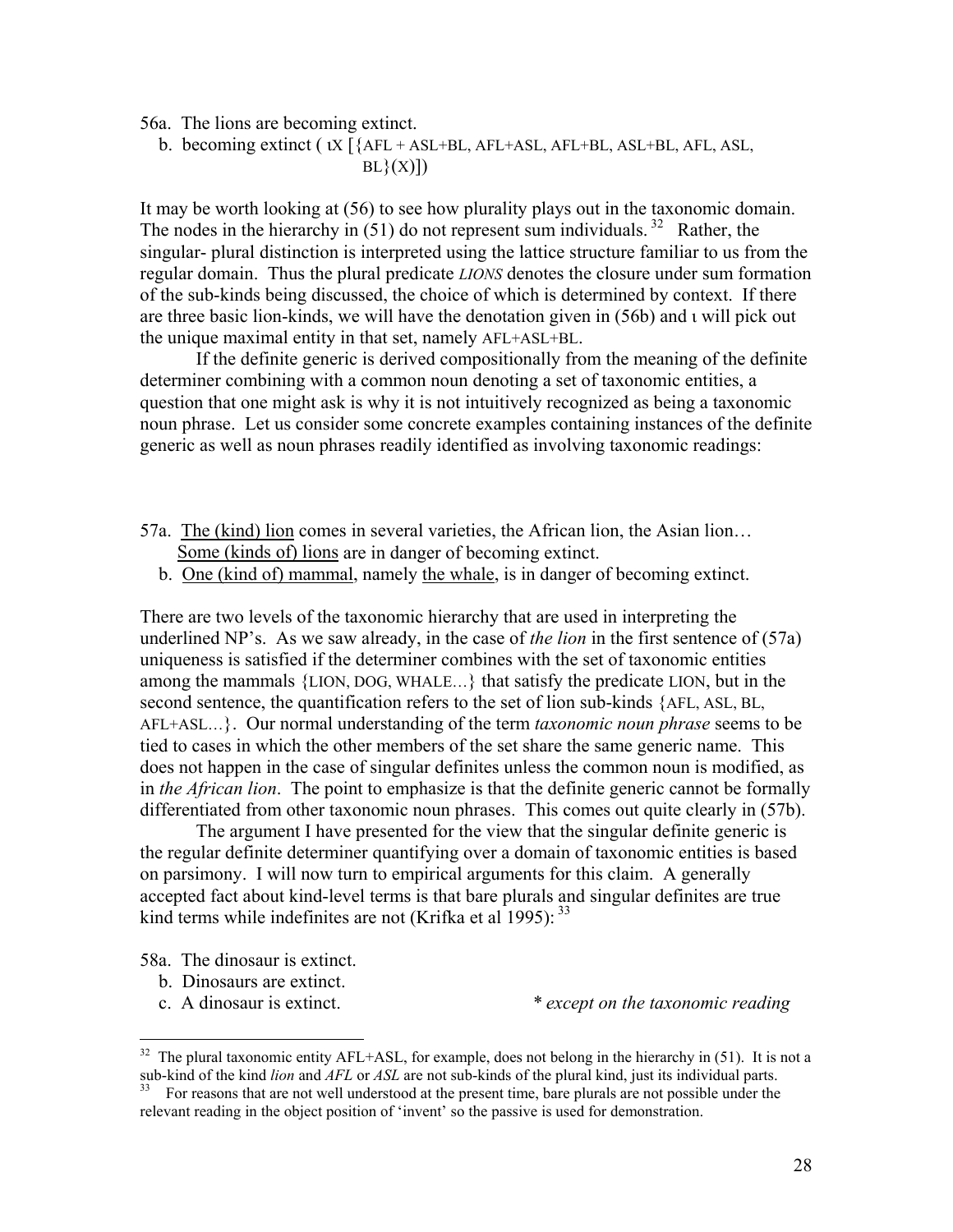- 59a. The computer was invented by Babbage.
	- b. Computers were invented by Babbage.
	- c. A computer was invented by Babbage. \* *except on the taxonomic reading*

Although this contrast appears quite robust, recall from section 1 that it has recently been challenged by Guerts (2001), on the basis of the following. (60), with an indefinite in the object of a kind-selecting predicate, is fully acceptable:

60. This morning Fred invented a/\*the pumpkin crusher.

The adverb highlights a context with no previously existing pumpkin crushers. The indefinite in this sentence would not typically be classified as having a taxonomic reading, given that the context does not support the existence of various types of pumpkin-crushers. At the same time, the nature of the predicate *invent* requires a kind term as argument. The indefinite is required in this context because it denotes (the property set of) a novel entity, albeit a kind entity. This example is particularly significant because it shows quite clearly that the same principles govern the distribution of determiners in the kind domain as in the ordinary domain and is in keeping with the view proposed here that the definite generic is not a special kind of noun phrase.

Finally, there is a cross-linguistic argument for the claim that the definite singular generic is derived compositionally from the regular definite determiner plus a common noun under its taxonomic guise. A survey of different languages shows that if a language uses a lexical determiner to refer to contextually salient entities or for anaphoric functions, it uses that very lexical determiner to express the singular kind term. If in a language bare nominals can be anaphoric or refer to contextually salient entities, the bare singular will also have a kind meaning. The Germanic and Romance languages are examples of the first, languages like Chinese, Russian or Hindi, of the second. A striking confirmation of this generalization is presented by languages like Hebrew, which have lexical definite determiners, but unlike the Germanic languages allow bare singulars. In such languages the bare singular neither admits a contextually anchored/anaphoric reading nor a kind reading. The following sentences from Hebrew illustrate this point:<sup>[34](#page-28-0)</sup>

61. hi natna li sefer. karati \*(et ha)-sefer ve-natati la oto xazara she gave to-me book read-I Acc the-book and-gave-I to-her Acc-it back "She gave me a book. I read the book and gave it back to her."

62a.. \*(ha) kelev nadir be-arceynu

<span id="page-28-0"></span> $34$  There is one context, discussed in section 4.4, where bare singulars have kind readings. It is also worth pointing out that the bare NP's in (62) are acceptable under a sub-kind interpretation, as expected. Note that the bare singular would also have a regular kind interpretation in the Hebrew translation of (60). As we will see in section 4.4, Hebrew bare singulars can pattern with indefinite NP's in English, so this is not surprising. What is relevant for present purposes is the fact that the pure kind reading of the bare NP's is missing in these contexts and that this correlates with the impossibility of bare singulars having anaphoric readings. I am indebted to Ron Artstein, Michal Barak, Edit Doron and Daphna Heller for judgements and discussion of the Hebrew facts.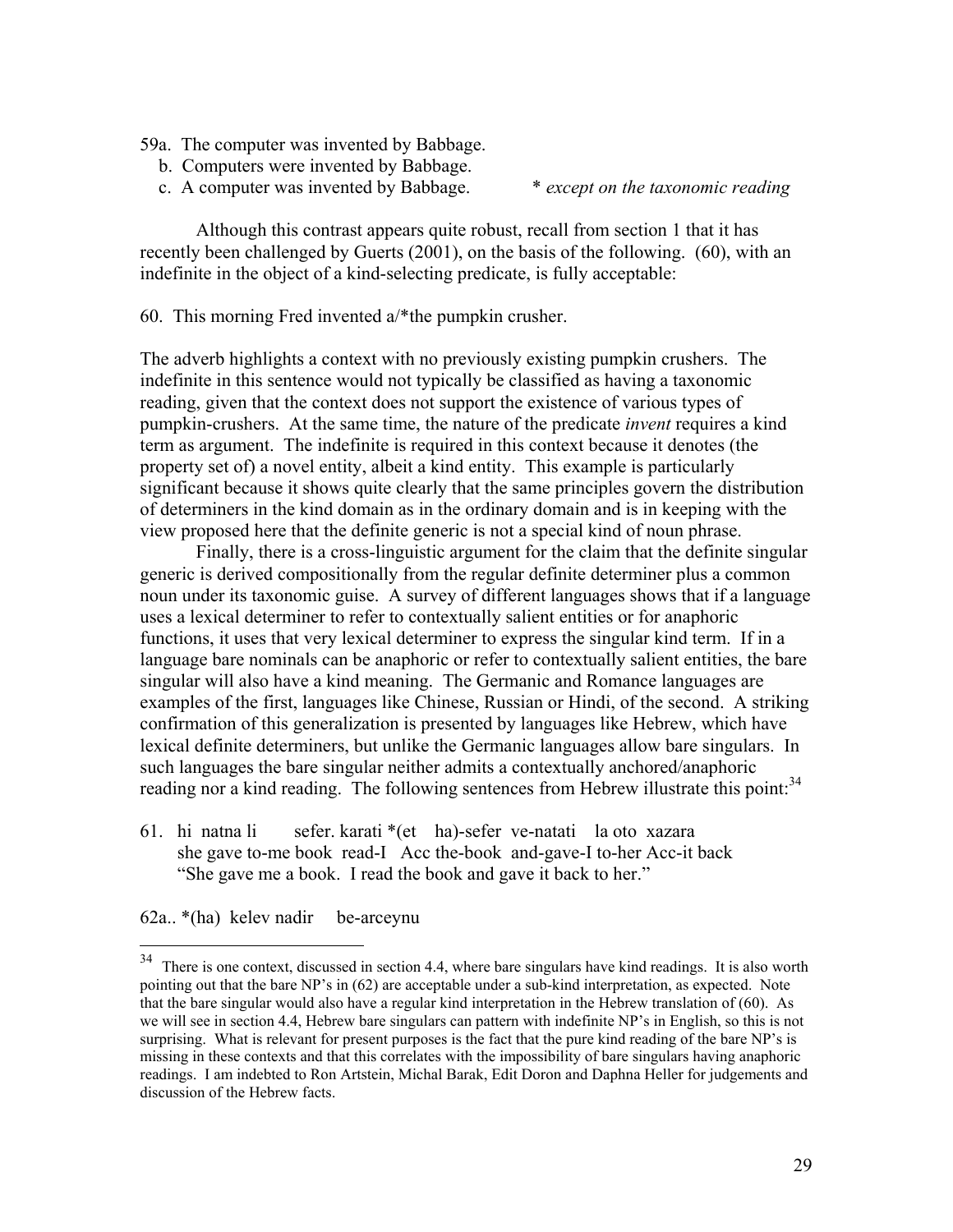the dog rare-sg in-our-country b. babag himci \*(et ha)-maxSev Babej invented-m-sg Acc the-computer

"Babbage invented the-computer."

We will return to the issue of cross-linguistic variation in the next section but even this brief demonstration underscores the fact that the correlation between means of expressing standard definiteness, namely familiarity/anaphoricity, and singular kind formation in so many languages could not be an accident. The claim that the definite generic noun phrase is nothing more than a taxonomic version of the definite, we see, has languageinternal as well as cross-linguistic plausibility.

# 3.3. *The Singular Definite Generic and its Instantiations*

Before returning to the question we started with, namely the differential status of singular and plural/mass kind terms with respect to definiteness marking, let us establish one further property of the definite singular generic, namely the nature of its relationship to its members.

I will take as my starting point, the view expressed in Dayal (1992) that there is a tension between the requirement of singularity enforced by singular morphology and the notion that the kind can only denote a singleton set per situation. The most obvious problem, one that I did not focus on in the discussion of bare singular kinds in section 2, is to derive an interpretation for sentences like (63):

63a. The tiger is common in these parts.

b. The lion gathers near acacia trees when it is tired.

64a. Tigers are common in these parts.

b. Lions gather near acacia trees when they are tired.

The lexical meaning of *be common*, indicating a sufficiently large number of instantiations of the kind, would seem to clash directly with the proposal that singular kinds are determinate in size. Similarly, the plural predicate *gather* would seem to require a plural subject. Yet the definite singular is as acceptable as the bare plural in these contexts. The solution to this puzzle, also suggested in Dayal (1992) and briefly mentioned in section 2, is that singular kind terms while semantically plural are grammatically atomic. They can therefore simultaneously fulfill the requirement of singularity imposed by number morphology and remain conceptually true to the notion of a kind. The analogy one can draw in the ordinary domain is with collective nouns:

65a. The team is playing right now.

b. The committee voted.

- 66a. The team members are playing right now.
	- b. The committee members voted.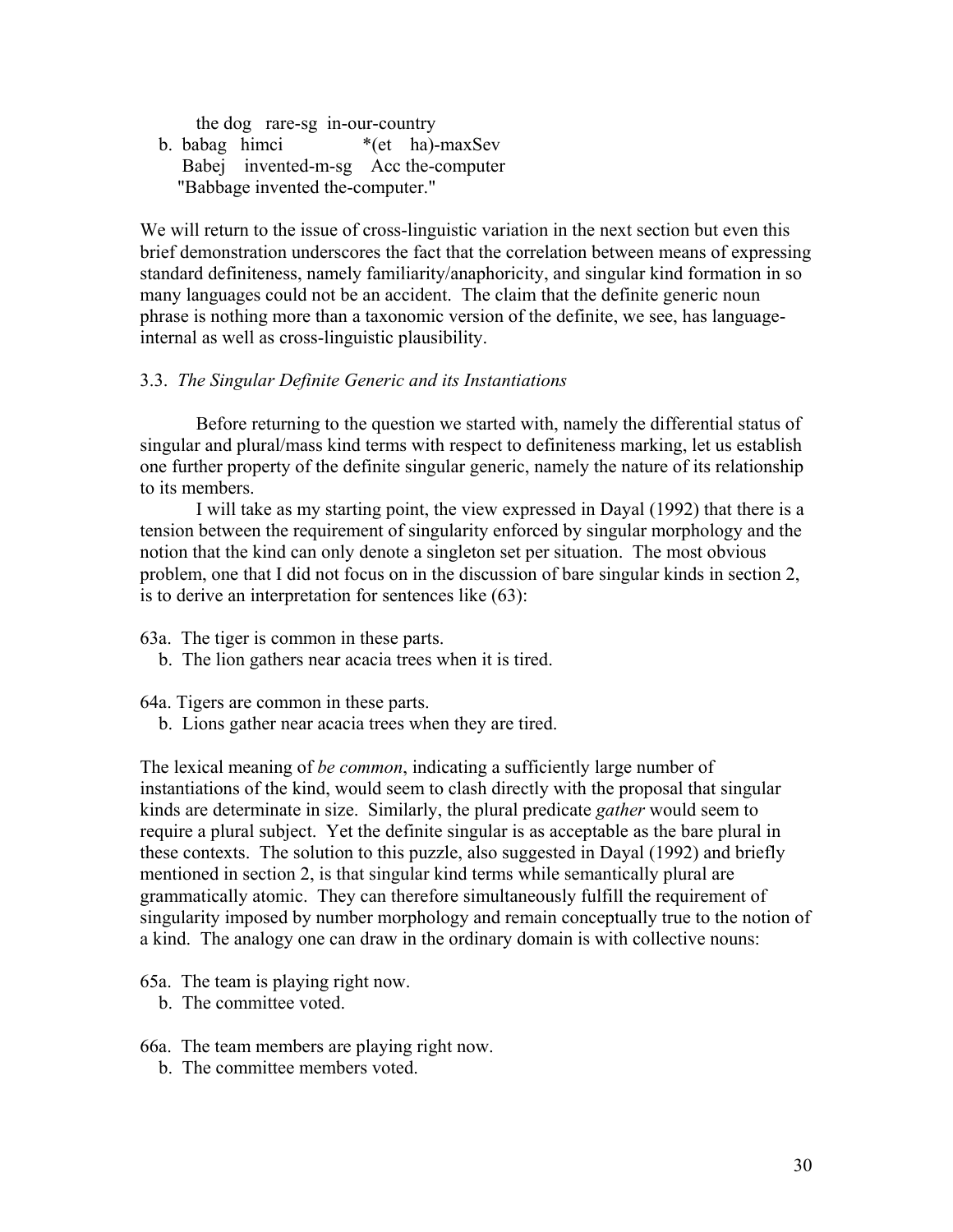Barker (1992) and Schwarzschild (1996) have argued that collective nouns differ from plural definites in being group-like rather than sum-like, in the sense of Link (1983) and Landman (1989). Since groups and sums, conceptually associated with the same set of entities, can be shown to differ in their relation to these entities a number of effects separating collective nouns and plural definites can be explained. Crucial to our purposes is the view that the relation between sums and their atoms is semantically transparent to predication while the relation between groups and their members is closed in this respect.

Taking our cue from collective vs. plural definites, I would like to pursue the idea that singular kinds differ from plural/mass kinds in not having a semantically transparent relation to their instantiations. To see this, we need to compare the behavior of singular and plural kind terms in object-level contexts. Episodic as well as generic statements reveal differences between them. The singular definite generic is considered unacceptable in episodic contexts unless the statement is somehow applicable to the whole species, as can be seen by comparing (67) with (68). The examples in (69) also make the point that there is no absolute ban on the definite singular generic in episodic statements:

67a. Dogs are barking.

b. The dog is barking. *Intended* ∃ *interpretation unavailable* 

68a. Rats reached Australia in 1770. b. The rat reached Australia in 1770.

69a. This is the lion.

b. We photographed the grizzly on our trip.

(69a), for example, would be acceptable in a context where a parent is showing a child around in the zoo and there is no presumption of familiarity with a contextually salient lion. It is worth noting that there is, however, a subtle uniqueness effect. The sentence would not be felicitous if the child had just seen a lion in another cage. Contrast *Those are lions and these are lions too* vs. #*That is the lion and this is the lion too*. Thus even though the singular definite generic can be used in episodic contexts, it does not appear to be able to pick out members of the instantiation set the way a bare plural can. One is lead to conclude that the definite singular generic does not have plural instantiation sets.

Turning now to generic statements, singular kinds are generally thought to be acceptable in such contexts, as shown by canonical examples like (70). Looking beyond such cases, subtle but clear differences between singular and plural terms show up. The contrast in (71) is due to Edwin Williams (p.c.), the one in (72) from Dayal (1992):<sup>[35](#page-30-0)</sup>

70a. Dogs bark when they are hungry.

 $\overline{a}$ 

b. The dog barks when it is hungry.

<span id="page-30-0"></span> $35$  An anonymous reviewer wonders if the unacceptability of (71b) does not go against the claim that context can render any definite noun phrase an acceptable generic, as discussed in ft. 30. The problem with (71b) is not that we cannot think of *the Rutgers Professor* as a well-established type. The problem is that we cannot predicate *being born on a weekday* of this entity, even in contexts where every actual Rutgers professor may have been born on a weekday.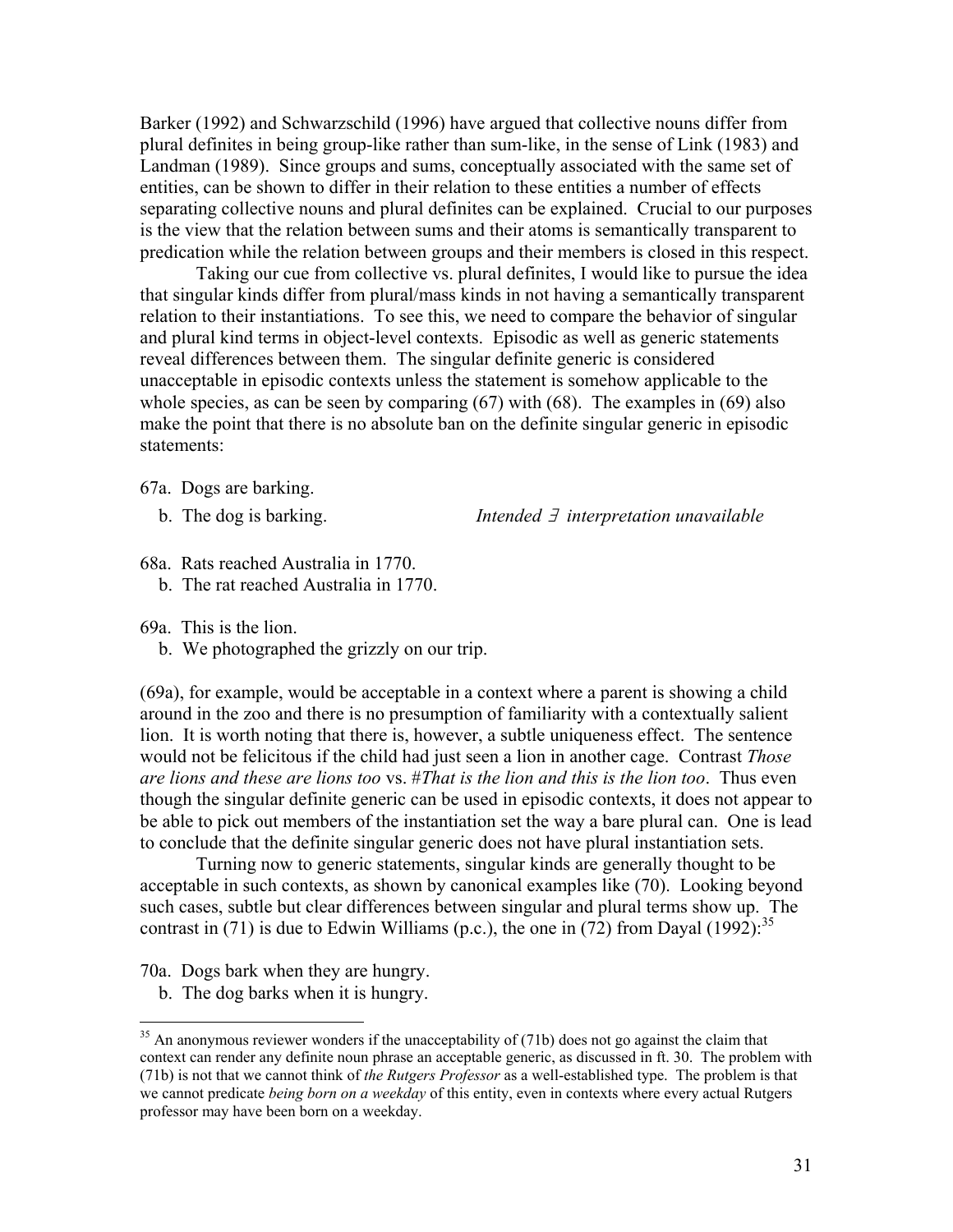71a. Rutgers Professors seem to be born on weekdays.

b. # The Rutgers Professor seems to be born on a weekday.

- 72a. Yesterday between 3 and 4 whenever thieves entered the house, the police caught them. $36\frac{37}{7}$  $36\frac{37}{7}$  $36\frac{37}{7}$  $36\frac{37}{7}$ 
	- b. #Yesterday between 3 and 4 whenever the thief entered the house, the police caught him.

(71), with a bare plural, could be uttered in a situation where all the Rutgers professors happen to have been born on weekdays. The corresponding statement with the definite singular would not be acceptable in the same situation (see also Greenberg 1998 and Cohen 1998 for related discussion). A similar contrast emerges in (72) where the quantification expresses an accidental rather than an essential fact.

Given this set of facts, it becomes clear that generic readings of the definite singular cannot be derived simply by quantifying over instances of the kind. For one thing, allowing such quantification for generic sentences, as in (73a) would incorrectly predict the availability of existential readings in episodic contexts of the kind shown in (73b). More significantly, definite generics would also be predicted to be acceptable in generic statements expressing accidental generalizations, as in  $(73c)$ :  $38$ 

<span id="page-31-0"></span><sup>36</sup> Again, in response to a reviewer's comment that an indefinite like *some thieves* in this position would also license the relevant reading, I should note that the examples in (72) are not intended to show special scope properties of bare plurals vs. indefinites. Rather they are intended to show that the singular cannot contribute an individual variable here that can be quantificationally bound.<br><sup>37</sup> This point was already made in Dayal (1992) but I add the Russian (ia)-(ib) and Chinese (ii) examples

<span id="page-31-1"></span>below since they were not discussed in the earlier work. Occasionally, speakers allow for the plausible reading for (ia) where different thieves are caught, but once they are given a context where no alternatives to thieves are available, they get the contrast indicated below. See section 2.2 for the role of contrast in such cases and section 4.2 for the situation in languages where both singular and plural kinds are definite:

ia.# Vchera, mezhdu 3-mya i 5-yu, kazhdyi raz kogda vor zaxodil v dom, polizia arrestovyvala ego. "Yesterday, between 3 and 5, every time the thief/a thief (same one) entered the house, the police arrested him."

b. Vchera, mezhdu 3-mya i 5-yu, kazhdyi raz kogda vory zaxodili v dom, polizia arrestovyvala ix. "Yesterday, between 3 and 5, every time thieves entered the house, the police arrested them."

ii. zuotian 5 dian dao 6 dian, zei yi jin zhe jian fangzi, jingcha jiu zhuazhu tamen. yesterday 5 o'clock to 6 c'clock, thief whenever enter this CL house, policemen catch them "Yesterday between 5 and 6, whenever thieves entered, the police caught them."

<span id="page-31-2"></span><sup>&</sup>lt;sup>38</sup> This, we might note, is reminiscent of the situation with collective nouns. Compare (i) and (ii) from Schwarzchild 1996. The point of the comparison is that a collective noun is infelicitous with certain distributive predicates:

i. The members of group A live in different cities.

ii. #Group A lives in different cities.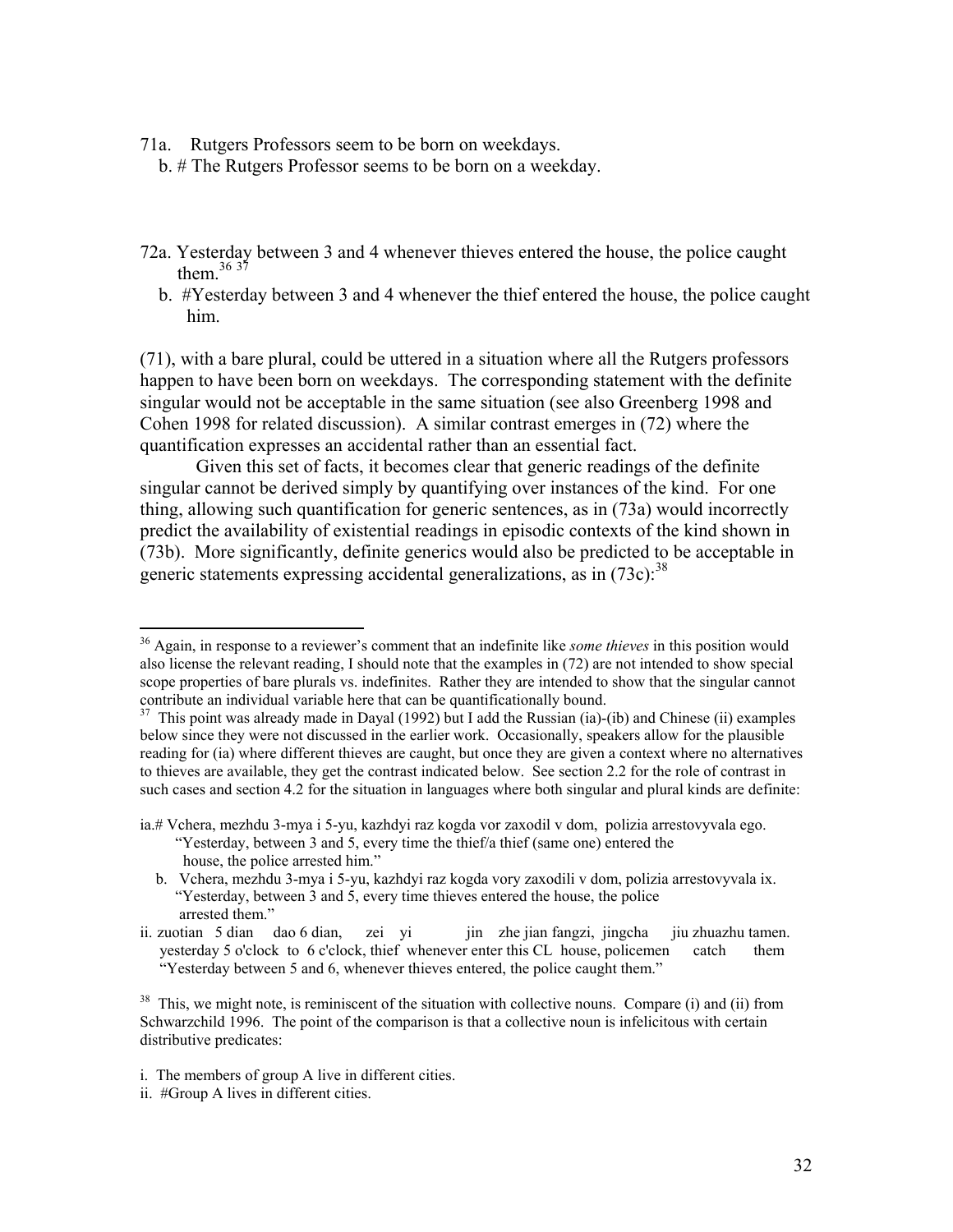- 73a. Gen s x  $\int^{\cup\cap}$  DOG<sub>s</sub> (x)  $\wedge$  hungry(x)] [bark(x)]
	- b.  $\exists x \int^{\cup}$  DOG<sub>s</sub> (x)  $\land$  is-barking-at-s(x)]
	- c.  $\forall$ t [[between-3-4(t) ∧ ∃x <sup>∪∩</sup> THIEF<sub>s</sub> (x) ∧ enter-house-at-t(x)]  $\rightarrow$  catch(p,x)]]

There are a number of alternatives for capturing the right set of facts. Here I will simply suggest that the singular kind term is an atomic entity which does not allow distributive predication to entities we intuitively associate with it. That is, it is an atomic term whose only instantiation set, when available, includes perhaps a representative or prototypical object. Generic quantification would have to be derived directly by ensuring that the property set of this representative object includes only those properties we associate with the species itself.<sup>39</sup> While I am well aware that this is a non-trivial task, I believe there is enough evidence to justify the general approach. I will therefore leave this complex and interesting question for future research (see Fine 1985 and Landman 1986 for related discussion). In concluding this discussion, I should note that the view espoused here is not particularly radical. It goes back to Jesperson (1927) who suggested that the singular generic term "denotes the kind itself" while the plural denotes "the members of the species".

### 3.4. *Back to Definiteness Marking*

The last two subsections were devoted to demystifying the definite singular generic in English. In doing so, we established that the definite determiner used in this construction has the properties standardly associated with the definite determiner. As always, it picks out the unique (maximal) entity out of a set, a set of ordinary individuals in the standard case, a set of taxonomic entities in the generic case. We also established that the resulting kind term has a different character than the bare plural kind term in English. Specifically, it is an atomic group individual rather than a plural sum individual.

Against this background, we might ask ourselves if there remains any issue with regard to the occurrence of a definite determiner with English singular kinds. After all, it is only to be expected that the definite determiner will occur when the taxonomic entity is familiar. That the problem does not disappear becomes evident once we look at mass (and plural) kinds, which are obligatorily bare. Note the parallelism between the singular count and the mass cases in every other respect:

- 74a. The lion comes in several varieties, the African lion, the Asian lion…
	- b. One kind of mammal, namely the whale, is in danger of becoming extinct.
- 75a. (\*The) Wine comes in several varieties, (\*the) red wine, (\*the) white wine and (\*the) rose.
	- b. One kind of grain, namely (\*the) rice, is produced locally.
	- c. LIQUID

<span id="page-32-0"></span> $39$  Kleiber (1990) presents a position very similar to the one proposed here. See also Krifka et al (1995) and Zucchi and White (2001). Chierchia (1998) also treats the singular definite generic as a collective noun. However, he does not restrict predication to singletons or to representative/prototypical objects.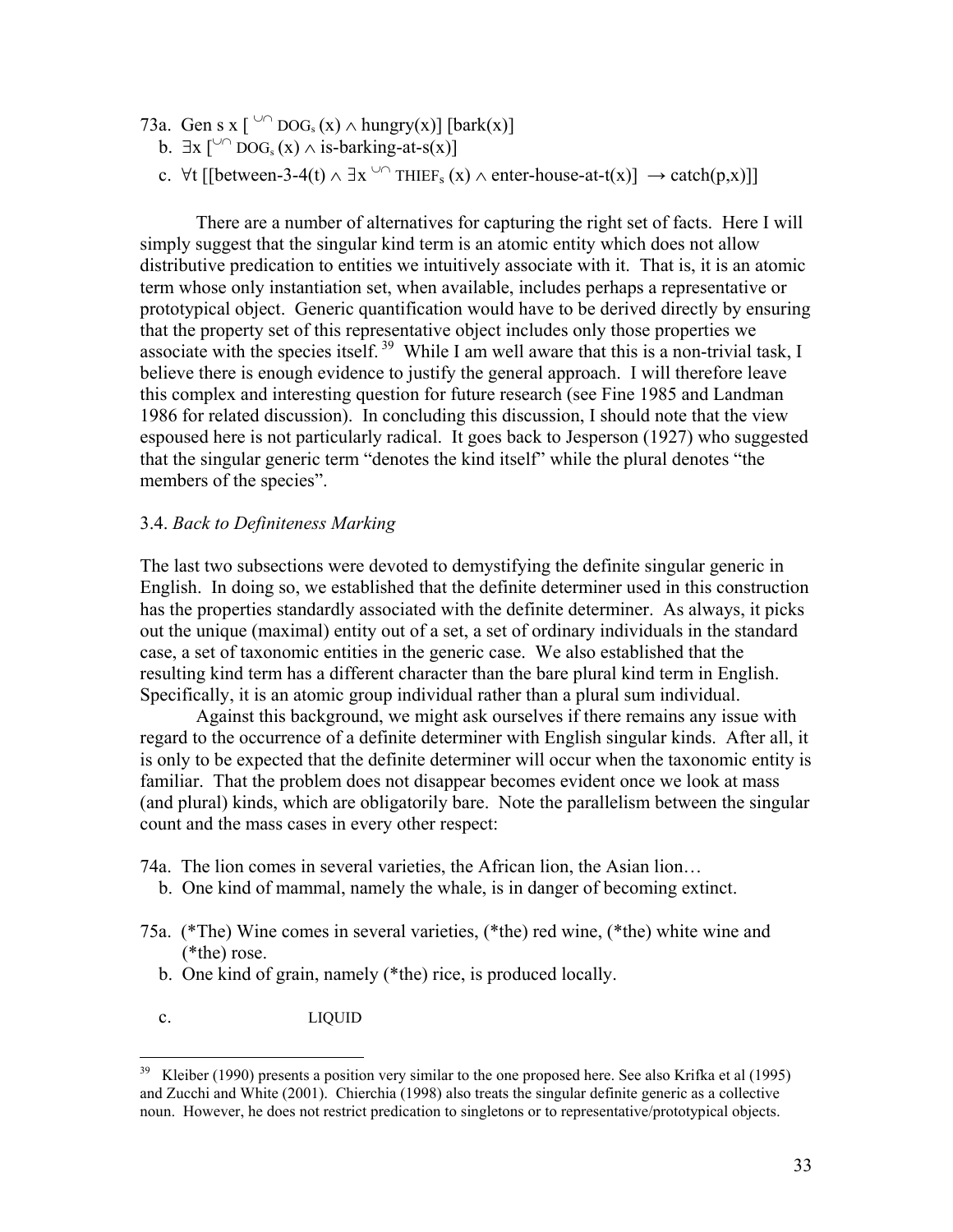

We have come back to the problem noted in section 3.1. Mass terms have taxonomic interpretations and have taxonomic hierarchies like (75c) on a par with singular terms but they cannot occur with the definite determiner. If the definite determiner simply encodes the ι-operation and freely applies to the taxonomic domain, one would expect it to be able to occur with mass terms as well. *Wine*, *red wine* or *white wine* in (75a) and *lion*, *African lion* or *Asian lion* in (74a) both equally satisfy uniqueness and familiarity.

We can make some headway on this question if we take the semantics of number to play a crucial role in the creation of atomic kinds.<sup>40</sup> As suggested in Dayal (1992), we can say that an atomic kind is created under pressure from singularity presuppositions contributed by number morphology and plurality conceptually associated with kinds. The situation under this view can be demonstrated with the following:

76a. Pred<sub>K</sub> (  $\cap$ lion) = \*  $\cap$  (SING) => Pred<sub>K</sub> ( $X[LION(X)]$ ) b. Pred<sub>K</sub> (  $\sqrt{\ }$ wine)

 $\overline{a}$ 

Given this perspective on taxonomic readings, mass nouns will not undergo the same fate since  $\hat{ }$  is defined for it.<sup>41</sup> Once the taxonomic reading of the singular common noun is forced, normal requirements associated with determiners can apply. The definite determiner will be felicitous if the set denoted by the taxonomic common noun has a unique maximal entity that is also familiar. Otherwise, the indefinite determiner will be appropriate.

The proposal here is compatible with the one in Chierchia (1998) to the extent that  $\hat{\ }$  is considered undefined for singular terms. It departs from that proposal in allowing for a shift to the taxonomic domain as a repair option. This not only solves the puzzle regarding the occurrence of the definite determiner with singular but not mass kind terms in English, it also makes slightly different cross-linguistic predictions. While Chierchia's proposal can be taken to rule out bare singular kinds in all languages, the present proposal allows for the cross-linguistic patterns of definiteness marking noted in section  $3.2<sup>42</sup>$  Since we are not appealing to a "definite generic determiner" but rather to conflict resolution between morphology and semantics, the creation of atomic kind terms

<span id="page-33-0"></span><sup>&</sup>lt;sup>40</sup> Thanks to some pointed comments from Gennaro Chierchia, which forced me to give up an alternative way of approaching the problem of differential marking and return to an old idea about atomicity in

<span id="page-33-1"></span> $\frac{41}{10}$  Of course, mass nouns can be coerced into count nouns by the presence of plural morphology or specific determiners (see Pelletier and Schubert 1989 for discussion).<br><sup>42</sup> It is worth pointing out that it is not a necessary consequence of Chierchia's proposal that bare singular

<span id="page-33-2"></span>kinds be ruled out in all languages. For example, one could propose that in determiner-less languages bare singular kinds are possible because the operation associated with definite singular kinds (whatever analysis one adopts for them) is available covertly. Chierchia's own discussion of Russian, however, does not admit this possibility and I have often encountered this construal in other discussions.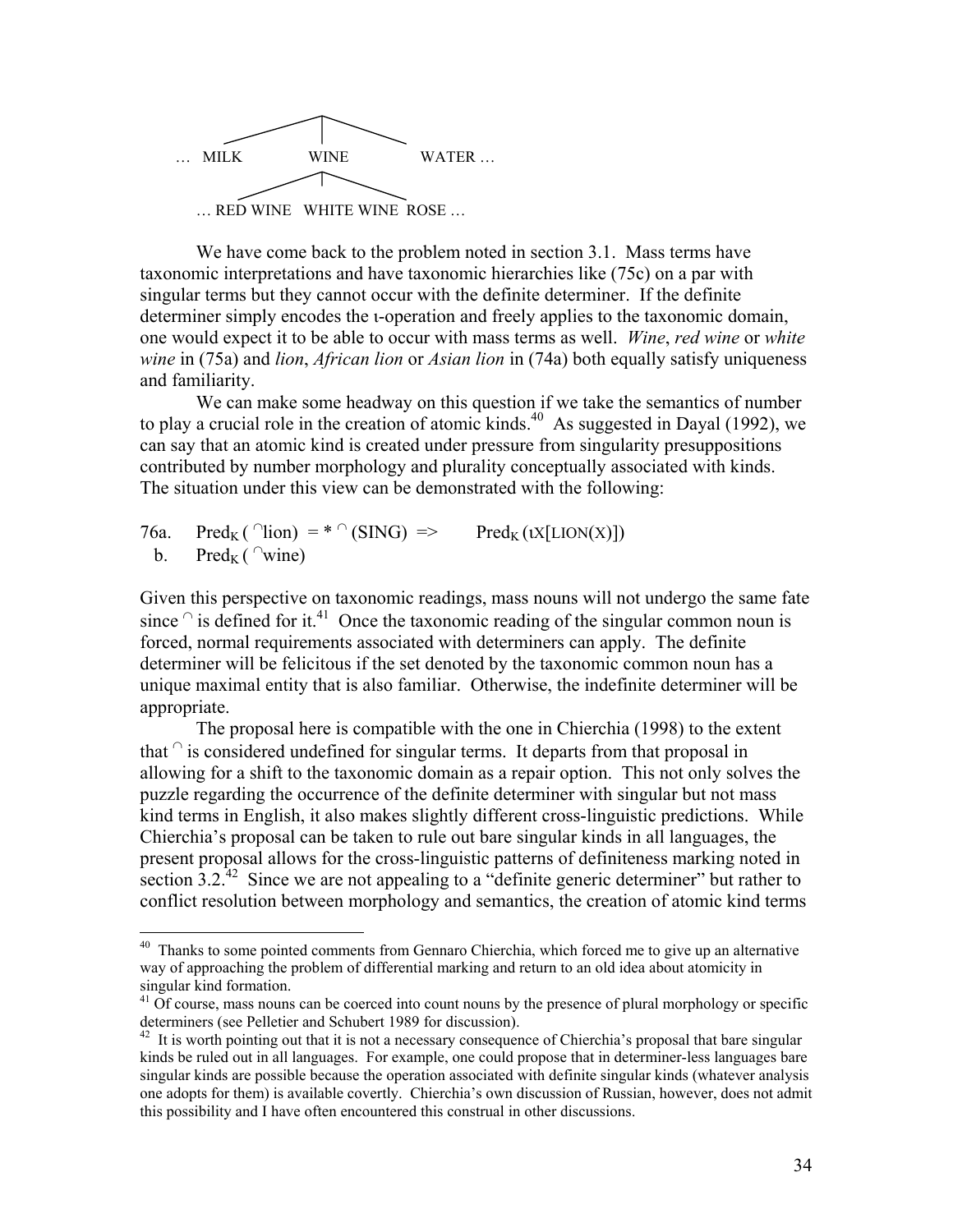should be possible in any language that has singular terms. Whether a particular language will express the resulting kind term as bare or definite will simply depend on whether ι is lexically encoded in that language or whether it is available as a covert typeshift. $43$ 

There are other cross-linguistic predictions that this approach leads to but before exploring them, let me return to a question that was left open in our discussion of singular kind terms in determiner-less languages. The data in object-level contexts, we had suggested, could be explained by taking singular kinds to allow singleton instantiation sets or by treating them as atomic entities and allowing object-level interpretations to be due to absence of familiarity requirements. Given that we have now suggested correlations between singular kinds across languages, the latter seems to be a preferable option. If familiarity presuppositions are attached to lexical items, it should come as no surprise that a language that does not have a lexical definite determiner will not enforce familiarity presuppositions. We therefore get the situation in Hindi and Russian where a singular common noun shifts to type  $\leq e$  via *u*, preserving uniqueness, but in special contexts can be taken to be an indefinite by native speakers. The opposite tack, which takes determiner-less singular kinds to have singleton instantiation sets, begs the question of why the following do not have the same interpretations:

77a. kamre meN cuuhaa hai room in mouse is "A mouse is in the room." *Hindi* 

b. The mouse is in the room. *English*

The decision in section 2 to retain the idea of singular kinds having instantiation sets restricted in size was prompted by the fact that it is a plausible option as far as the discussion of those languages is concerned and has some intuitive appeal for people working on them. It is also possible that a different explanation for the difference between (77a)-(77b), one that relies on the possibility of instantiation sets for singular kinds in determiner-less languages, might emerge when further insight into these topics become available.

# 4. THE LIMITS OF CROSS-LINGUISTIC VARIATION

## 4.1. *A Typology of Definiteness Marking*

<span id="page-34-0"></span><sup>&</sup>lt;sup>43</sup> Note that mass terms can occur with a definite if anaphorically linked to an antecedent, even if such anaphoricity leads to kind reference, as in (i). In cases like (ii) where the anaphoric link cannot be established, definiteness is ruled out. Or to put it differently, the only possible reading for a definite in (ii) would be the anaphoric one, leading to the infelicitous interpretation that *the food the patients need* is scarce:

i. Patients need medicine and food. (The) medicine fights the disease and (the) food builds up strength.

ii. Patients need medicine and food. A limited amount of medicine is available but (\*the) food is scarce.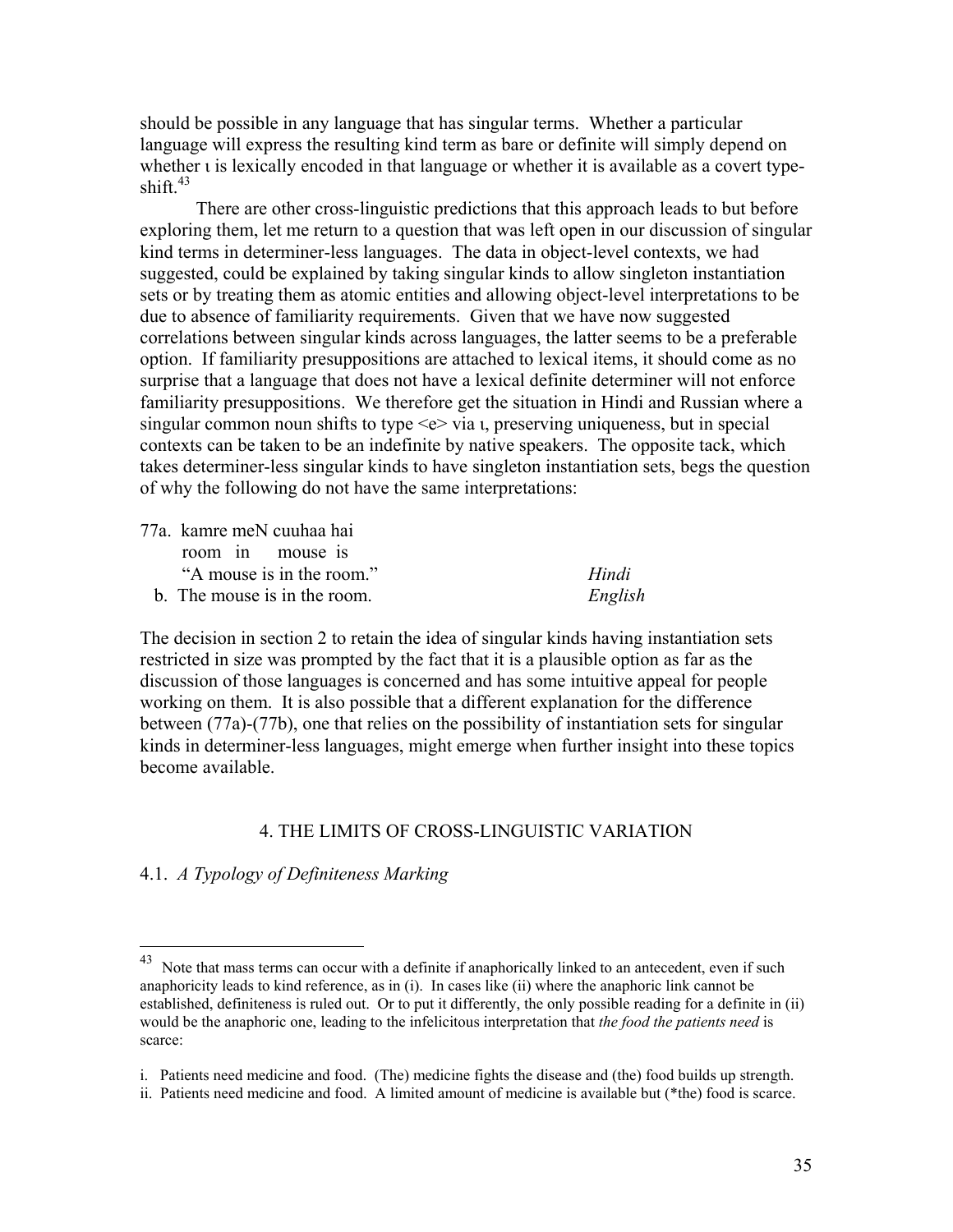We have, on the basis of fairly close examination of the data, made proposals about number marking and (in)definiteness in kind terms in languages with and without determiners, namely Russian/Hindi and English. In this final section we will expand the cross-linguistic predictions of the system by paying attention to three other language types, each of which calls for some adjustment of the system. The first type we look at are the Romance languages which formally mark plural kinds as definite. Our goal here will be to ascertain whether plural kind formation in Romance and in English/Hindi/Russian is the same. We next look at German, which allows both plural definites and bare plurals to function as kinds. Our goal here will be to see if German is a problem for the Blocking Principle. Finally, we look at languages in which definite singulars and bare singulars are both attested. Our discussion in this section, though limited in scope, is designed to underscore the fact that more variations can be expected in natural language. At the same time, it will preserve the central insight that variation is constrained in a principled way and it is possible to make predictions about what kind of languages we would not expect to see attested.

Let me recap briefly the key pieces of the account we are exploring. We are taking the following as established on the basis of previous discussion:

- 78a.  $\langle e, t \rangle \rightarrow e/\langle e, t \rangle, t$   $\cap$ :  $\lambda P \lambda s \alpha [P_s(x)]$ ι:  $\lambda P$  ιx  $[P_s(x)]$ ∃: λP λQ ∃x [Ps(x) & Q(x)]
	- b. *Meaning Preservation:*  $\{^{\cap}, \mathbf{l} \} > \exists$
	- c. *Blocking Principle*: For any type shifting operation  $\pi$  and any X:  $*\pi(X)$  if there is a determiner D such that for any set X in its domain,  $D(X) = \pi(X)$ .
	- d.  $*$   $\cap$  (P<sub>SING</sub>)  $\rightarrow$  1X [P<sub>TAXONOMIC</sub>(X)]

The starting point of our discussion here is the view that cross-linguistically  $\cap$ need not be a covert type shift. However, if it is lexically encoded, it will be encoded as the determiner encoding ι*,* the two operations being the same except for intensionality. As stated before, this explains the observation that there are no languages that have a special determiner for kind terms. A further elaboration of this idea is that the two operations are ordered with respect to definiteness, ι being higher on the scale than <sup>∩</sup>*.* Though this gradation in definiteness is universal, cross-linguistic variation emerges because different languages choose different points in the scale as the cut-off for lexicalization. Variation is constrained by the fact that no language can lexicalize  $\cap$ which is lower on the scale without first lexicalizing ι which is higher. Our first step, then, is to show that a unified account of the lexical definite can be given for languages where plural kind terms are definite.<sup>[44](#page-35-0)</sup>

### 4.2. *Kind Terms in the Romance Languages*

<u>.</u>

<span id="page-35-0"></span><sup>&</sup>lt;sup>44</sup> I should clarify that I am not claiming to give a unified account of all occurrences of definite determiners. Though I am sympathetic to attempts such as Löbner (1985) to do so, my goal here is more modest. I am concerned simply with accounting for a cross-linguistically stable generalization about definiteness marking in kind terms, a question which has so far escaped theoretical attention.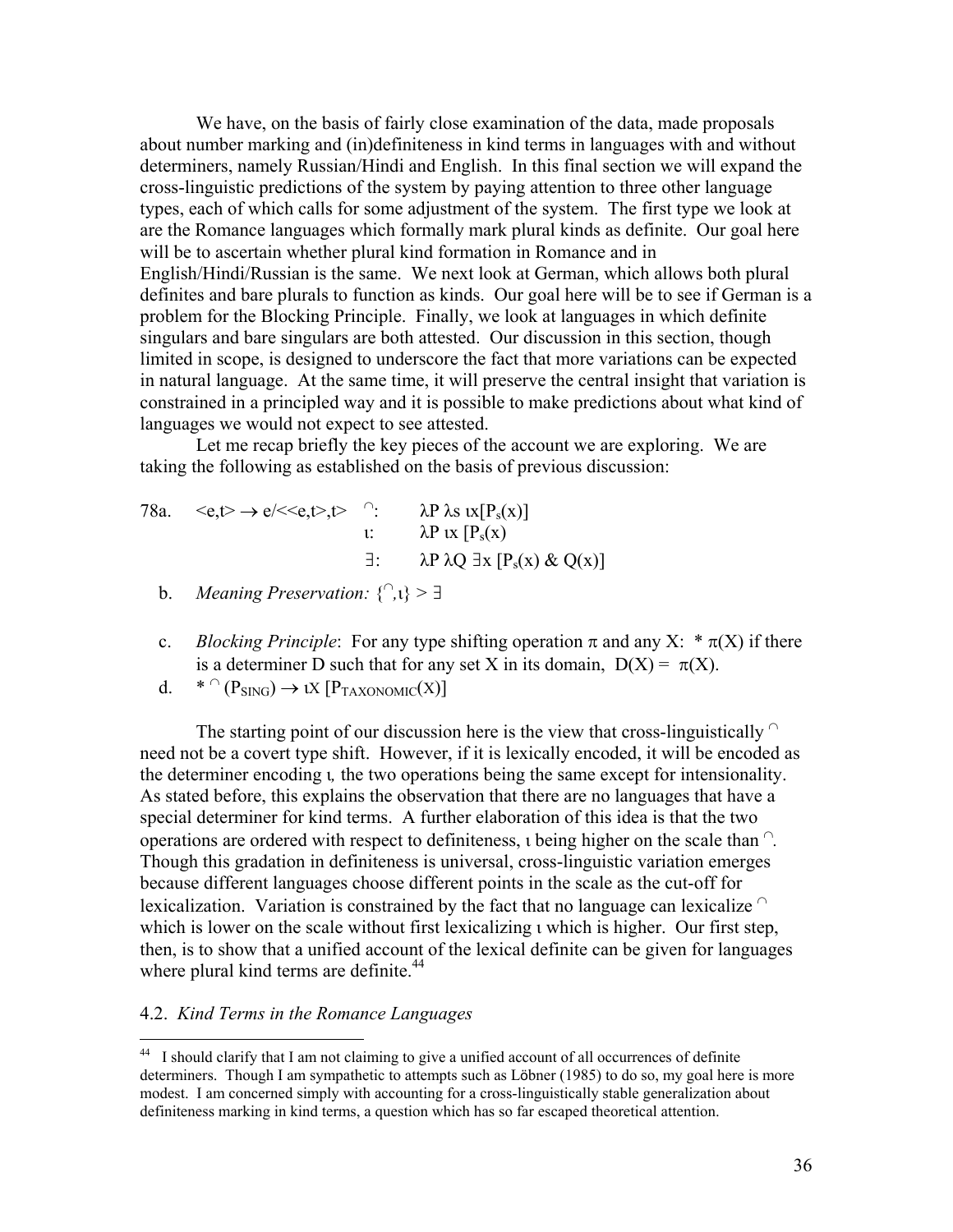Let us begin by looking at the pattern of definiteness marking in Romance. We can take the Italian facts below as representative. We see that singular and plural definites can refer to kinds, as in (79). They can also have generic or habitual readings, as in  $(80)$ :<sup>45</sup>

- 79a. Il cane / \* cane è diffuso The dog is widespread b. I cani / \* cani sono diffusi
	- The dogs are widespread
- 80a. Il cane / \*cane abbaia The dog barks.
	- b. I cani / \*cani abbaiano The dogs bark.

That plural and singular kinds are marked definite follows from the proposal that Italian lexicalizes both ι and <sup>∩</sup>*.* Although this account of the Romance plural definite generic is appealing in its simplicity, it is not complete. There are two claims that have been made in the literature that bear some discussion. The first has to do with the nature of the definite singular generic, brought up by Vergnaud & Zubizarreta (1992). According to them, the Romance definite determiner, in the singular or the plural case, is ambiguous between a contentful determiner encoding normal definiteness (i.e.ι) and an expletive. Their basic claim is that syntactic NP's (noun phrases without determiners) denote types while DP's with a definite determiner denote tokens. Under this view, the difference between English and Italian reduces to the fact that English *the* always picks out a familiar/unique entity while the Romance definite does so only optionally. The definite allows for kind interpretations when it is semantically vacuous.<sup>46</sup> They further claim that Romance singular kinds differ from English singular kinds in not being restricted to well-established kinds. For them, French (81a) is completely acceptable while English (81b) requires a special context to make it so (see footnote 30 for discussion of the situation in English):

81a. Le tigre blesse est dangereaux.

b. #The wounded tiger is dangerous.

<span id="page-36-0"></span><sup>45</sup> 45 Bare plurals in French are not acceptable while in Italian and Spanish they are allowed in certain restricted positions. I follow Longobardi and Chierchia in assuming the presence of a null determiner in these contexts. I will not have much to say about Romance bare plurals here (see Dayal *in prep* and

<span id="page-36-1"></span><sup>&</sup>lt;sup>46</sup>There are several arguments that V&Z make to motivate their claims. Here I confine myself to a discussion of those aspects of their analysis that bear on issues of direct concern in this paper. Thanks to Maria Luisa Zubizarreta for initial discussion of these questions. I have not had a chance to share with her, at this point, the conclusions I have drawn here.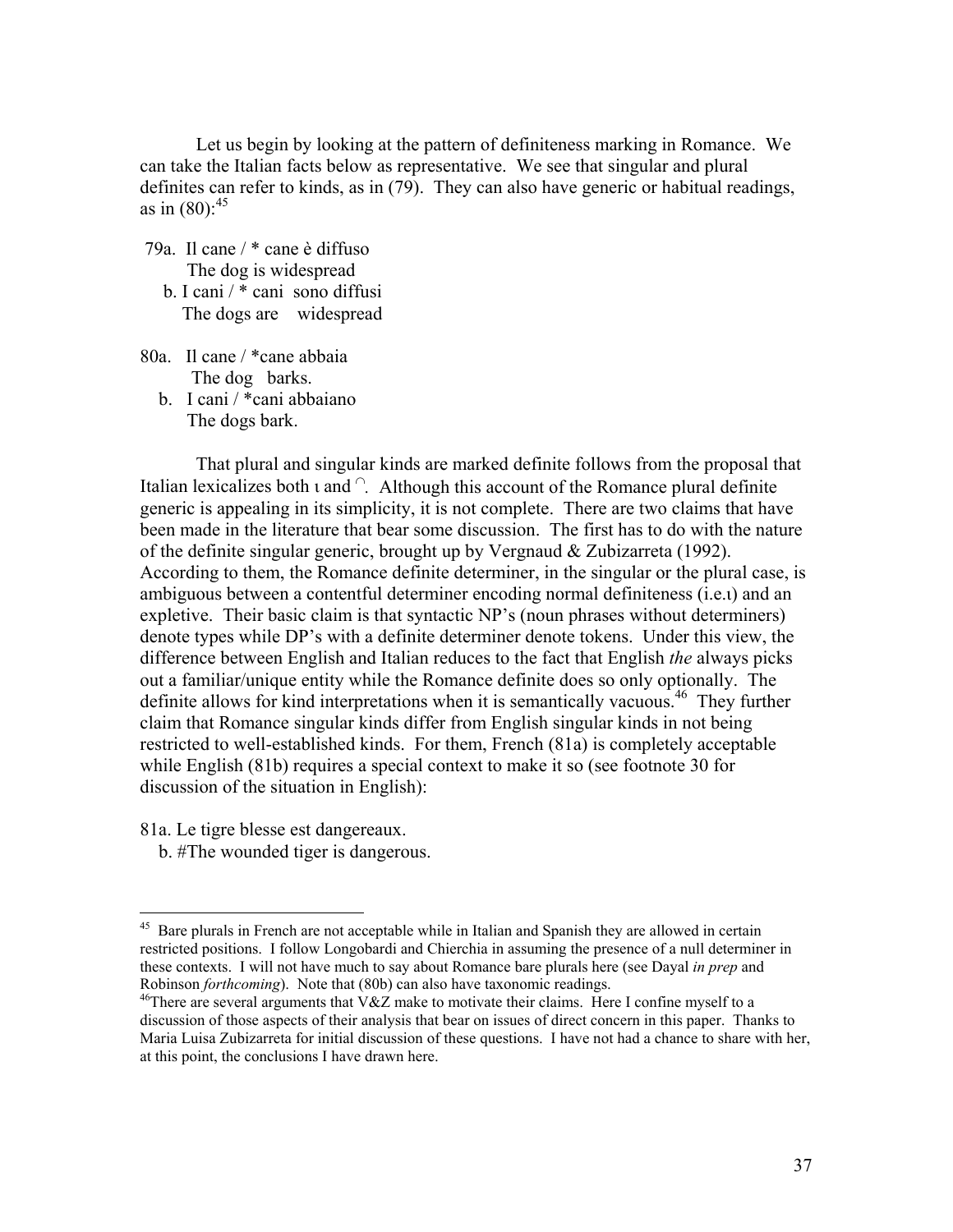In my own fieldwork I have been unable to confirm these judgements. As we know, it is not difficult to accommodate singular definite generics even in English, and it is possible that a *wounded tiger* may not be hard to accommodate within a taxonomic hierarchy, specially in the context of a predicate like *be dangerous*. Testing accommodation across speakers of different languages seems to me to be somewhat tricky. I therefore think it may be more reliable to base our conclusions on contrasts between singular and plural terms within a single Romance language, where intuitions of a single speaker can be tested. The Italian data in (82) show the same contrast as their English counterparts when the sentences are uttered out of the blue: $47$ 

- 82a..# La tigre a tre zampe è facile da cacciare The tiger with three legs is easy to hunt
	- b. Le tigri a tre zampe sono facili da cacciare The tigers with three legs are easy to hunt

The following Italian data from Dayal (1992) further establish behavior parallel to English:

- 83a. # Ieri tra 4 e le 9 ogni volta che il ladro è entrato, la polizia lo ha arrestato
	- "Yesterday between 4 and 9, each time the thief entered, the police arrested him."
	- b. Ieri tra 4 e le 9 ogni volta che i ladri sono entrati, la polizia li ha arrestati "Yesterday between 4 and 9, each time thieves entered, the police arrested them."

As discussed in connection with English, it is not possible to use the singular kind term in predications involving accidental properties while it is quite easy to do so with plural kind terms. Based on these facts, I conclude, contra Vergnaud and Zubizarreta, that no real difference exists between singular kind terms in English and Romance and no revision of our current assumptions is called for.

Let us turn now to the second property of Romance plural kinds that calls for some discussion. Romance and English plural kinds, which have so far displayed parallel behavior, part company in certain contexts. Consider the English and Italian pairs below:

84a. Dogs are barking.

- b. I cani stanno abbaiando "The/\*Some dogs are barking."
- 85a. Dogs run across my lawn everyday.
	- b. \*I gatti corrono sul mio prato ogni giorno *Under intended* ∃ *reading*

<span id="page-37-0"></span> $47$  Note that it in a context like the following, the singular would become fully acceptable in either language: *Due to an accident in genetic engineering a new species of tigers with only three legs has evolved. The three-legged tiger is easy to hunt…* Thanks to Monica Billotta, Ivano Capnigro, Gennaro Chierchia, Frida Morelli and Roberto Zamparelli for help with the Italian facts and to Philippe Schlenker for discussion of the French data.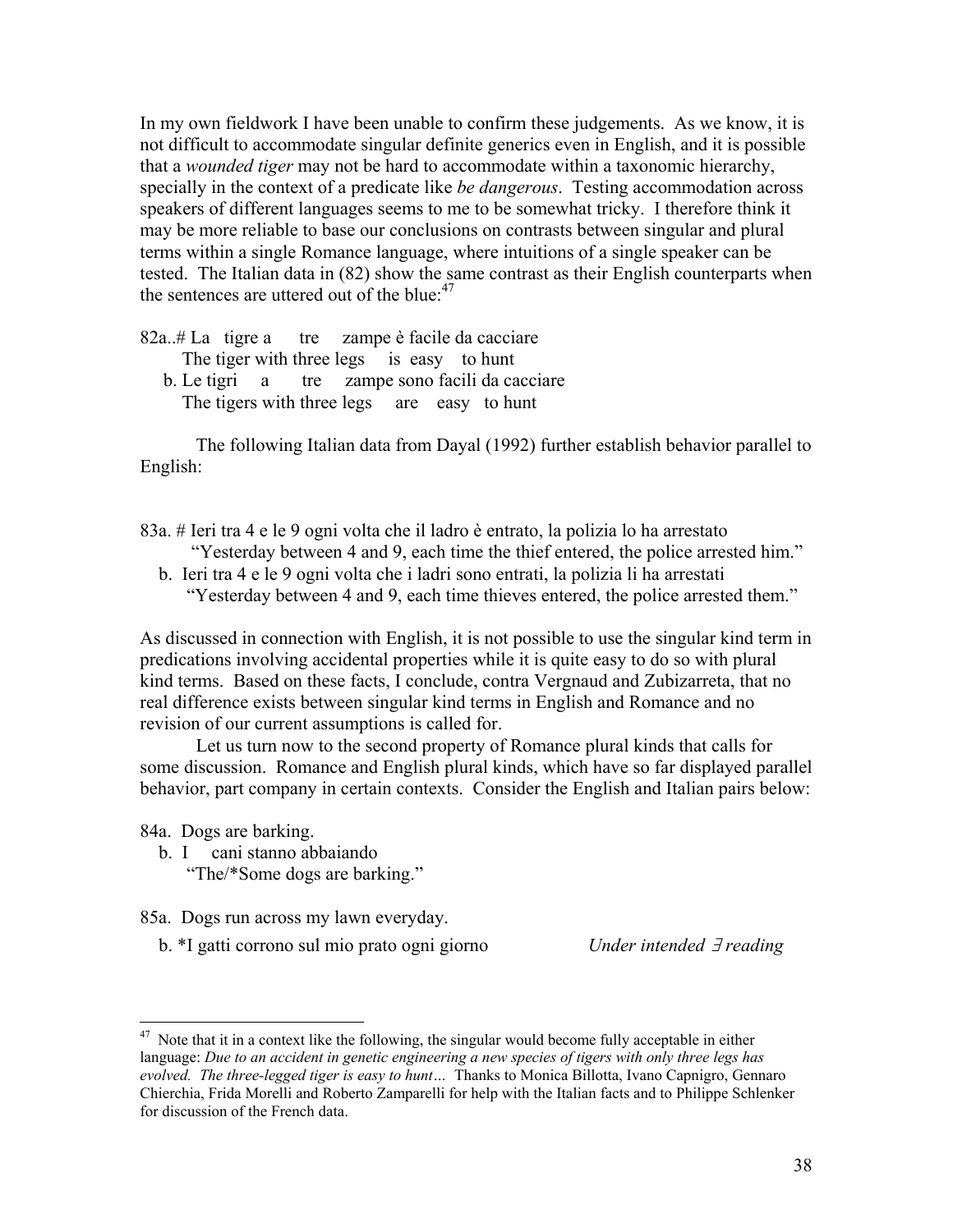Laca (1990) notes that Spanish (86a), which has two definites, can only have a contrastive reading for the verb. Krifka et al (1995) conclude that Romance definites can be interpreted in the restrictor of a quantificational structure but not in its nuclear scope. They take the Romance plural definite to be a 'theme marker' that formally indicates the position of a semantically indefinite NP. Accounts treating the Romance plural definite as optionally expletive cannot explain why the expletive meaning is not available in these contexts, without somehow blocking DKP in the nuclear scope:<sup>48</sup>

86a. Los arquitectos construyen las casas (y los decoradores de interiores las arruinan).

- "Architects BUILD houses (and interior decorators RUIN them)."
- b. GEN s x y [<sup>∪∩</sup>architects<sub>s</sub> (x)  $\land$  <sup>∪∩</sup>houses<sub>s</sub> (y)] [build-in-s(x,y)]
- c. \*GEN s x y [<sup>∪∩</sup>architects<sub>s</sub> (x)] ∃y [<sup>∪∩</sup>houses<sub>s</sub> (y) ∧ build-in-s(x,y)]

Clearly, something more needs to be said to derive this difference between bare nominals and plural definites. If we take them to have the same denotation, the distinction would have to do with the presence vs. absence of a lexical determiner. A lexical definite determiner, we can say, carries at the very least a weak presupposition of existence. This means that it cannot be used to assert existence, explaining why it can occur in the restrictor but not the nuclear scope. Since this is a property of lexical items, bare nominals would not show the same sensitivity. We can thus derive the relevant results in a principled manner.

# 4.3. *Optional Definiteness in German Kind Terms*

 $\overline{a}$ 

Our survey of definiteness marking has so far focused on languages where there is a clear cut-off point in lexicalization between  $\iota$  and  $\ulcorner$  that can be identified.<sup>49</sup> However, there are languages in which definiteness marking is optional. Krifka et al (1995) give

<span id="page-38-0"></span><sup>&</sup>lt;sup>48</sup> The construction that allows for the existential reading in Italian is the bare partitive discussed in Chierchia (1998), among others. It is also discussed in Dayal (*in prep*) and Robinson (*forthcoming*).

<span id="page-38-1"></span><sup>49</sup> There are cases where English *the* seems to allow for intensional readings. The following, based on an example by a reviewer, is worth noting: *I know that my friend John owns a lot of books, but I neither know each single book nor do I know the exact number of the books owned by John. Nevertheless I can truthfully assert: "I will surely never read all the books John owns, but I always try to read the books that he recommends to me."* Although this is arguably an intensional reading, *the* is possible (though not obligatory). I cannot go into this in detail here but note that such cases only arise when there is relative clause modification on the noun. Whatever be the reason for this, my claim is that the typology at issue is based on core cases involving unmodified noun phrases. In this connection, let me point to two other cases where relative clause modification has unexpected licensing effects. One is the case of Free Choice *any* discussed in Dayal (1998): *I read any book \*(I saw)*, the other is the case of Italian bare plurals mentioned by Longobardi (1994) and Chierchia (1998) and cited in section 2.4: *Studenti \*(che volevano sapere la data dell'esame) hanno telefonato* = Students who want to find out the date of the exam have phoned. The Italian case has not so far been explained. Also, relevant in this context are functional bare plurals which alternate with definites, discussed in Condoravdi (1997), and role NP's like *the president*, *the senators* or *the temperature* which cannot be bare even though there are no problems with singular implicatures with them. These issues are discussed further in Dayal *in prep*.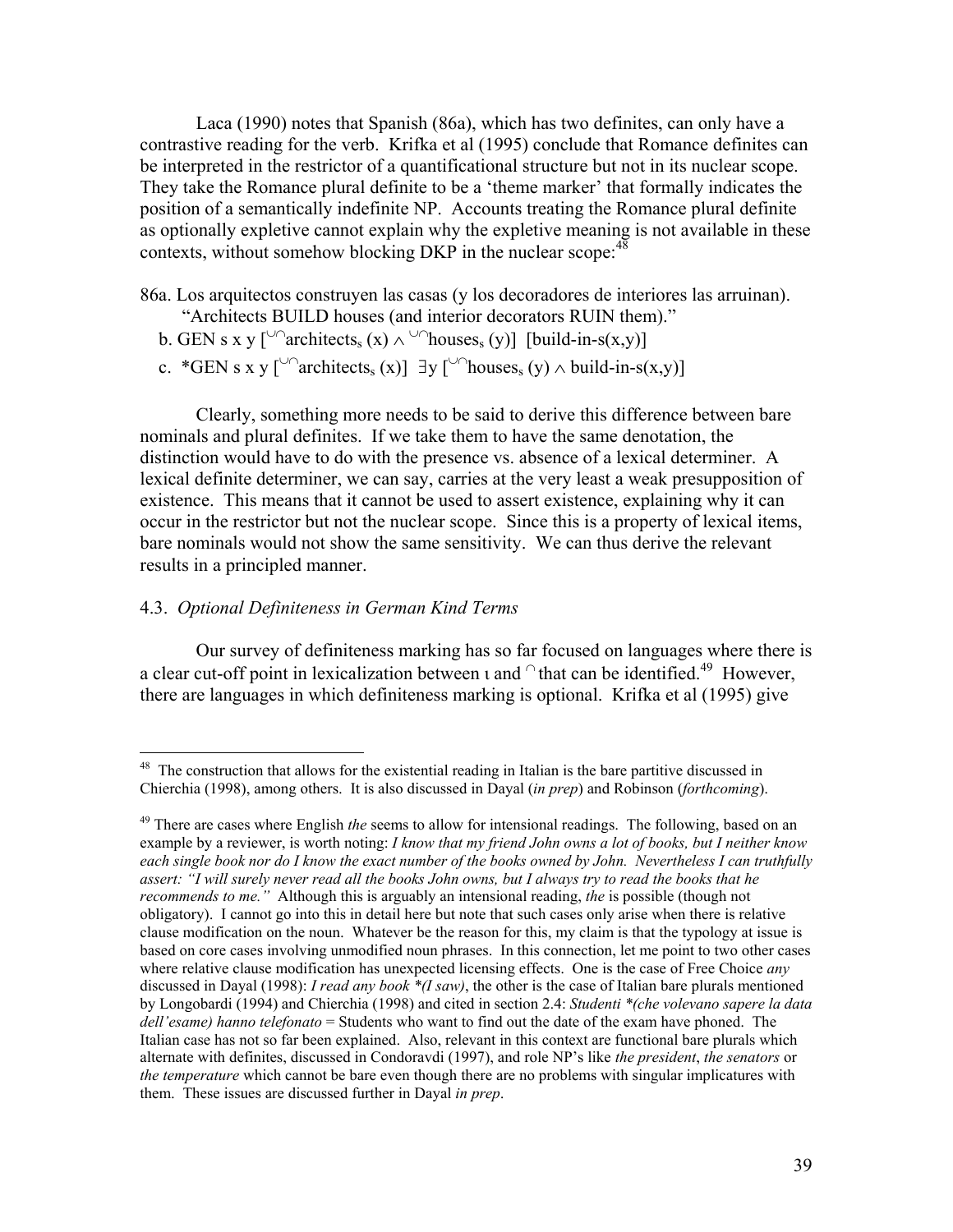the following examples to show that German allows bare and definite plurals/mass terms for kind reference:

- 87a. (Die) Pandabären sind vom Aussterben bedroht. "Pandas are facing extinction."
	- b. (Das) Gold steigt im Preis. "Gold is getting more expensive."

The optionality of the German definite determiner with plural and mass kind terms poses a challenge to the Blocking Principle. Before we address this challenge, however, it is worth noting that similar optionality is not possible for singular kind terms in German, nor is it possible in anaphoric or familiarity contexts. This, once again, confirms that cross-linguistically, definiteness marking clubs together singular kind terms and familiar/anaphoric terms as higher in definiteness than plural/mass kind terms: $50$ 

- 88a. Der Pandabär / \*Pandabär ist vom Aussterben bedroht. "The Panda is facing extinction."
	- b. Der Hund / \*Hund bellt "The dog is barking."

This, I argue, is evidence that the Blocking Principle does hold, even in German. What we need to incorporate into our system, however, is a distinction between canonical and non-canonical functions of the definite determiner. Taking our cue from the scale of definiteness, ι would represent the canonical meaning and <sup>∩</sup> the non-canonical meaning of the definite determiner in a language that lexicalizes both  $\iota$  and  $\iota$ . Once this is done, the Blocking Principle can be restated to be able to apply only to canonical meanings of lexical items. Under this view, German would use the same cut-off point as the Romance languages, i.e.  $\hat{a}$ , for lexicalization. However, it would differ from Romance in enforcing the Blocking Principle for the canonical function of the determiner only. This would explain why bare nominals are blocked from having anaphoric, familiarity or singular kind readings. Since blocking would not apply to the non-canonical meaning of the definite determiner, it would explain why plural/mass kind readings would be available either through the lexical determiner (aligning German with Romance) or through covert type-shift (aligning German with English).

To conclude this point, the ranking of  $\iota$  and  $\iota$  on a scale of definiteness does not replace the Blocking Principle. Rather, it provides a principled account of what meanings definite determiners may encode. Once a distinction between canonical and possible non-canonical meanings is made, the interaction between the scale and the Blocking Principle straightforwardly accounts for the range of languages and phenomena we have considered so far.

# 4.4. '*OptionalDefiniteness' in Singular Terms*

<span id="page-39-0"></span><sup>&</sup>lt;sup>50</sup> Thanks to Alex Zepter for discussion of the German data.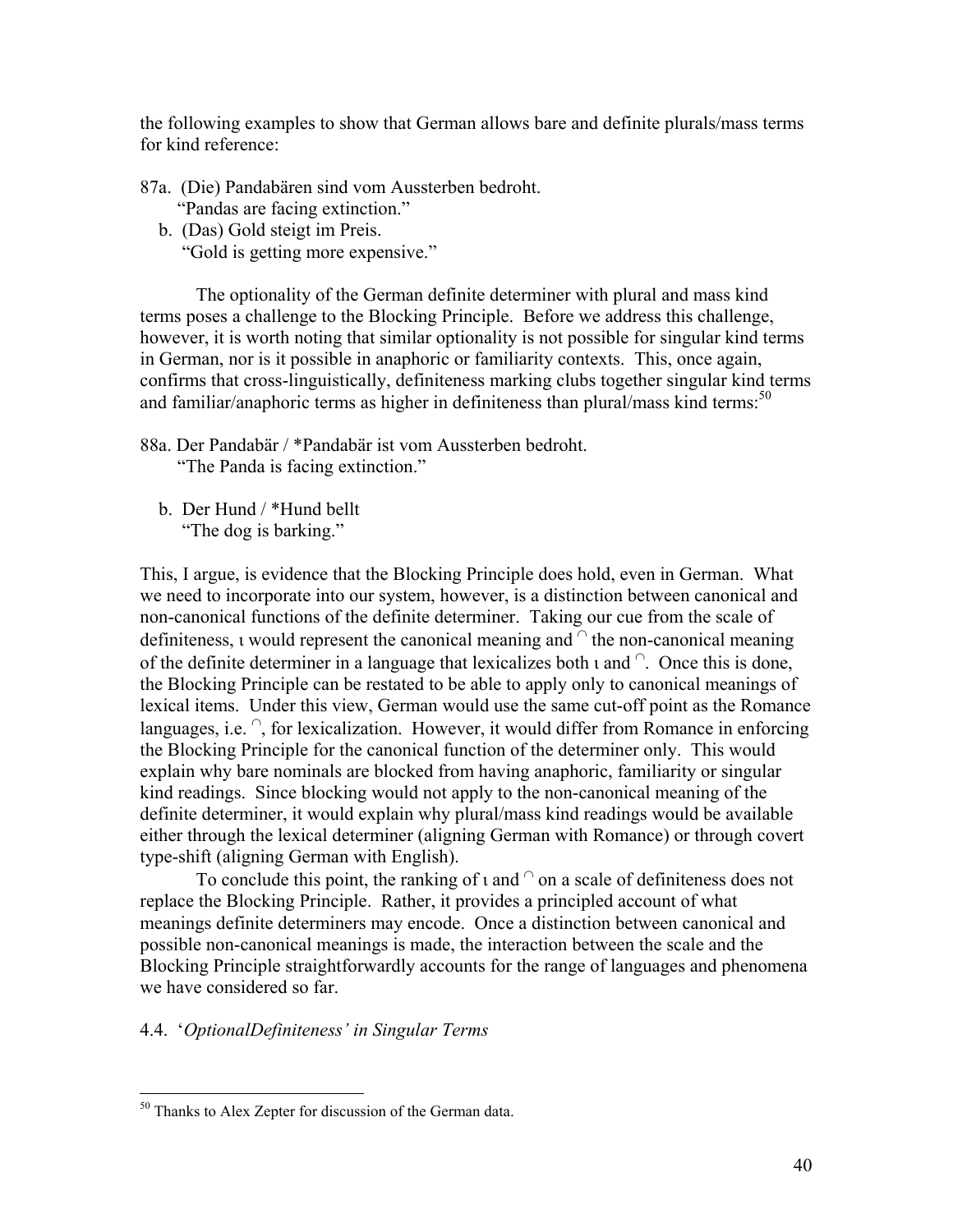<span id="page-40-1"></span>The German data raises a further question. Is it possible for languages to allow optionality in definiteness marking for singular terms as well? The situation in German and English, which has definite singulars but not bare singulars, does not hold universally. Languages like Hungarian, Brazilian Portuguese and Hebrew, for example, are known to have singular definites as well as bare singulars. In this sub-section we will see that the variation in singular terms does not represent the kind of optionality we saw in connection with German plural terms. I should say at the outset that the discussion here is quite speculative since there remains some unclarity with respect to the data. I hope, however, to at least outline the nature of the problems encountered in trying to fit the phenomenon of bare singulars in languages with determiners into the picture of crosslinguistic variation sketched here.

Let us begin by probing the reason for the absence of bare singulars in languages like English. The operations relevant to bare singulars are given below:

89. 
$$
{*^{\cap} (P_{\text{SING}}) \to \iota X [P_{\text{TAXONOMIC}}(X)], \iota} > \exists
$$

These operations all happen to be lexicalized in English. The repair operation for the undefined kind formation involves ι, which we know is lexicalized by *the* and ∃ is lexicalized by *a*. Bare singulars can arguably be ruled out because there is no available type-shift that can apply to them (cf. Chierchia 1998). This suggests that if a language has a definite determiner but no indefinite determiner, it would allow ∃-shifted bare singulars and there is some initial evidence to suggest that Hebrew exemplifies this option.

As noted earlier, Hebrew patterns with English with respect to definiteness marking for kind terms. Further evidence for this is given in (90), where asterisks indicate unacceptability under the intended reading. The bare singular is obviously acceptable under a taxonomic reading, much like an indefinite in English is: $51$ 

- 90a. ha-livyatan / \*livyatan yikaxed bekarov im lo yagenu alav the whale whale will-die out soon if not will-protect on-him "The whale will die out if it is not protected."
	- b. \*ha-livyatanim/ livyatanim yikaxadu bekarov im lo yagenu aleyhem the whales whales will-die out soon if not will-protect on-them "Whales will die out if they are not protected."

In other contexts too, Hebrew bare singulars seem to align with English indefinites: $52$ 

<u>.</u>

<span id="page-40-0"></span> $51$  Doron (2003), which we discuss below, allows for plural definite kinds. For her, then, both versions of (90b) are acceptable on a non-taxonomic reading. I do not focus on this difference here since this could easily be accommodated in the present approach by classifying Hebrew with German instead of English.

 $52$  Bare singulars and plurals are, of course, both acceptable in generic sentences:

i. kelev/klavim bederex klal noveax / novxim

dog/dogs usually bark-pres-sg-m bark-pres-pl-m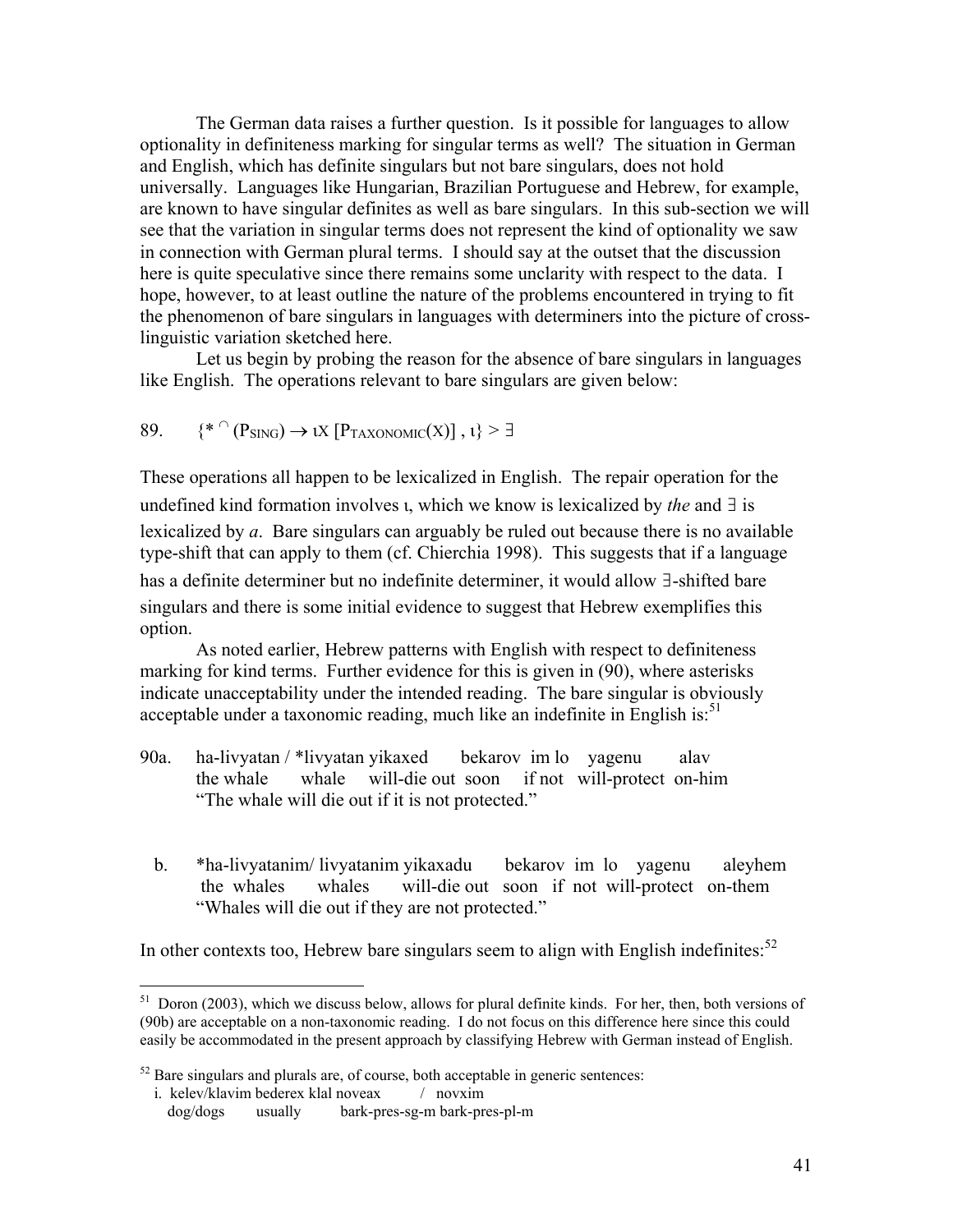| ganav /ganavim be-meSex Sa'atayim<br>91. ha-miStara tafsa<br>the police caught-sg f thief /thieves in-duration two-hours |                                     |
|--------------------------------------------------------------------------------------------------------------------------|-------------------------------------|
| "The police caught a thief (the same one) for two hours."                                                                | $\exists$ > adv for bare sing       |
| "The police caught thieves for two hours."                                                                               | $adv > \exists$ for bare pl         |
| 92a. dan roce lifgoS koxay kolno'a<br>Dan wants to-meet star cinema                                                      |                                     |
| "Dan wants to meet a movie star."<br>b. dan roce lifgoS koxvey kolno'a<br>Dan wants to-meet stars cinema                 | $\exists$ > want & want > $\exists$ |
| "Dan wants to meet movie stars."                                                                                         | want > $\exists$ only               |

- 93a.. etmol beyn arba le-xameS, kol pa'am Se-nixnas ganav ha-miStara tafsa oto "Yesterday between four and five, every time a thief (not necessarily the same one) entered, the police caught him."
	- b. etmol beyn arba le-xameS, kol pa'am Se-nixnasu ganavim ha-miStara tafsa otam "Yesterday between four and five, every time thieves (not necessarily the same one) entered, the police caught him."

In (91) and (92) we see the bare singular can take wide scope while the bare plural takes obligatory narrow scope with respect to the time adverbial or the matrix verb.  $^{53}$  In (93), a context where English bare plurals and indefinites behave alike, Hebrew bare singulars and bare plurals do too. These facts are not *a priori* expected. Recall that in similar contexts Hindi and Russian bare singulars did not pattern with English indefinites. The data suggests that Hebrew bare singulars, unlike Russian/Hindi bare singulars, shift via ∃. We have said that this could be because Hebrew has a lexical definite determiner encoding ι but no indefinite determiner encoding ∃ (cf. Glinert 1989).

The proposal under consideration has been challenged recently by Doron (2003). She notes that Hebrew bare singulars can denote kinds, but only when they are subjects of categorical statements, in the sense of Kuroda (1972). Compare (94a) and (94b):

94a. babej himci \*(et ha)-maxSev Babbage invented-m-sg Acc the-computer b. (ha-)maxSev babej himci the computer Babbage invented "Babbage invented the-computer."

<span id="page-41-0"></span>

<sup>&</sup>quot;A dog usually barks"/ "Dogs usually bark." Note that the ambiguity approach would face a problem here since they would, as in the Hindi/Russian Note that the ambiguity approach would face a problem here since they would, case, predict parallel behavior between the bare singular and the bare plural. The interesting thing is that the nature of differences between the singular and the plural in the two language types is radically different.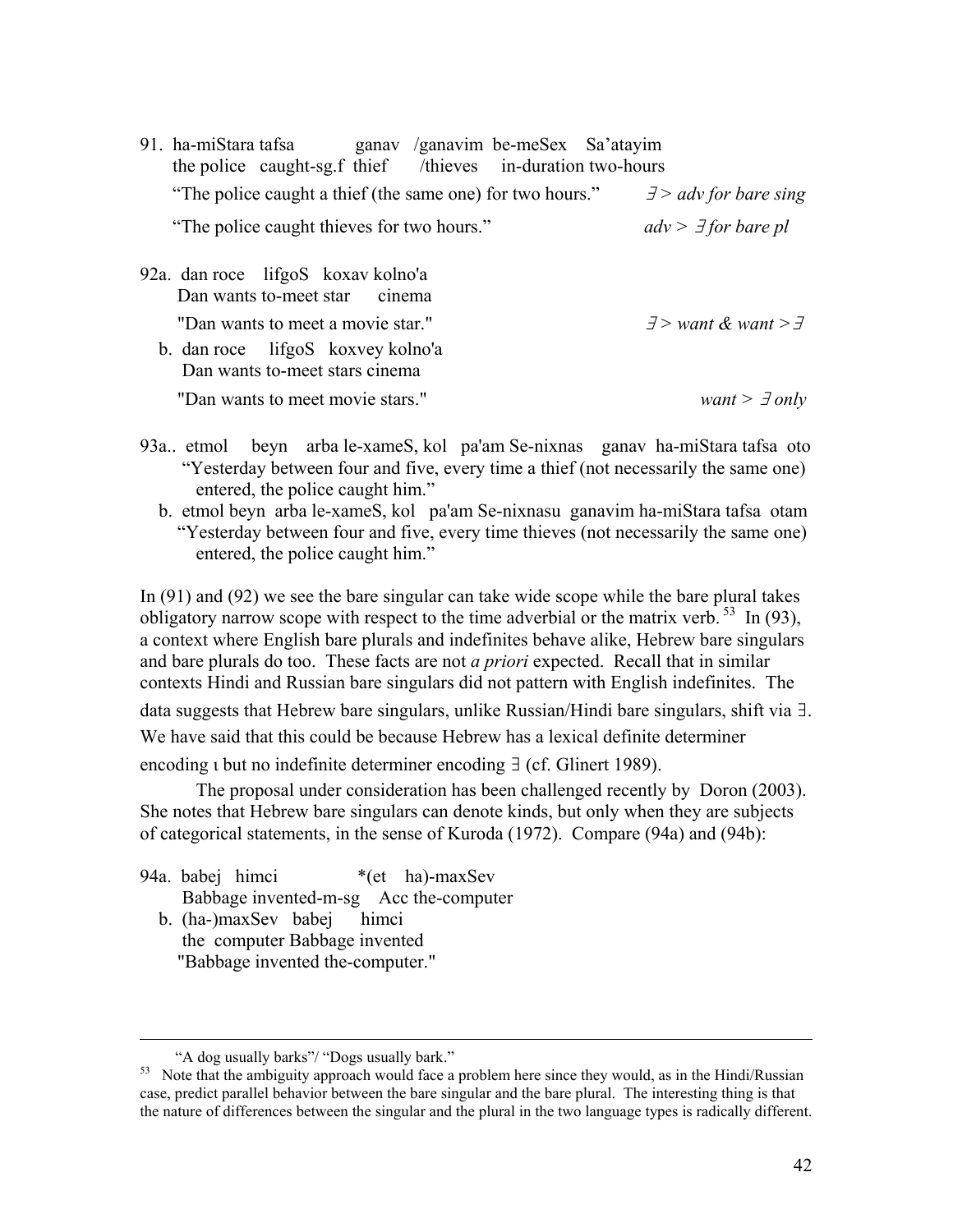Doron's conclusion is that the categorical subject position is special in that it can interpret properties as kind individuals. When bare singulars occur in other positions they are incorporated (cf. Van Geenhoven 1997).<sup>[54](#page-42-0)</sup>

Note that Doron's position does not, in fact, contradict the claim that Hebrew bare singulars do not refer to kinds. According to Kuroda's discussion, individual denoting terms can participate in thetic as well as categorical statements so if Hebrew bare singulars could denote kinds they would not be ruled out from thetic statements. This is contrary to what we observe. What Doron's data calls for is an account of how the categorical subject position accomplishes the task of creating a kind individual out of bare singulars. I do not have a firm answer to this, but one possibility is that the categorical subject position coerces singular terms into mass interpretations. Kind formation would then be defined for these massified singulars and we would derive the optionality we see in the categorical subject position.<sup>[55](#page-42-1)</sup>

While it is possible to reconcile the data with the view that bare singulars only undergo kind formation via the repair operation involving taxonomic kinds, the behavior of non-kind denoting bare singulars in Hebrew proves difficult to settle. We demonstrated above in (92) that the bare singular takes variable scope, motivating the view that it shifted via ∃. Doron, however, gives the example in (95) to show that bare singulars obligatorily take narrow scope:

95. lo noveax kelev not barks dog "No dog is barking"

 $\overline{a}$ 

(95) contradicts the conclusions based on (92), which Doron (p.c.) accepts. The data, it appears, are neither consistent with the view that bare singulars are shifted via ∃ nor with the view that they are incorporated indefinites. $56$ 

Even apart from the Hebrew-internal problems, there is reason for not making analyses of bare singulars in these languages hinge on the presence or absence of the indefinite determiner. Hungarian, like Hebrew, has only a definite determiner but unlike Hebrew does not allow bare singulars, except in the preverbal position where it can incorporate with the verb (Farkas and de Swart 2003). And Brazilian Portuguese, like English, has definite and indefinite determiners but still allows bare singulars (Schmitt and Munn 1999, Müller 2001).<sup>57</sup> Although the issues here are clearly relevant, I will

 i. dan roce lehazmin Soter/Sotrim la-yomuledet Selo Dan wants to invite policeman/policemen to his birthday party

<span id="page-42-0"></span> $54$  Doron notes, however, that incorporation in Hebrew yields a singular rather than a number-neutral interpretation. This is different from what has been claimed for incorporation in other languages.

<span id="page-42-1"></span><sup>&</sup>lt;sup>55</sup> To make this suggestion concrete one might need to adopt a framework like Optimality Theory, which I suspect would be needed anyway to account for the types of cross-linguistic differences noted in this subsection.<br><sup>56</sup> Doron (p.c.) further points out that bare singulars and plurals both have opaque and transparent readings

<span id="page-42-2"></span>in sentences like the following, which further complicates matters:

<span id="page-42-3"></span> $57$  There is disagreement about the ability of bare singulars in Brazilian Portuguese to denote kinds. Schmitt and Munn argue that they can while Müller (2001) claims that they cannot.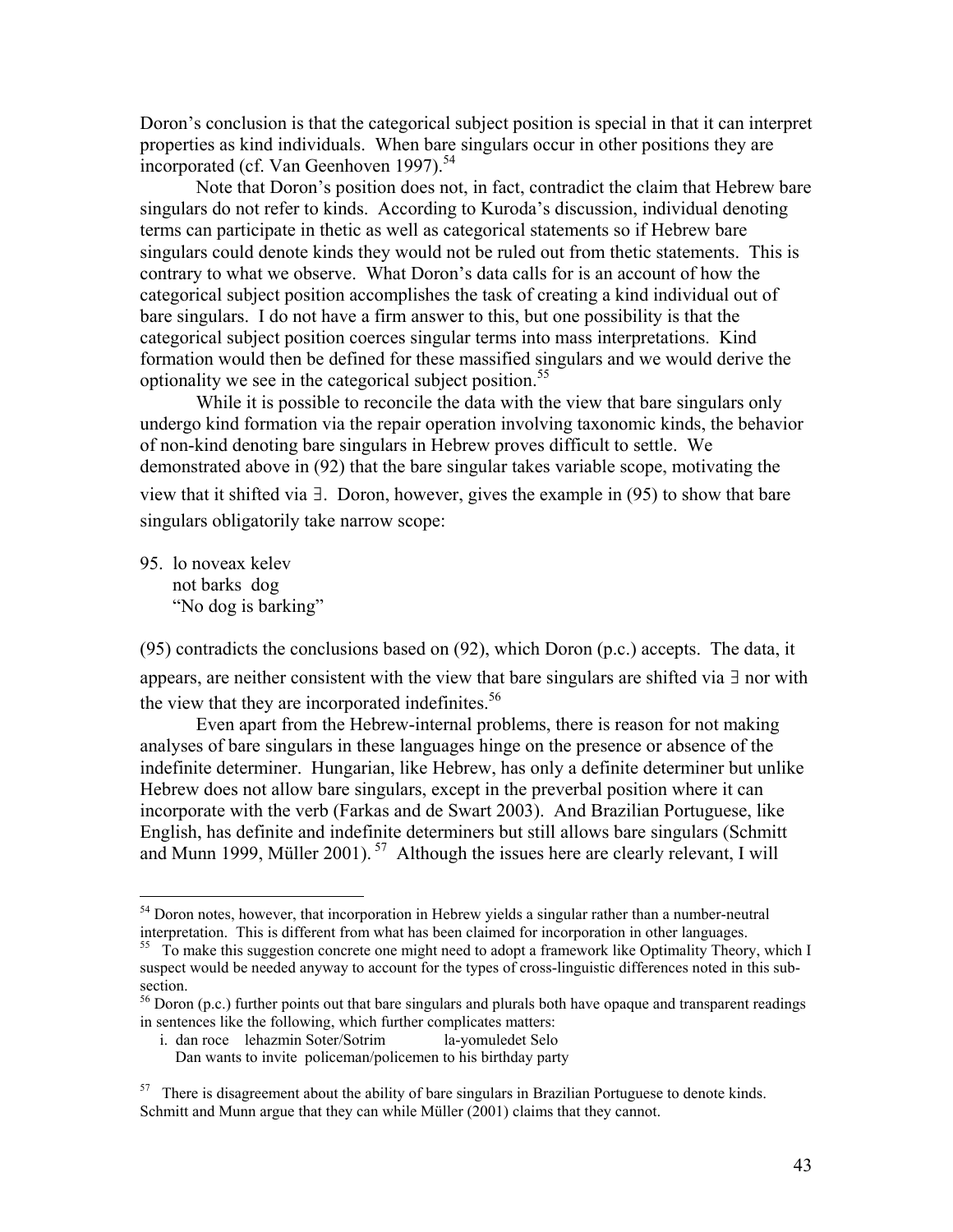have to leave them for future research. We can, however, come to some conclusions on the basis of the facts that are uncontroversial.

The first claim we can make with confidence is that the availability of bare singulars and definite singulars in a language does not invalidate the Blocking Principle. In none of these languages is the bare singular able to have familiarity/anaphoric readings, suggesting that the principle holds for some functions associated with the definite determiner in every language.

Another conclusion we can safely draw is that the standard way of expressing singular kind terms in these languages is through a definite. Bare singular kinds are either ruled out or, if available, subject to restrictions. This suggests that kind formation is indeed undefined for singular terms and \*  $\cap$  (P<sub>SING</sub>) )  $\rightarrow$  ιX [P<sub>TAXONOMIC</sub>(X)] retains some validity even in languages that allow bare singulars alongside definite singulars.<sup>[58](#page-43-0)</sup>

#### 5. CONCLUSION

In this paper, we have looked at a number of languages, focusing on the morphology, syntax and interpretation of kind-denoting terms. Using number morphology as a window into the problem, we have discovered a number of facts that were not previously known. We have also been able to account for a number of cross-linguistic generalizations that were not explained in earlier approaches. As mentioned at the outset, cross-linguistic explanations are of value only if they also constrain the range of possible variations. Let me end by listing three types of languages that the current theory predicts to be impossible.

*Languages without Determiners:* A language in which bare plurals have more restricted existential readings than bare singulars. 'Hindi-in-reverse' is predicted to be non-existent because atomic kind formation, resulting in the absence of plausible subgroup readings, is triggered by singular morphology on the common noun. Sub-group interpretations are predicted to be possible with bare plurals since they would denote maximal plural entities at the relevant situation.

*Languages with Definite Determiners:* A language that forms plural kind terms with the definite determiner while allowing singular kind terms to be bare. 'English-inreverse' is ruled out because  $\iota$  universally ranks higher than  $\circ$  on the scale of definiteness. Singular morphology forces singular kind to shift via ι. A language can only use the lexical determiner for plural kinds if it also uses it for singular kinds.

*Languages with Optional Definiteness:* A language that requires definite determiners on plural and mass kind terms, but admits optionality for anaphoric/familiar/singular kind readings. 'German-in-reverse' is ruled out because such a language would be one that lexicalizes both  $\cap$  and  $\iota$  and enforces the Blocking Principle for the former but not the latter. That is, it enforces the principle for a non-canonical meaning of the determiner without also enforcing it for the canonical meaning.

#### **REFERENCES**

<span id="page-43-0"></span><sup>&</sup>lt;sup>58</sup> Note that Romance bare plurals, whether they are kind terms or not, do not have familiar/anaphoric readings. If they are analyzed as having null determiners, it would suggest that the *Blocking Principle* also applies to null elements.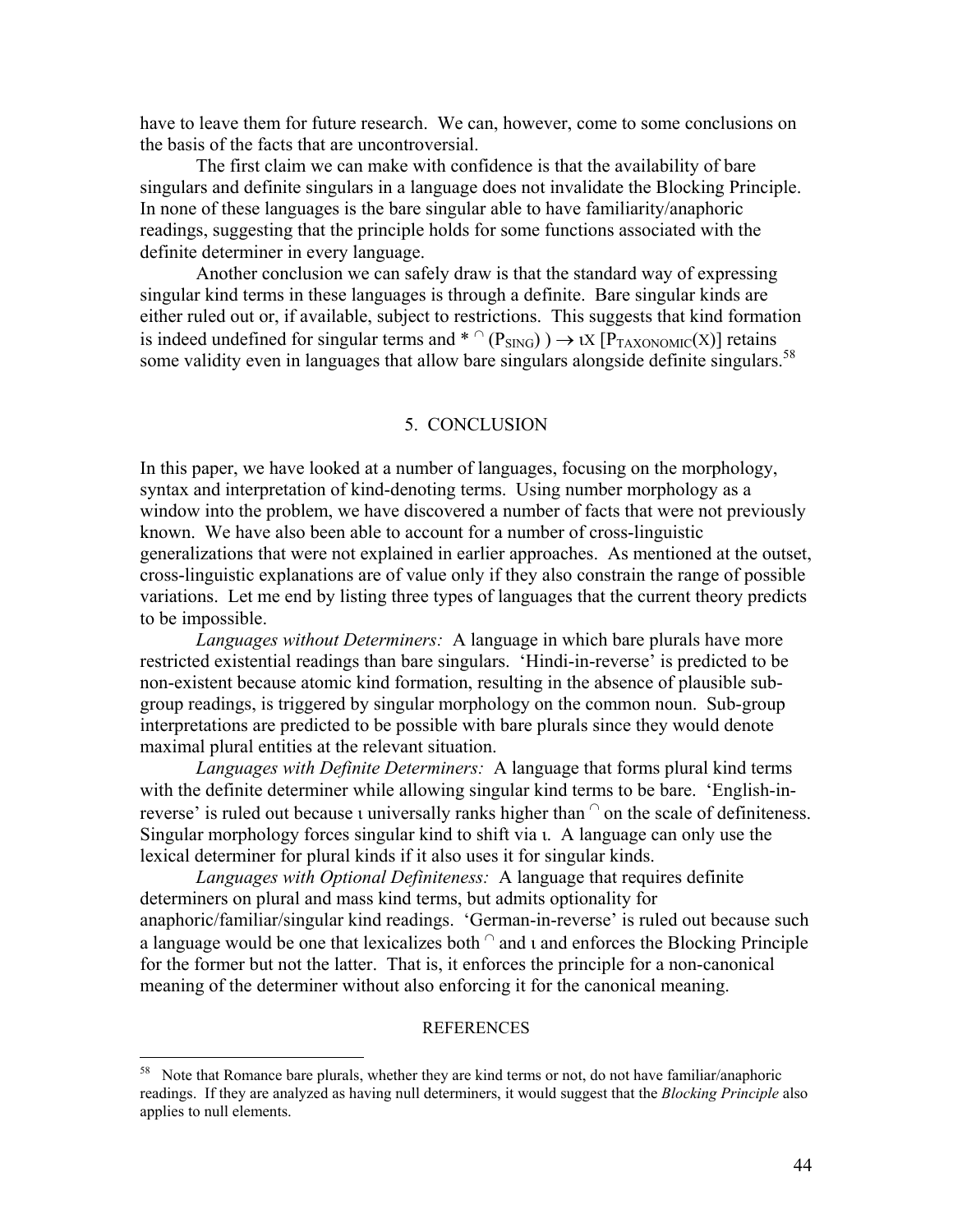Barker, C.: 1992, 'Group Terms in English: Representing Groups as Atoms', *Journal of Semantics* **9**, 69-93.

- Carlson, G.: 1977, *Reference to Kinds in English*, Ph.D. Dissertation, University of Massachusetts, Amherst.
- Carlson, G.: 1989, 'The Semantic Contribution of English Generic Sentences' in G. Chierchia, B. Partee and E. Turner (eds), *Properties, Types and Meaning*, Dordrecht, Kluwer.

Chierchia, G.: 1982, 'Bare Plurals, Mass Nouns, and Nominalization', *Proceedings of WCCFL 1*.

- Chierchia, G.: 1998, 'Reference to Kinds Across Languages', *Natural Language Semantics* **6**, 339-405.
- Cohen, A.: 1998, 'Generics, Frequency Adverbs, and Probability', *Linguistics and Philosophy* **22**, 221-253.
- Condoravdi, C.: 1997, *Descriptions in Context*, Ph.D. Dissertation, Stanford University.
- Dayal, V.: 1992, 'The Singular-Plural Distinction in Hindi Generics', *Proceedings of SALT II, OSU Working Papers in Linguistics* 40, pp. 39-58.
- Dayal, V.: 1999, 'Bare NP's, Reference to Kinds, and Incorporation',in *Proceedings of SALT IX*, Cornell Working Papers in Linguistics.
- Dayal, V.: in prep, *Bare Noun Phrases, Genericity and (In)definiteness: A Cross-linguistic Perspective*, Blackwell Publishers.
- Diesing, M.: 1992, *Indefinites*, MIT Press, Cambridge.
- Doron, E.: 2003, 'Bare Singular Reference to Kinds', *Proceedings of SALT XIII*, Cornell Working Papers in Linguistics.
- Fine, K.: 1985, *Reasoning with Arbitrary Objects*, Blackwell, Oxford.
- Gambhir, V.: 1981, *Syntactic Restrictions and Discourse Functions of Word Order in Standard Hindi*, Ph.D. dissertation, University of Pennsylvania.
- Gerstner, C. and M. Krifka: 1993, 'Genericity', in J.Jacobs, A. von Stechow, W. Sternefeld and T. Venneman (eds) *Handbuch der Syntax*, de Gruyter, Berlin.
- Glinert, L.: 1989, *The Grammar of Modern Hebrew*, Cambridge University Press, Cambridge.
- Graff, D.: 2001, 'Descriptions as Predicates', *Philosophical Studies* **102** (1), 1–42.
- Greenberg, Y.: 1998, 'Temporally Restricted Generics', *Proceedings of SALT VIII*.
- Guerts, B.: 2001, 'Genericity, Anaphora and Scope', Paper presented at the Workshop on Genericity, University of Cologne.
- Heim, I.: 1982, *The Semantics of Definite and Indefinite NP's*. Ph.D. Dissertation, University of Massachusetts, Amherst.
- Jesperson, O.: 1927, *A Modern English Grammar*. Heidelberg: Carl Winter's Universitatbuchhandlung.
- Kamp, H.: 1981, 'A Theory of Truth and Discourse Representation', in J. Groenendijk, T. Janssen and M. Stokhof (eds.) Formal Methods in the Study of Language, Mathematical Centre, Amsterdam.
- Kay, P.: 1971, 'Taxonomy and Semantic Contrast', *Language* **47**(4), 862-887.
- Kleiber, G.: 1990, *L'article le generique: La genericite sur la mode massif*, Librarie Droz, Geneva.
- Kratzer, A.: 1995, 'Stage-level and Individual-level Predicates', in G. Carlson and J. Pelletier (eds.) *The Generic Book*, The University of Chicago Press, Chicago.
- Kratzer, A.: 1998, 'Scope or Pseudoscope? Are there Wide Scope Indefinites?' in S. Rothstein (ed.) *Events and Grammar*, Kluwer Academic Publishers, Dordrecht.
- Krifka, M.: 1989, 'Nominal Reference, Temporal Constitution and Quantification in Event Semantics', in J. van Benthem, R. Bartsch, and P. van Emde Boas (eds.) *Semantics and Contextual Expression*, Foris, Dordrecht, pp. 75-111.
- Krifka, M.: 1995, 'Common Nouns: A Contrastive Analysis of English and Chinese', in Carlson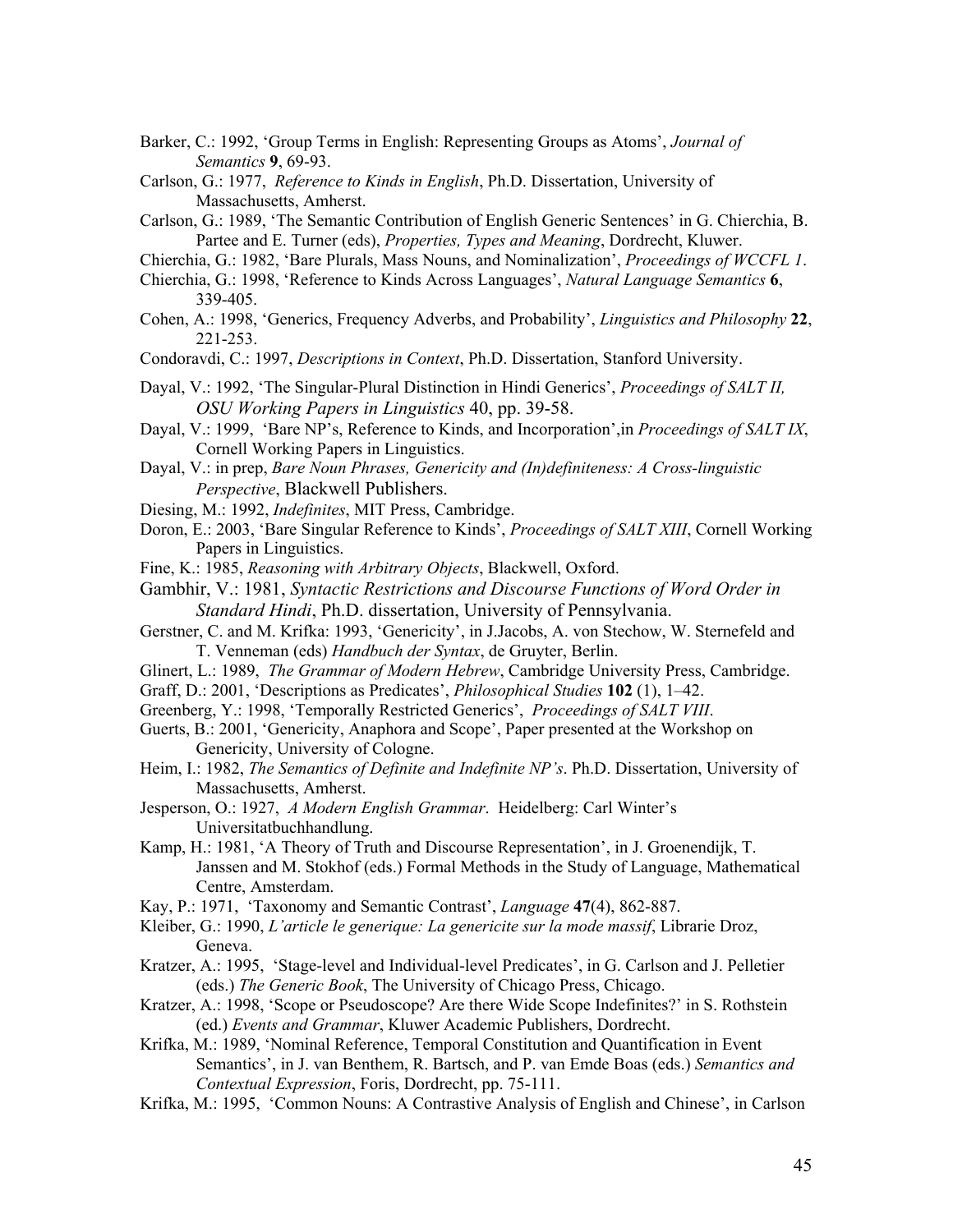and Pelletier (eds.) *The Generic Book*, The University of Chicago Press, Chicago.

- Krifka, M., F.Pelletier, G. Carlson, A. ter Meulen, G. Chierchia and G. Link: 1995, 'Genericity: an introduction', in G.Carlson and F.J. Pelletier (eds.) *The Generic Book*, The University of Chicago Press, Chicago.
- Kuroda, S.-Y.: 1972, 'The Categorical and the Thetic Judgment', *Foundations of Language* **9**, 153-85.
- Laca , B.: 1990, 'Generic Objects: Some more pieces of the Puzzle', *Lingua* **81**, 25-46.
- Landman, F.: 1986, *Towards a Theory of Information: The Status of Partial Objects in Semantics*, GRASS 6, Foris, Dordrecht.
- Landman, F.: 1989, Groups I, *Linguistics and Philosophy* **12**, 559-605.
- Lewis, D.: 1975, 'Adverbs of Quantification', in E. Keenan (ed) *Formal Semantics of Natural Languages*,Cambridge University Press, Cambridge.
- Li, A.: 1997, 'Structures and Interpretations of Nominal Expressions', ms. University of Southern California.
- Link, G.: 1983, 'The Logical Analysis of Plural and Mass Nouns: A Lattice Theoretic Approach', in R. Bauerle, C. Schwarze and A. von Stechow (eds.), *Meaning, Use and Interpretation of Language*, de Gruyter, Berlin.
- Linsky, B. and J. Pelletier: 2000, 'Comments on Dayal's 'The Singular-Plural Distinction in Kind Terms'', The Semantics Workshop, RuCCS, Rutgers University.
- Löbner, S.: 1985, 'Definites', *Journal of Semantics* **4**, 279-326.
- Longobardi, G.: 1994, 'Reference and Proper Names', *Linguistic Inquiry* **25**(4), 609-665.
- Longobardi, G.: 1999, 'How Comparative is Semantics? A Unified Parametric Theory of Bare Nouns and Proper Names', Unpublished University of Trieste ms.
- Markman, V.: 2002, 'Aspect in the Interpretation of Bare Nominals', Unpublished Rutgers University Ms.
- Mohanan, T.: 1995, 'Wordhood and lexicality', *NLLT* **13**, 75-134.
- Müller, A.: 2001, 'Genericity and the Denotation of Common Nouns in Brazilian Portuguese', *Proceedings of Semantics of Under-Represented Languages*: UMOP **25**, GLSA, University of Massachusetts, 72-80.
- Ojeda, A.: 1991, 'Definite Descriptions and Definite Generics', *Linguistics and Philosophy* **14**, 367-398.
- Partee, B.: 1987, 'Noun Phrase Interpretation and Type-Shifting Principles', in J. Groenendijk et al. (eds.) *Studies in Discourse Representation Theory and the Theory of Generalized Quantifiers*, Foris, Dordrecht.
- Partee, B. and M. Rooth: 1983, 'Generalized Conjunction and Type Ambiguity', in R. Bauerle, C. Schwarze and A. von Stechow (eds.) *Meaning, Use and Interpretation of Language*, de Gruyter, Berlin.
- Porterfield, L. and V. Srivastav: 1988, 'Indefiniteness in the Absence of Articles: Evidence from Hindi and Indonesian', *Proceedings of WCCFL 7.*
- Prince, A.. & P. Smolensky: 1993, *Optimality Theory: Constraint Interaction in Generative Grammar*. RuCCS-TR-2. To appear, MIT Press.
- Pelletier, F.J. and L. Schubert: 1989, 'Mass Expressions', in D. Gabbay and F. Guenther (eds.) *Handbook of Philosophical Logic*, Volume **IV**, 327-407.
- Robinson, H.: forthcoming, *Unexpected (In)definiteness: Romance Plural Determiners in Generic Contexts*, Ph.D. dissertation, Rutgers University.
- Schmitt, C. and A. Munn: 1999, 'Against the Nominal Mapping Parameter: Bare Nouns in Brazilian Portuguese', *NELS* **29**.
- Schwarzschild, R.: 1996, *Pluralities*, Kluwer, Dordrecht.
- Szabolcsi, A.: 1997, 'Strategies for Scope Taking', in A. Szabolcsi (ed.) *Ways of Scope Taking*, Kluwer Academic Publishers, Dordrecht.